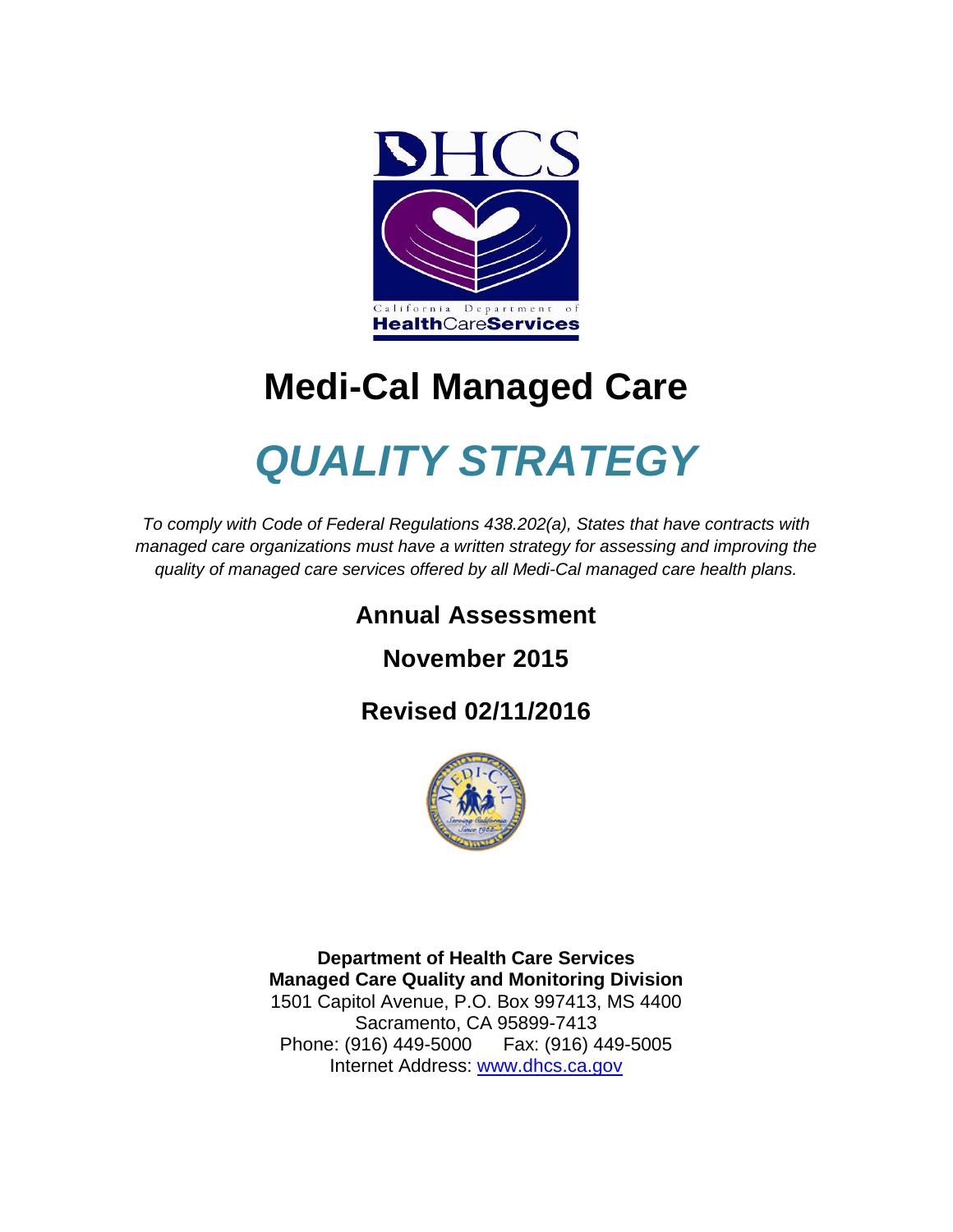# **Quality Strategy Annual Assessment**

# **TABLE OF CONTENTS**

|    | Section<br>Page                                                                                      |  |  |  |
|----|------------------------------------------------------------------------------------------------------|--|--|--|
|    |                                                                                                      |  |  |  |
| L. | <b>Introduction</b>                                                                                  |  |  |  |
|    | <b>II.</b> Assessment                                                                                |  |  |  |
|    | III. Improvement and Interventions                                                                   |  |  |  |
|    | <b>IV. Delivery System Reforms</b><br>Integration of Behavioral Health and Substance Use Services 40 |  |  |  |
|    |                                                                                                      |  |  |  |
|    | <b>VI.</b> Appendices<br>B. External Accountability Set Measures (Reporting Year 2015) 47            |  |  |  |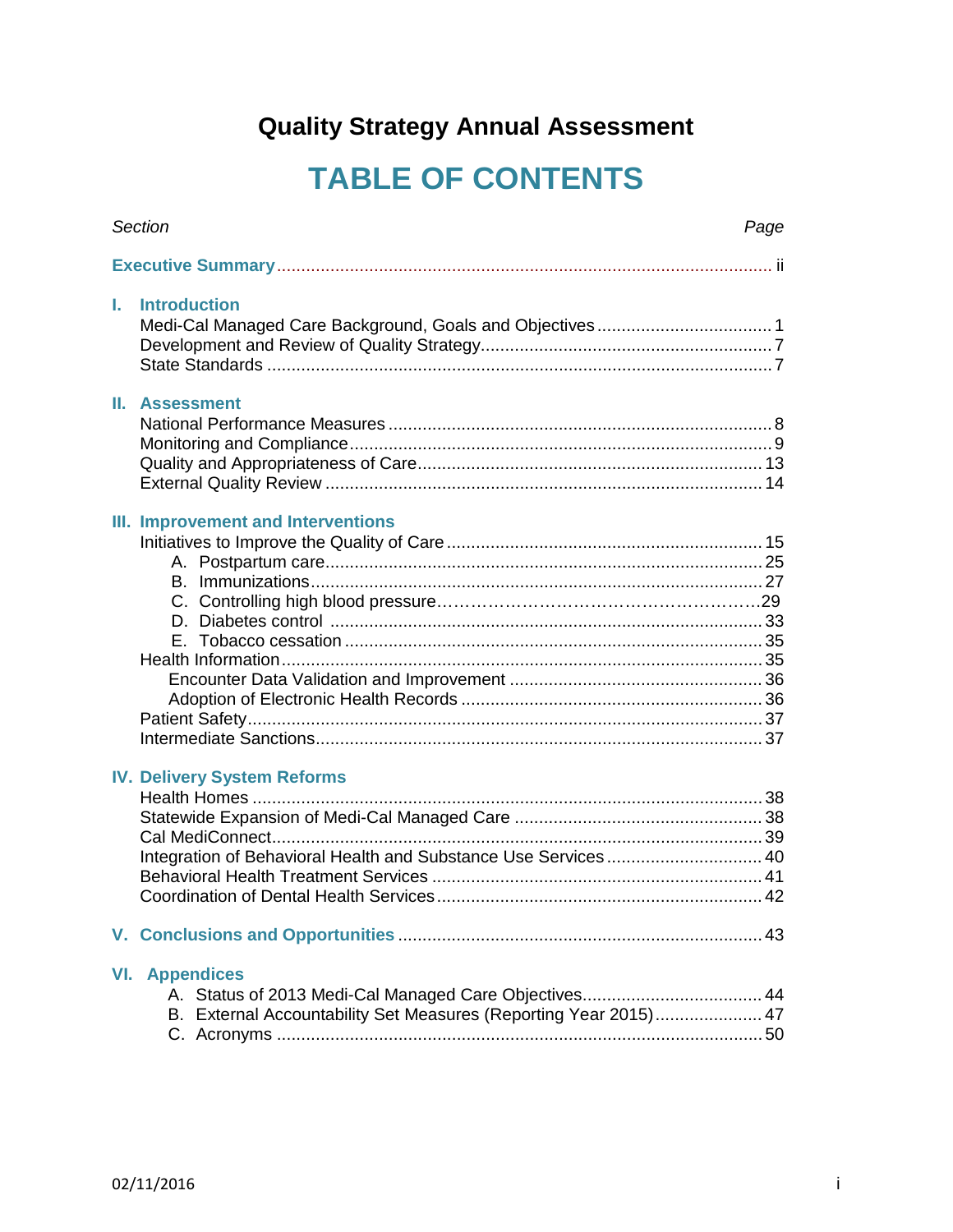# **EXECUTIVE SUMMARY**

California's Medicaid system, Medi-Cal, provides health care services to almost 13 million beneficiaries through two distinct health care delivery systems: managed care and traditional fee-for-service (FFS). Medi-Cal Managed Care has grown tremendously. In 2013, it served about 6 million beneficiaries. That number has grown, and Medi-Cal managed care currently provides health care services to nearly 10 million low-income Californians, including children, pregnant women, and Seniors and Persons with Disabilities (SPDs). The California Department of Health Care Services (DHCS or Department) contracts with 23 full-scope Medi-Cal managed care health plans (MCPs) and three specialty health plans (SHPs) to provide health care services to Medi-Cal enrollees in all 58 California counties.

DHCS developed its *Medi-Cal Managed Care Quality Strategy Report[1](#page-2-0)* in 2013 to address the Department's three linked goals: improve the health of all Californians, enhance quality, including the patient care experience, and reduce DHCS per-capita health care costs. The 2014 *Medi-Cal Managed Care Quality Strategy Annual Assessment[2](#page-2-1)* built on the framework of the 2014 *DHCS Strategy for Quality Improvement in Health Care (DHCS Quality Strategy)[3](#page-2-2)* by designing objectives and interventions specific to Medi-Cal Managed Care, operationalizing the overall DHCS Strategic Plan, and helping DHCS make progress towards its seven priorities within the framework of the commitments from the *DHCS Strategic Plan* 2013-2017.<sup>[4](#page-2-3)</sup>

As the second annual assessment of the 2013 *Medi-Cal Managed Care Quality Strategy Report*, this document evaluates the performance of MCPs, updates progress toward measurable objectives for key indicators, assesses past interventions to improve performance, includes future interventions, describes changes in service delivery and contractual standards, and outlines enhancements in DHCS oversight and monitoring of Medi-Cal Managed Care. For a detailed description of Medi-Cal Managed Care, the reader is referred to the 2013 *Medi-Cal Managed Care Quality Strategy Report*.

This report focuses on performance in three areas critical for the health of MCP beneficiaries:

- Maternal and child health: timely postpartum care, immunizations of two-year olds
- Chronic disease management: hypertension control, diabetes care
- Prevention: tobacco cessation

These focus areas are specific examples of services that MCP beneficiaries need to achieve the seven overall DHCS Quality Strategy priorities of improving patient safety; delivering effective, efficient, and affordable care; engaging persons and families in their health; enhancing communication and coordination of care; advancing prevention; fostering healthy communities; and eliminating health disparities. The quality and coverage of each service is monitored by specific performance measures. For each of these measures, DHCS investigated causes for

<span id="page-2-1"></span>15.pdf<br><sup>3</sup>http://www.dhcs.ca.gov/services/Documents/DHCS\_Quality\_Strategy\_2014.pdf

l

<span id="page-2-0"></span><sup>1&</sup>lt;br>[http://www.dhcs.ca.gov/dataandstats/reports/Documents/MMCD\\_Qual\\_Rpts/Studies\\_Quality\\_Strategy/QualityStrategyRpt\\_2013.p](http://www.dhcs.ca.gov/dataandstats/reports/Documents/MMCD_Qual_Rpts/Studies_Quality_Strategy/QualityStrategyRpt_2013.pdf) <mark>df</mark><br>2<sub>[http://www.dhcs.ca.gov/dataandstats/reports/Documents/MMCD\\_Qual\\_Rpts/Studies\\_Quality\\_Strategy/MgdCareQualityStrategy20](http://www.dhcs.ca.gov/dataandstats/reports/Documents/MMCD_Qual_Rpts/Studies_Quality_Strategy/MgdCareQualityStrategy2015.pdf)</sub>

<span id="page-2-3"></span><span id="page-2-2"></span><http://www.dhcs.ca.gov/Documents/DHCSStrategicPlan.pdf>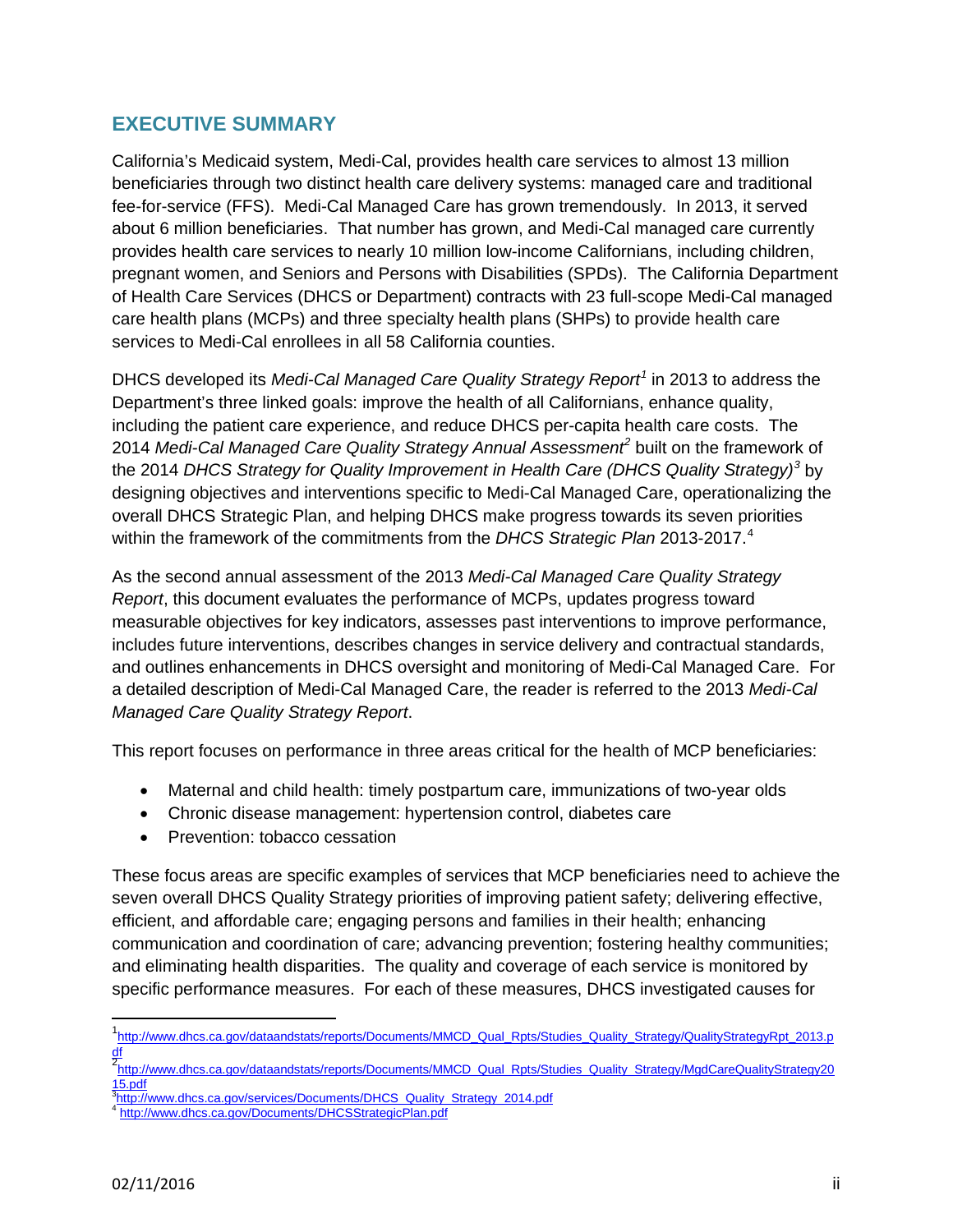the performance gaps by analyzing aggregated data that MCPs reported to the National Committee for Quality Assurance (NCQA), encounter data MCPs reported to DHCS, and Consumer Assessment of Healthcare Providers and Systems (CAHPS<sup>®</sup>) MCP data. DHCS also elicited MCP perspectives on the challenges they faced in engaging beneficiaries and providers. DHCS then worked with stakeholders to develop interventions to address the gaps and set targets for improvement. These initial targets will be revisited in this report as the interventions have been employed, and DHCS continues to works with MCPs to set their own ambitious, yet feasible targets.

DHCS views this assessment as a living document and tool to focus improvement efforts throughout the year and evaluate progress against the objectives. This continuous quality improvement effort will help achieve the Department's mission to provide Californians with access to affordable, high-quality health care, including medical, dental, mental health and substance use disorder services, and long-term services and supports.

#### Maternal and child health.

In Measurement Year (MY) 2014, the proportion of women with live births who had timely postpartum care improved slightly from 57% to 59%, which places California above the bottom of the national Medicaid 25th percentile. As a result of growth in Medi-Cal Managed Care, over 12,000 more women were due for a postpartum visit in MY 2014 compared to MY 2013. As previously reported, in MY 2013 MCP performance in assuring timely postpartum care had declined nearly 5 percentage points from 2011 to 57%, which placed California below 25th percentile of all Medicaid managed care plans in the US for 2013. Section III describes DHCS interventions to improve timely postpartum visits, including a Department-wide quality improvement collaborative and means to engage MCPs.

In MY 2014, immunization coverage for two-year-old MCP beneficiaries fell again from 75% to 74%, leaving about 46,000 two-year olds without one or more recommended immunization. Medi-Cal Managed Care served almost 20,000 more two-year olds in MY 2014 compared to 2013. As previously reported for MY 2013, immunization coverage for two-year-old MCP beneficiaries had decreased for two prior consecutive years to 75%. The continuing decline in immunization rates means more children are vulnerable to measles, pertussis, and other vaccine-preventable diseases that increased during MY 2014 in California.

Section III describes DHCS interventions to improve immunization coverage for two-year-old MCP beneficiaries. To address the performance gap, DHCS is continuing to partner with the California Department of Public Health (CDPH) to increase MCP providers' use of the California Immunization Registry (CAIR), which will be aided by the upcoming release of the new, single, statewide immunization registry system, CAIR 2.0. Implementation is expected to begin in Fall 2016. CAIR is also working with MCPs to offer reports that will assist MCPs with better understanding which of their provider sites are signed up to use CAIR and which provider sites are actively uploading information to CAIR. DHCS will also be focusing on strategies to improve immunization rates for children as part of a National Governors Association (NGA) grant that DHCS received in 2015. The grant work will initially focus on three MCPs in Sacramento County where rates have been decreasing over the past two years, with the intent of expanding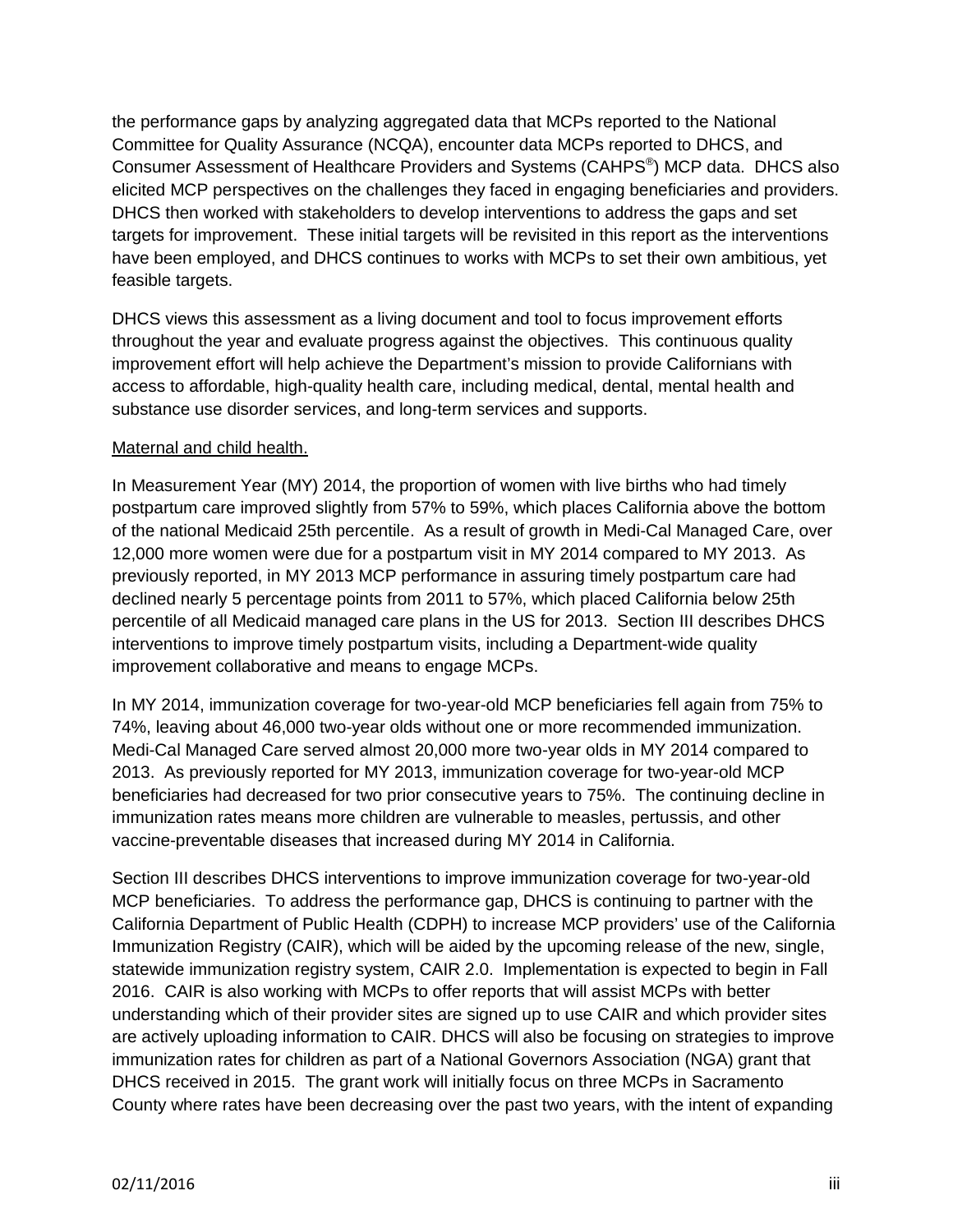successful interventions to other MCPs statewide. Additionally, DHCS has made improving rates of immunizations for two-year olds as one of the four topics the MCPs may choose for their DHCS-Priority Performance Improvement Projects (PIPs), and will work with the external quality review organization (EQRO), Health Services Advisory Group, Inc. (HSAG). HSAG will facilitate quarterly collaborative discussions with the MCPs to provide technical assistance and a forum to discuss barriers and lessons learned in this quality improvement effort. In addition, HSAG will provide individual technical assistance to all MCPs that choose immunizations for two year olds as the topic for their DHCS-Priority PIP.

#### Chronic disease management.

In MY 2014, MCP performance improved on key measures for chronic disease management. The proportion of diabetic patients who received blood glucose control testing rose from 83% to 86% and the proportion of diabetic patients with glycosylated hemoglobin (HbA1c) levels above 9% (poor diabetes control) decreased from 44% to 39%. With the Medi-Cal Managed Care expansion, MCPs served more than 80,000 more beneficiaries living with diabetes in MY 2014 compared to 2013. These patients are at increased risk for poor health outcomes, such as kidney failure, blindness, and lower extremity amputations. As previously reported for MY 2013, MCP performance had shown a decline in key measures of diabetes care; improvement in MY 2014 reflects numerous joint efforts by both DHCS and the MCPs. Section III describes DHCS interventions to improve diabetes care, including a Department-wide quality improvement collaborative and venues to enlist MCP and stakeholder participation.

In MY 2014, MCPs reported controlling blood pressure in 61% of their beneficiaries with hypertension, an increase of 5 percentage points from 2013, when the rate was 56%. With the expansion of Medi-Cal Managed Care, MCPs served more than 100,000 more beneficiaries living with hypertension in MY 2014 compared to MY 2013. Using the Archimedes model, DHCS predicted that a 15 percent average reduction in systolic blood pressure for each beneficiary with hypertension would lead to the following outcomes over the next 20 years: 19,879 additional quality-adjusted life years, 3,894 fewer major adverse cardiac events, 1,786 fewer strokes, and 1,1[5](#page-4-0)8 fewer deaths.<sup>5</sup> Section III describes DHCS interventions to achieve and sustain these improvements, including continued participation in the Centers for Medicare & Medicaid Services (CMS) Prevention Learning Network to support implementation of the Million Hearts Initiative in Medi-Cal, which includes working with MCPs to set MCP-specific targets for controlling high blood pressure.

#### Tobacco cessation.

Tobacco is the leading cause of preventable death in the U.S. Tobacco cessation services have demonstrated to be clinically effective, $6 \text{ with a return on investment of } 3:1$  $6 \text{ with a return on investment of } 3:1$  for dollars spent

l

<span id="page-4-1"></span><span id="page-4-0"></span><sup>&</sup>lt;sup>5</sup> Schlessinger L, Eddy DM. Archimedes: a new model for simulating health care systems-the mathematical formulation. *J Biomed Inform.* 2002; 35 (1): 37–50. doi: 10.1016/S1532-0464(02)00006-0.<br><sup>6</sup> 2008 US Public Health Service Clinical Practice Guideline, "Treating Tobacco Use and Dependence," [http://www.ahrq.gov/professionals/clinicians-providers/guidelines-recommendations/tobacco/index.html.](http://www.ahrq.gov/professionals/clinicians-providers/guidelines-recommendations/tobacco/index.html)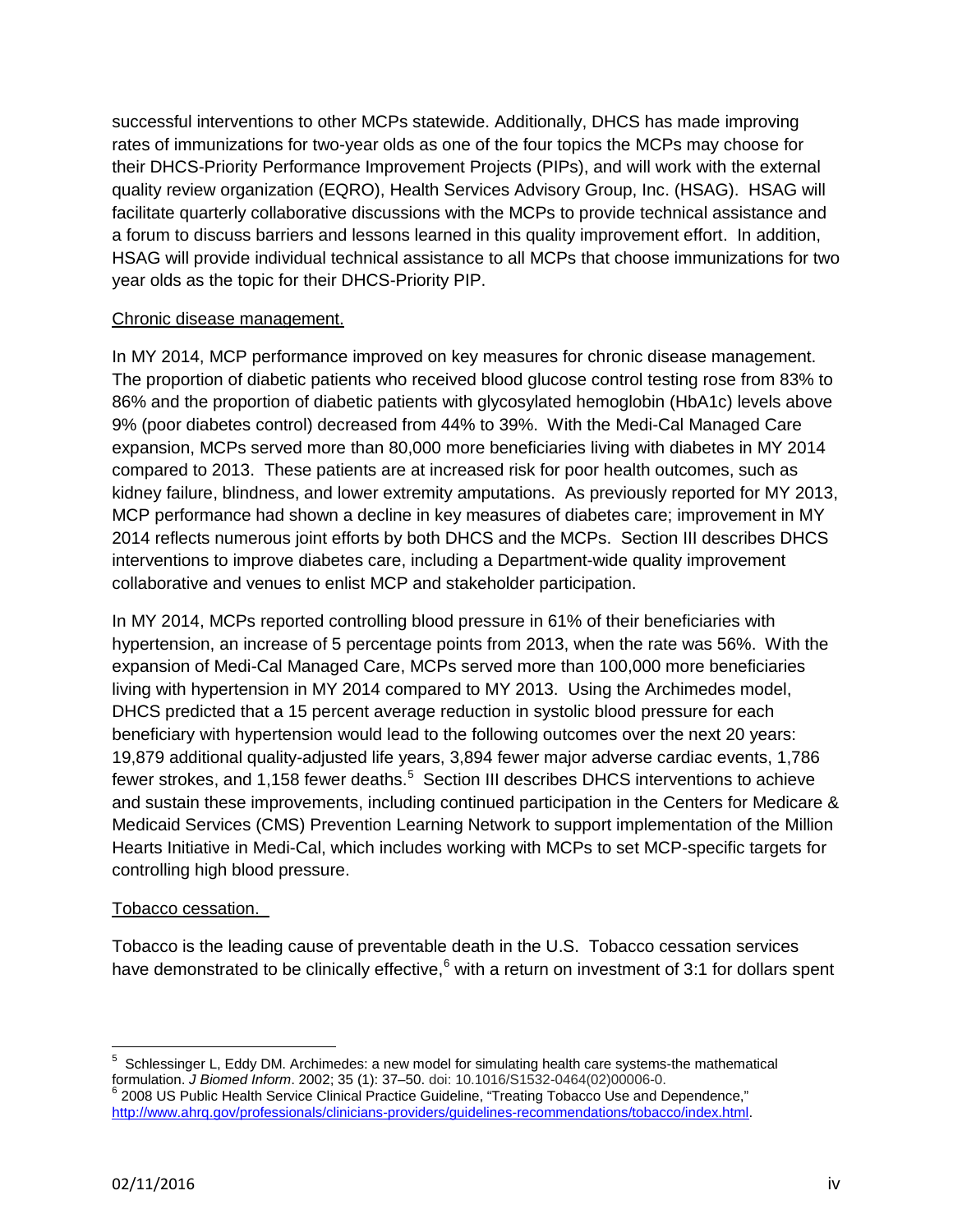on smoking cessation services in Medicaid populations.<sup>[7](#page-5-0)</sup> In the 2013 Medi-Cal Managed Care CAHPS survey, a median of 18.2% of respondents reported current smoking (range of 10% to 27% among MCPs). This means that an estimated 413,000 MCP beneficiaries are smokers. A median of 71% (range 58% to 80%) of smokers indicated they received advice from a health care provider to quit smoking. This leaves an estimated 120,000 smokers who did not recall being counseled to quit in the prior 6 months, which shows that improvements are needed in MCPs tobacco cessation counseling. The median for smokers who responded that their providers discussed cessation medications was only 40% (range 27 to 60%).

The CAHPS survey will be repeated in 2016, and DHCS will evaluate progress towards goals of reducing smoking prevalence and increasing the percentage of beneficiaries reporting receiving advice to quit smoking from their health care provider. Additionally, DHCS is exploring opportunities to monitor progress towards tobacco cessation goals by utilizing alternative metrics. Section III describes DHCS efforts to expand tobacco cessation interventions such as increasing referrals to the Quitline, and identifying and tracking tobacco users, per Policy Letter  $14 - 006.<sup>8</sup>$  $14 - 006.<sup>8</sup>$  $14 - 006.<sup>8</sup>$ 

#### Health Inequities.

Among their beneficiary populations, wide gaps were found in MCP performance by race and ethnicity in MY 2013. For example, African-American or Black beneficiaries had a nearly 20% higher prevalence of hypertension than other race and ethnic groups. Additionally, African-American or Black women with recent births had the lowest postpartum visit rate of any race or ethnic group. To make these postpartum data actionable, DHCS evaluated timely postpartum visit rates among MCPs with more than 200 live births among African-American or Black women in MYs 2012, 2013, and 2014. To address these disparities, the DHCS postpartum collaborative is working with the highest performing MCPs to understand the reasons for their success in reaching African-American or Black women for timely postpartum visits and identifying interventions that can be implemented by the MCPs that have had the least success reaching this group.

#### Overall Performance.

In MY 2014, MCP overall performance improved from MY 2013. Of the MCP reporting units where MCPs were held to the Minimum Performance Levels (MPLs), 82% performed above the MPLs in MY 2014, as compared to MY 2013 where 79% performed above the MPLs. While this is an improvement since the prior year, there continues to be variability in MCP performance. In MY 2014, 11% of the indicators were above the High Performance Level (HPL). The six best performing MCPs (CalOptima, Inland Empire Health Plan, Kaiser North, Kaiser South, San Francisco Health Plan, and Santa Clara Family Health Plan) performed above the contractuallyrequired MPLs for all their indicators for all reporting units in MYs 2013 and 2014. At the other end of the spectrum, more than one third of reporting unit-indicators in two MCPs (Alameda Alliance for Health and Molina Healthcare) were below DHCS's MCP MPL requirements.

<span id="page-5-1"></span><span id="page-5-0"></span>l  $^7$  Patrick, R. West K, Ku L, "The Return on Investment of a Medicaid Tobacco Cessation Program in Massachusetts," PLOS One, January 6, 2012, [http://www.plosone.org/article/info%3Adoi%2F10.1371%2Fjournal.pone.0029665.](http://www.plosone.org/article/info%3Adoi%2F10.1371%2Fjournal.pone.0029665)<br>8 http://www.dhcs.ca.gov/formsandpubs/Documents/MMCDAPLsandPolicyLetters/PL2014/PL14-006.pdf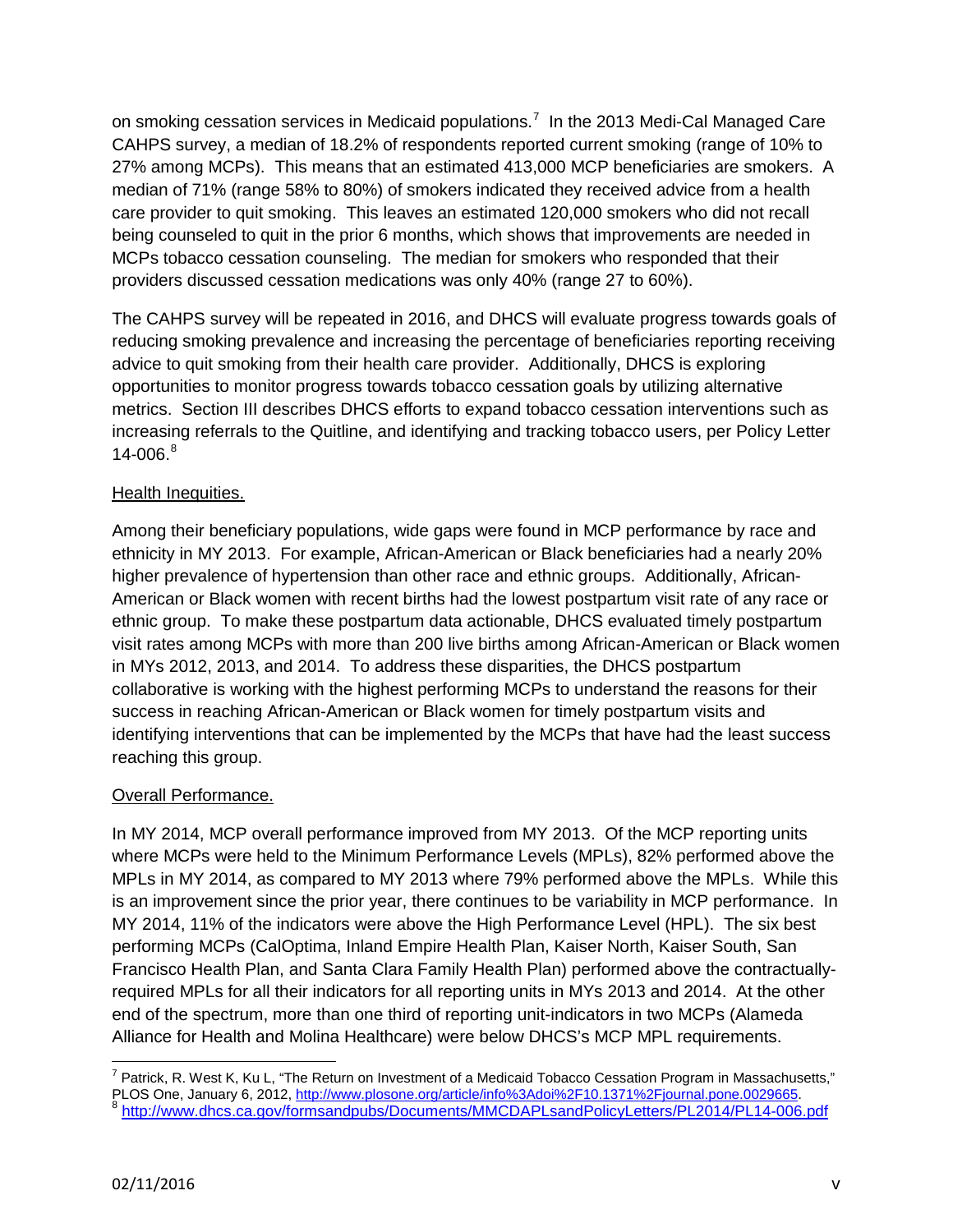To address these challenges, DHCS is intensifying its engagement with MCPs and continuing rapid-cycle quality improvement methods. DHCS is working with high-performing MCPs to define and spread evidence-based strategies and best practices. MCPs with indicators with rates below the MPLs are required to submit quarterly Plan-Do-Study-Act cycles and evaluate the effectiveness of their interventions. The lowest performing MCP from MY 2013 continues to be under a Corrective Action Plan (CAP) with close DHCS monitoring. This MCP has seen improvement in performance and has successfully achieved milestones that were set for MY 2014. DHCS instituted a CAP for three additional MCPs, effective Fall 2015, based on poor MY 2014 performance.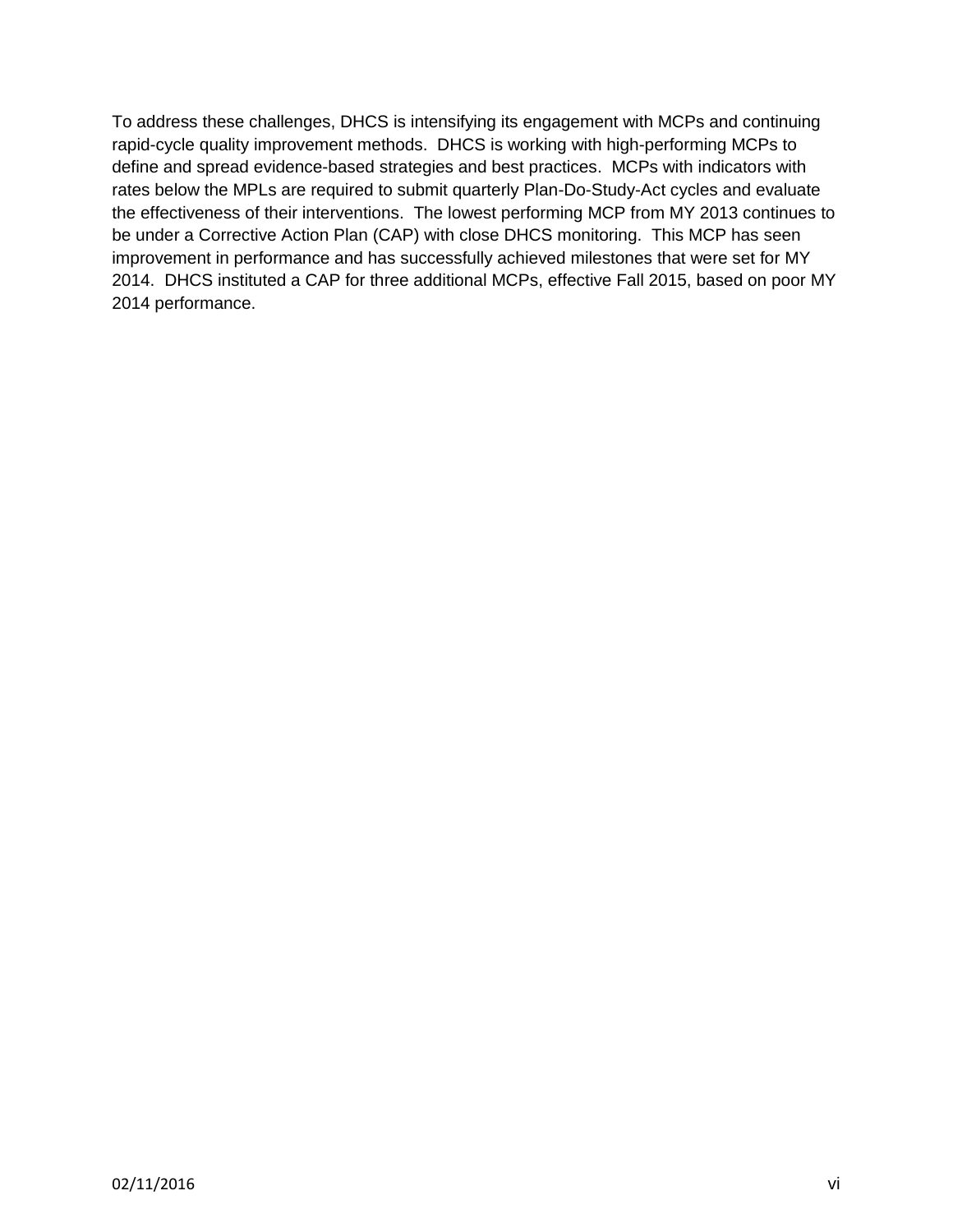# **SECTION I: INTRODUCTION**

Each state that enters into contracts with managed care organizations must develop a written quality strategy per Title 42 Code of Federal Regulations (CFR), Section (§) 438.202. This second annual assessment, reports on significant enhancements in Medi-Cal Managed Care since the 2013 *Medi-Cal Managed Care Quality Strategy Report* by assessing progress and describing changes in the California DHCS approach to improving the quality of care and health of beneficiaries of Medi-Cal MCPs.

This document follows the structure of the CMS Quality Strategy Toolkit for states.

## **Managed Care Overview, Goals, Objectives**

#### *Overview*

To meet the needs of MCP beneficiaries with high-quality and appropriate health services, it is important to know their demographics, including age, gender, and race-ethnicity. There were approximately 8,[9](#page-7-0)93,000 MCP beneficiaries as of December 1, 2014.<sup>9</sup> This is an increase in membership of almost 3 million beneficiaries since the same time in 2013. Of this total, 46% (4.1 million) were children under age 18, and 54% (4.9 million) were adults. Girls comprised 49% of these children under age 18. Women comprised 52% of the 18 to 20 year olds, 59% of the 21 to 44 year olds, and 55%–63% of beneficiaries aged 45 years and older. Of all MCP beneficiaries, 47% were Hispanic, 21% were White, 9% were Black, 12% were Asian/ Pacific Islander, and 11% were other/ unknown race-ethnicity. By aid code groups, 51% (4.5 million) were families (parents and children in families with income up to 138% of the federal poverty level [FPL]), 11% (approximately 960,000) were children (whose parents' income is 138% to 266% of FPL), 7% (approximately 666,000) were seniors and persons with disabilities (SPDs) including children, 7% (approximately 644,000) were dually eligible for Medi-Cal and Medicare, and 24% (approximately 2.2 million) were Affordable Care Act (ACA) expansion population. Medi-Cal Managed Care membership continues to grow in 2015. As of August 4, 2015, there were approximately 9,728,000 MCP beneficiaries. Detailed information regarding the breakdown of membership by MCP can be found in in the Medi-Cal Managed Care Enrollment Reports.<sup>[10](#page-7-1)</sup>

DHCS contracts with 22 full-scope MCPs and three SHPs to provide health care services to Medi-Cal enrollees in all 58 counties. For this report, and in other quality of care reports, DHCS has reported on Kaiser Foundation Health Plan as two entities, Kaiser North and Kaiser South. For purposes of continuity, DHCS will continue refer to 23 full-scope MCPs in this report.

There are currently six models of Medi-Cal Managed Care:

1. A County Organized Health System (COHS) is a nonprofit, independent public agency that contracts with DHCS to administer Medi-Cal benefits through a wide network of health care providers. Each COHS MCP is established by the County Board of Supervisors and governed by an independent commission. A COHS model has been

<span id="page-7-0"></span><sup>&</sup>lt;sup>9</sup> Posted at: http://www.dhcs.ca.gov/services/Pages/MngdCarePerformDashboard.aspx

<span id="page-7-1"></span><sup>10</sup> http://www.dhcs.ca.gov/dataandstats/reports/Pages/MMCDMonthlyEnrollment.aspx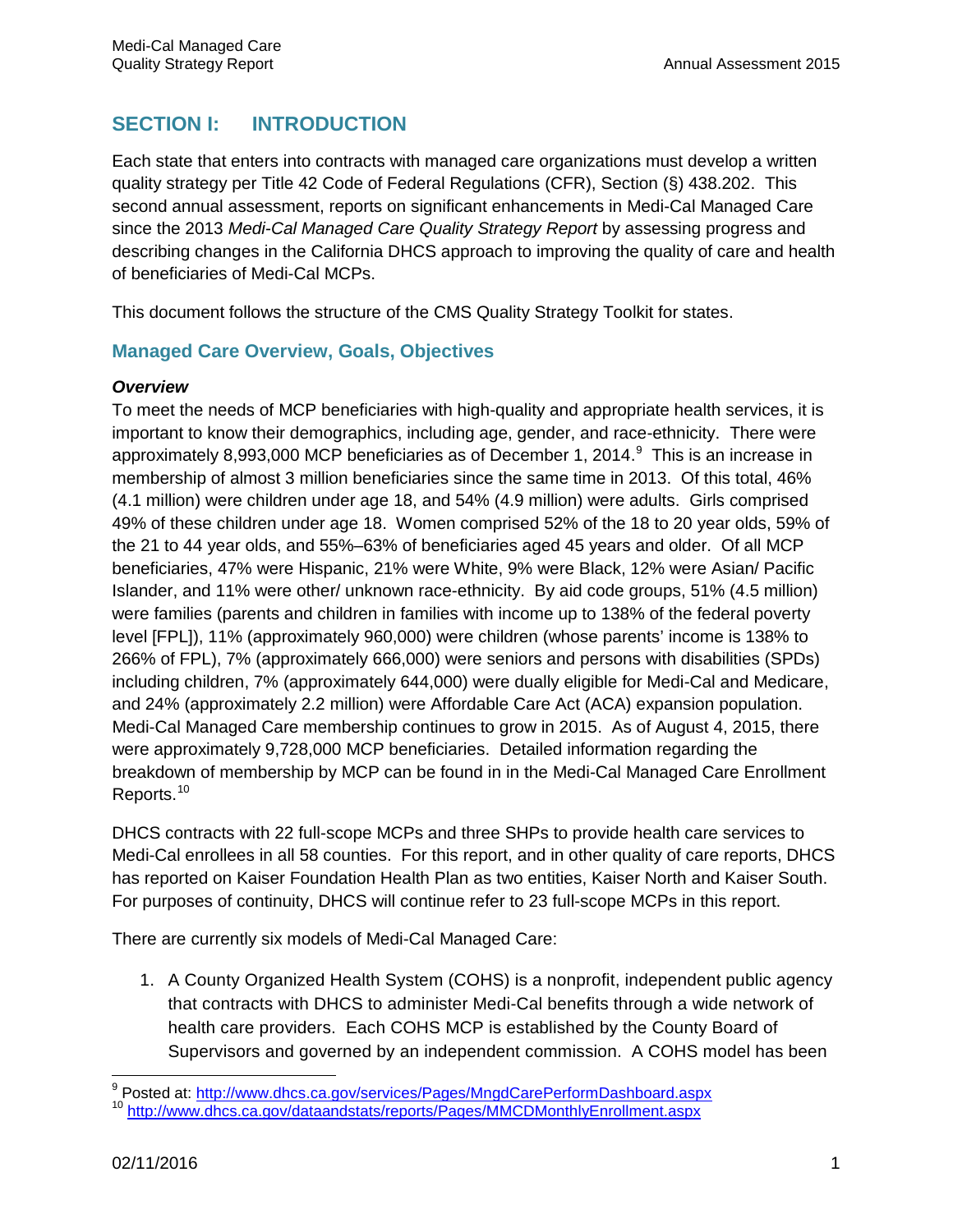implemented in 22 counties and operates as a single county-operated health plan. This model does not offer FFS Medi-Cal. The COHS model serves about 1.94 million beneficiaries through six health plans in 22 counties; six of those counties were added in 2013.

- 2. In the Two-Plan Model, beneficiaries may choose between two MCPs; typically, one MCP is a Local Initiative (LI) and the other a commercial plan. DHCS contracts with both MCPs. The LI is established under authority of the local government with input from State and federal agencies, local community groups, and health care providers to meet the needs and concerns of the community. The commercial plan is a private insurance plan that also provides care for Medi-Cal beneficiaries. The Two-Plan Model serves about 5.71 million beneficiaries through 16 health plans in 14 counties.
- 3. In the Geographic Managed Care (GMC) model, DHCS allows Medi-Cal beneficiaries to select from several MCPs within a specified geographic area (county). The GMC model has six health plans that serve more than 940,000 beneficiaries in Sacramento and San Diego counties.
- 4. The Regional Model consists of two commercial health plans that provide services to beneficiaries in the rural counties of the State, primarily in northern and eastern California. The Regional Model was implemented in November 2013, bringing Medi-Cal Managed Care to counties that historically offered only FFS Medi-Cal. The Regional Model serves more than 320,000 beneficiaries in 18 counties.
- 5. The Imperial Model operates in Imperial County with two commercial health plans. It serves more than 60,000 Medi-Cal beneficiaries.
- 6. The San Benito Model operates in San Benito County, and provides services to beneficiaries through a commercial health plan and FFS Medi-Cal. The San Benito Model serves more than 7,000 beneficiaries. San Benito is California's only county where enrollment into managed care is not mandatory.

#### *Quality Goals and Priorities*

Three linked goals formed the foundation of the overall 2013 DHCS *Strategy for Quality*  Improvement in Health Care.<sup>11</sup> These goals continue to be the following:

- To improve the health of all Californians
- To enhance quality, including the patient care experience, in all DHCS programs
- To reduce DHCS's per-capita health care costs

The 2014 *Medi-Cal Managed Care Quality Strategy Annual Assessment[12](#page-8-1)* was the first annual

<span id="page-8-0"></span><sup>&</sup>lt;sup>11</sup> http://www.dhcs.ca.gov/services/Documents/DHCS\_Quality\_Strategy\_2013.pdf

<span id="page-8-1"></span><sup>12&</sup>lt;sub>http://www.dhcs.ca.gov/dataandstats/reports/Documents/MMCD\_Qual\_Rpts/Studies\_Quality\_Strategy/MgdCareQualityStrategy20</sub> [15.pdf](http://www.dhcs.ca.gov/dataandstats/reports/Documents/MMCD_Qual_Rpts/Studies_Quality_Strategy/MgdCareQualityStrategy2015.pdf)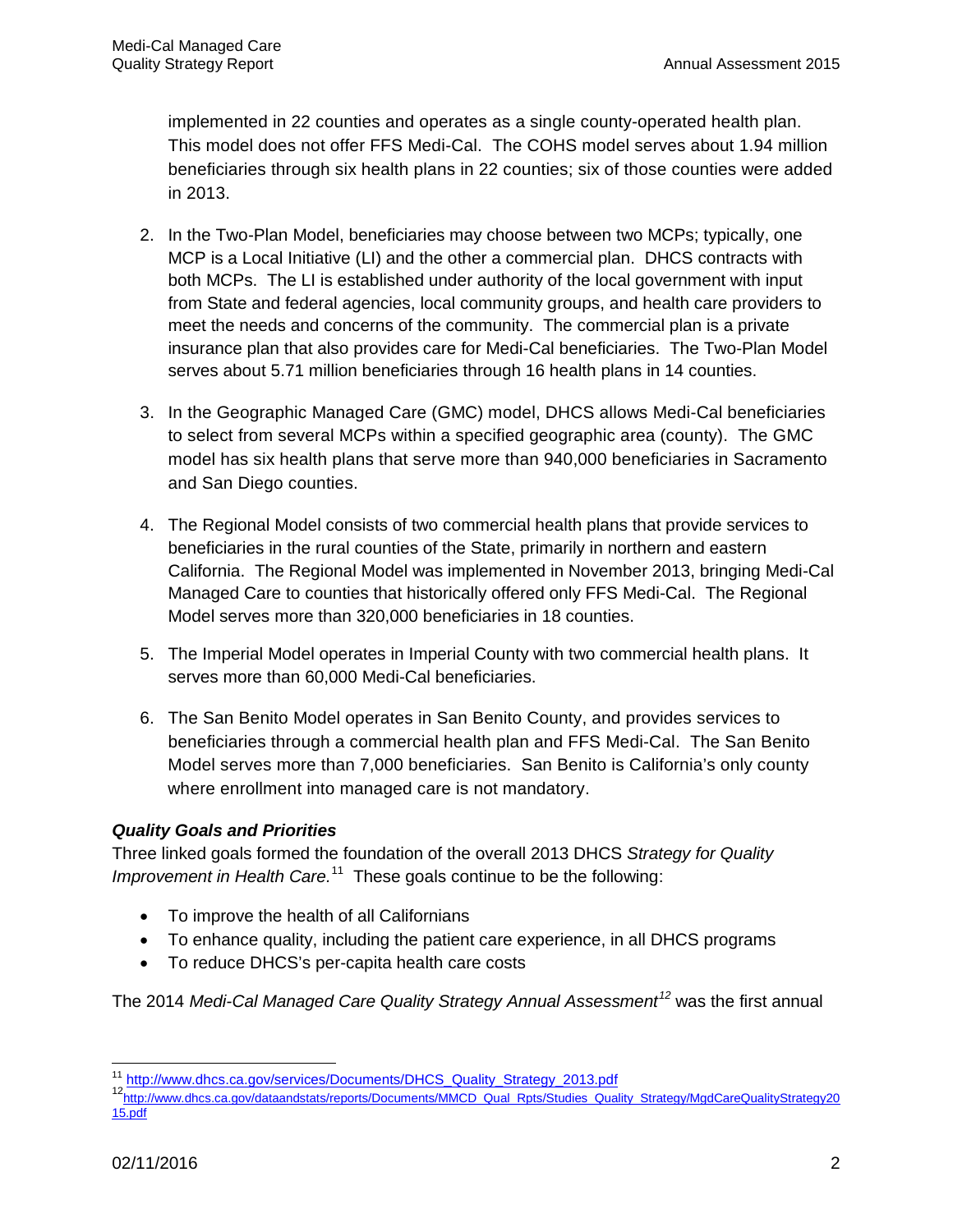assessment of the 2013 *Medi-Cal Managed Care Quality Strategy Report. [13](#page-9-0)* This report operationalized the overall 2013 DHCS *Strategy for Quality Improvement in Health Care. [14](#page-9-1)* The framework for the present report is based on the seven priorities of the overall *2013 DHCS Strategy for Quality Improvement in Health Care*, as well as three commitments from the *DHCS Strategic Plan* 2013–2017.<sup>15</sup> (See Table 1)

#### *Medi-Cal Managed Care Objectives*

The focus areas of this report were chosen because they reflect DHCS priorities, address large performance gaps, and have interventions readily available to improve the health of significant segments of the Medi-Cal Managed Care population. Using these criteria, DHCS has selected two chronic diseases (diabetes and hypertension), two services within maternal/child health (postpartum care and immunization of two year olds), and tobacco cessation (a key prevention strategy) as priority focus areas.

## **Table 1. Framework for the** *Medi-Cal Managed Care Quality Strategy Annual Assessment, 2015-16*

| <b>Overall DHCS Quality Strategy</b><br>priorities                                                                                                                                                                                                                        | <b>Focus Areas</b>                                                                                                                                                 | 3 linked goals<br>(Triple Aim)                                                                                    |
|---------------------------------------------------------------------------------------------------------------------------------------------------------------------------------------------------------------------------------------------------------------------------|--------------------------------------------------------------------------------------------------------------------------------------------------------------------|-------------------------------------------------------------------------------------------------------------------|
| Deliver effective, efficient, and<br>affordable care<br>Engage persons and families in their<br>health<br>Enhance communication and<br>coordination of care<br>Foster healthy communities<br>Eliminate health disparities<br>Advance prevention<br>Improve patient safety | <b>Maternal child health</b><br>Postpartum care<br>Immunizations<br><b>Chronic disease</b><br>Diabetes care<br>Control of hypertension<br><b>Tobacco cessation</b> | Improve health<br>Enhance quality<br>of health care<br>services<br>Reduce DHCS<br>per capita health<br>care costs |
| <b>DHCS Strategic Plan commitments</b><br>Treat whole person by coordinating,<br>integrating services<br>Hold DHCS, MCPs, providers and<br>partners accountable for<br>performance<br>Maintain effective, open<br>$\bullet$<br>communication                              |                                                                                                                                                                    |                                                                                                                   |

Listed below are the objectives for services to be provided in MY 2015. The targets were set for a 5 percentage point improvement, compared to the baseline year of MY 2013. In some instances, these targets were already achieved in MY 2014. In most other instances, progress

 $\overline{\phantom{a}}$ 

<span id="page-9-0"></span><sup>&</sup>lt;sup>13</sup>http://www.dhcs.ca.gov/dataandstats/reports/Documents/MMCD\_Qual\_Rpts/Studies\_Quality\_<br>Strategy/QualityStrategyRpt\_2013.pdf<br><sup>14</sup> http://www.dbss.ca.gov.v

<span id="page-9-1"></span>[http://www.dhcs.ca.gov/services/Documents/DHCS\\_Quality\\_Strategy\\_2013.pdf](http://www.dhcs.ca.gov/services/Documents/DHCS_Quality_Strategy_2013.pdf)

<span id="page-9-2"></span><sup>15</sup> <http://www.dhcs.ca.gov/Documents/DHCSStrategicPlan.pdf>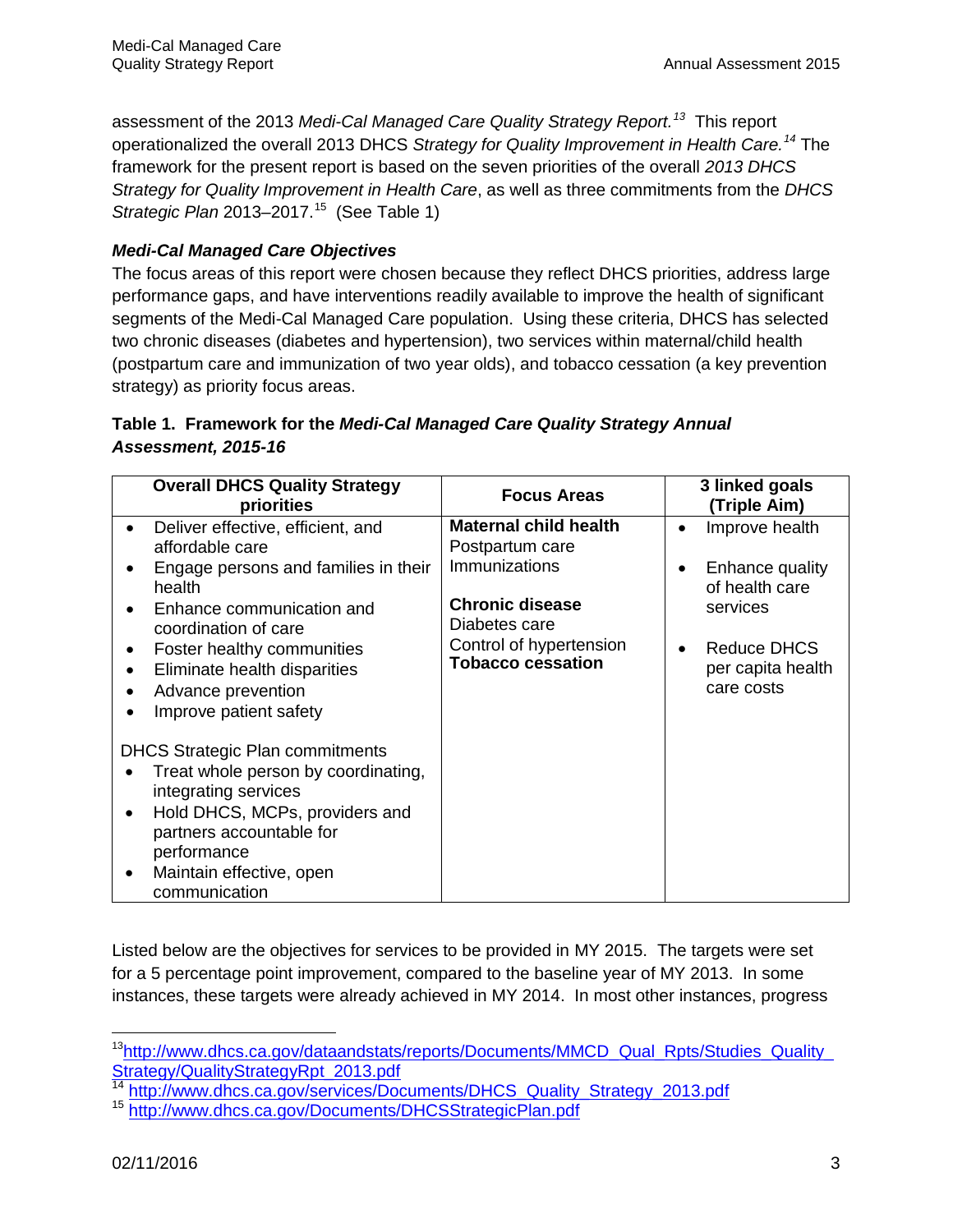towards these targets has been achieved. Interventions listed in Section III were either implemented in 2014 and 2015, or will be implemented in 2015 and 2016. See Section III for an analysis of the scope of the challenges that must be addressed to reach and sustain these objectives.

#### A. Postpartum care

- 1. Increase the Medi-Cal weighted average for timely postpartum care to at least 62% for MY 2015.
	- Target for MY 2015: 62%
	- Baseline from MY 2013: 57%
	- Target reached in MY 2014: No; however, performance increased by 2 percentage points to a rate of 59%
	- Source: reported as aggregate data by MCPs and audited by the Department's EQRO, which calculated the statewide Medi-Cal Managed Care weighted average
- 2. Increase the percentage of Medi-Cal Managed Care reporting units meeting the MPL for timely postpartum care to at least 80% for MY 2015.
- Target for MY 2015: 80%
- Baseline from MY 2013: 61%
	- o In updating the report for this current year, DHCS determined that the 2013 *Medi-Cal Managed Care Quality Strategy Annual Assessment* reported the baseline percentage of Medi-Cal managed care reporting units meeting the MPL for timely postpartum care as 75%, when in fact the correct baseline from 2013 was 61%. While this baseline is 14 percentage points lower than previously reported, DHCS has determined that while maintaining the original target of 80% for 2015 is ambitious, it is also in line with strategic goals, so the target has not been lowered.
- Target reached in MY 2014: No, however, performance increased by 9 percentage points to 70%.
- Source: reported as aggregate data by MCPs and audited by the Department's EQRO, which calculated the statewide Medi-Cal Managed Care weighted average
- 3. Increase the proportion of African-American or Black postpartum women with timely postpartum care to at least 50% for MY 2015.
	- Target for MY 2015: 50%
	- Baseline from MY 2012 : 45%
	- Target reached in MY 2014: No. Performance decreased slightly to a rate of 44% in MY 2013 and remained at 44% in MY 2014.
	- Baseline for MY 2012 was recalculated using a revised methodology. The revised methodology resulted in higher overall rates for all race/ethnicity groups, and resulted in an increase of the baseline of African-American women from 33% to 45% for MY 2012. While the rates increased across all demographic groups, the pattern of the differences between groups remained relatively the same. The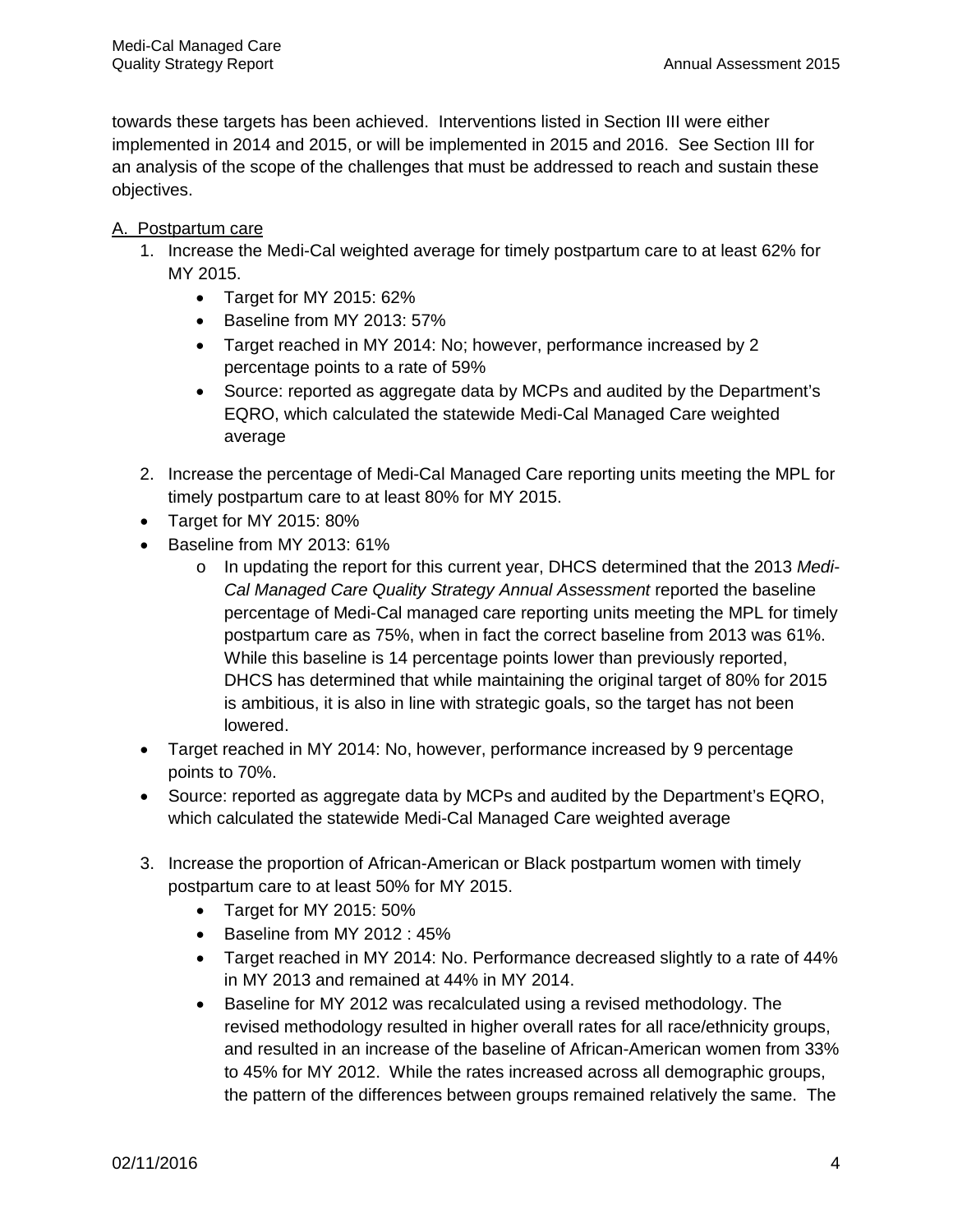revised methodology was also used to determine the rates for MY 2013 and MY 2014. Please see Section III for more information on the revised methodology and analysis results.

- Source: statewide Medi-Cal managed care weighted average calculated by DHCS applying NCQ specifications to encounter data (administrative only, including global billing delivery codes) submitted by MCPs
- B. Immunization of 2 year olds
	- 4. Increase to at least 80% the proportion of MCP beneficiaries with up-to-date immunizations by their 2nd birthday during MY 2015.
		- Target for MY 2015: 80%
		- Baseline from MY 2013: 75%
		- Target reached in MY 2014: No. Performance decreased slightly to a rate of 74%.
		- Source: reported as aggregate data by MCPs and audited by the Department's EQRO, which calculated the statewide Medi-Cal Managed Care weighted average

#### C. Hypertension

- 5. Increase to 61% the proportion of MCP beneficiaries 18 to 85 years of age with hypertension whose blood pressure is adequately controlled during MY 2015.
	- Target for MY 2015: 61%
	- Baseline from MY 2013: 56%
	- Target reached in MY 2014: Yes. Performance improved to 61%.
	- Source: reported as aggregate data by MCPs and audited by the Department's EQRO, which calculated the statewide Medi-Cal Managed Care weighted average

#### D. Diabetes

- 6. Outcome objective: Decrease to 39% the proportion of MCP beneficiaries with diabetes who had HbA1c testing greater than 9% or unknown in MY 2015.
	- Target for MY 2015: 39%
	- Baseline from MY 2013: 44%
	- Target reached in MY 2014: Yes. Performance improved to 39%.
	- Source: reported as aggregate data by MCPs and audited by the Department's EQRO, which calculated the statewide Medi-Cal Managed Care weighted average
- 7. Process objective: Increase to 88% the proportion of MCP beneficiaries with diabetes who had HbA1c testing during MY 2015.
	- Target for MY 2015: 88%
	- Baseline from MY 2013: 83%
	- Target reached in MY 2014: No, however, performance increased by 3 percentage points to reach 86%. This improvement was statistically significant.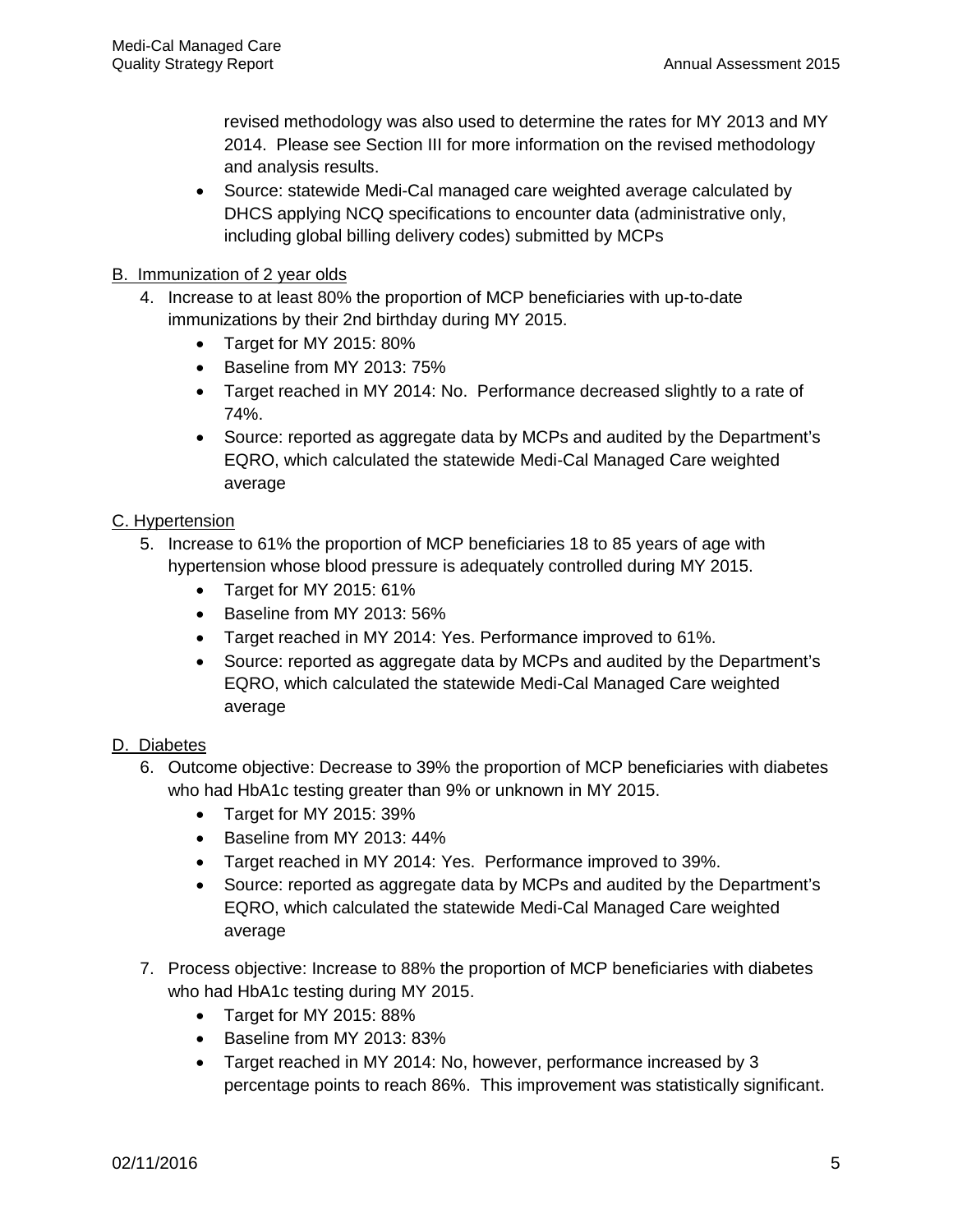- Source: reported as aggregate data by MCPs and audited by the Department's EQRO, which calculated the statewide Medi-Cal Managed Care weighted average
- 8. Process objective: Increase to 30% the proportion of health care providers participating in the Medi-Cal Electronic Health Records incentive program who report the percentage of adults with diabetes with HbA1c greater than 9%.
	- Target for MY 2015: 30%
	- Baseline from MY 2013: 25%
	- Target reached in MY 2014: Yes. Performance surpassed the target by reaching almost 39% of health care providers participating in the Medi-Cal Electronic Health Records incentive program reporting on the percentage of adults with diabetes who have HbA1c greater than 9%.
	- Source: data submitted by participating providers to DHCS
- E. Tobacco cessation
	- 9. Increase to 76% the median proportion of smokers who report being counseled to quit in the prior 6 months (proposed to be measured during 2016 CAHPS survey).
		- Target for MY 2016: 76%
		- Baseline from MY 2013: 71%
		- Target reached in MY 2014: Unknown. DHCS will repeat CAHPS survey in MY 2016.
		- Source: CAHPS survey
	- 10. Increase to 45% the median proportion of smokers who report a provider discussed tobacco cessation medications in the prior 6 months (proposed to be measured during 2016 CAHPS survey).
		- Target for MY 2016: 45%
		- Baseline from MY 2013: 40%
		- Target reached in MY 2014: Unknown. DHCS will repeat CAHPS survey in MY 2016.
		- Source: CAHPS survey

The objectives above will help DHCS meet its overall Quality Strategy priorities of delivering effective, efficient, and affordable care; engaging persons and families in their health; enhancing communication and coordination of care; eliminating health disparities; fostering healthy communities; and advancing prevention. They also address a number of the Department's commitments to the people it serves. For objectives that DHCS has reached already, DHCS will continue efforts to sustain and surpass this improvement. For objectives that DHCS has not reached, DHCS will continue to work towards achieving the objectives.

Objectives 11–14, listed below, are additional commitments to MCP beneficiaries and the public from the DHCS *Strategic Plan 2013–2017*[16](#page-12-0) and the overall 2013 *DHCS Strategy for Quality* 

<span id="page-12-0"></span>l <sup>16</sup> http://www.dhcs.ca.gov/Documents/DHCSStrategicPlan.pdf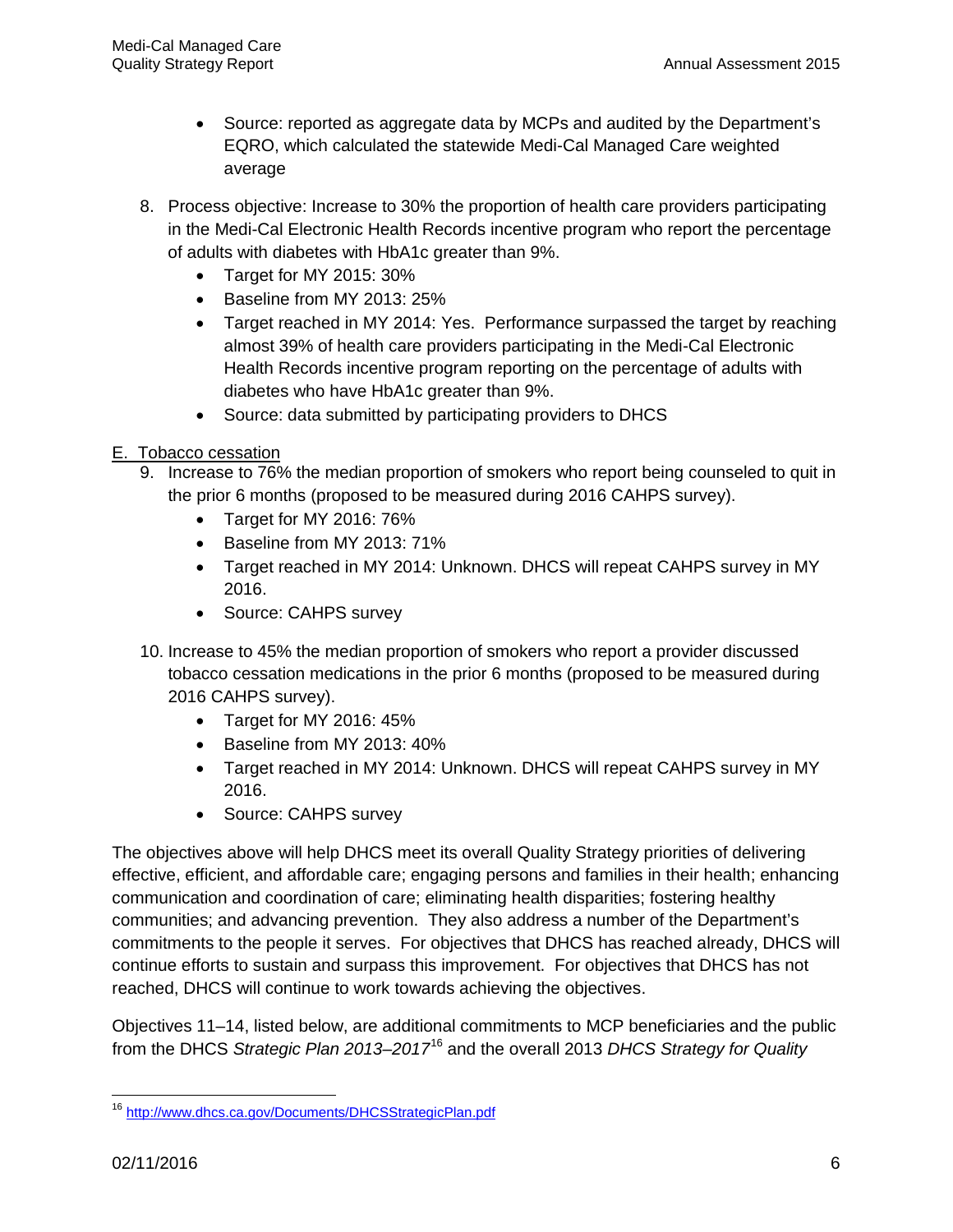*Improvement in Health Care.[17](#page-13-0)* In future years, these will also include measurable targets, but for this report are framed as broad goal statements.

- 11. Improve patient safety
- 12. Treat the whole person by coordinating and integrating medical, dental, mental health, substance use treatment services, and long-term care
- 13. Hold ourselves and our providers, health plans, and partners accountable for performance
- 14. Maintain effective, open communication and engagement with the public, our partners, and other stakeholders

See Appendix A for the current status of Medi-Cal Managed Care objectives that were listed in the 2013 report.

#### **Development and Review of Quality Strategy**

This report was developed by staff throughout DHCS, and involved obtaining feedback from MCPs and DHCS advisory groups related to the focus areas, objectives, and interventions. DHCS will submit this 2015 *Medi-Cal Managed Care Quality Strategy Annual Assessment* to CMS for approval and make it available to the public via the DHCS website.

DHCS assesses the effectiveness of this strategy annually, and reviews its progress in implementing this strategy quarterly. DHCS has ongoing collaboration with stakeholders on initiatives described in this document through quarterly MCP All-Plan Chief Executive Officer Meetings, quarterly All-Plan Medical Director Meetings, and quarterly Managed Care Advisory Group Meetings.

Every three years, DHCS coordinates a comprehensive review and update of its quality strategy*.* In June 2013, DHCS submitted a comprehensive 2013 *Medi-Cal Managed Care Quality Strategy Report* to CMS, which approved the report. This is an annual assessment. The next comprehensive *Medi-Cal Managed Care Quality Strategy Report* will be developed and submitted to CMS in 2016.

#### **State Standards**

Contract provisions established for MCPs incorporate specific standards for the elements outlined in 42 CFR §438.204: access to care, structure and operations, and quality measurement and improvement. See the 2013 *Medi-Cal Managed Care Quality Strategy Report* for a full description of the current state standards.

<span id="page-13-0"></span>l <sup>17</sup> http://www.dhcs.ca.gov/services/Documents/DHCS\_Quality\_Strategy\_2013.pdf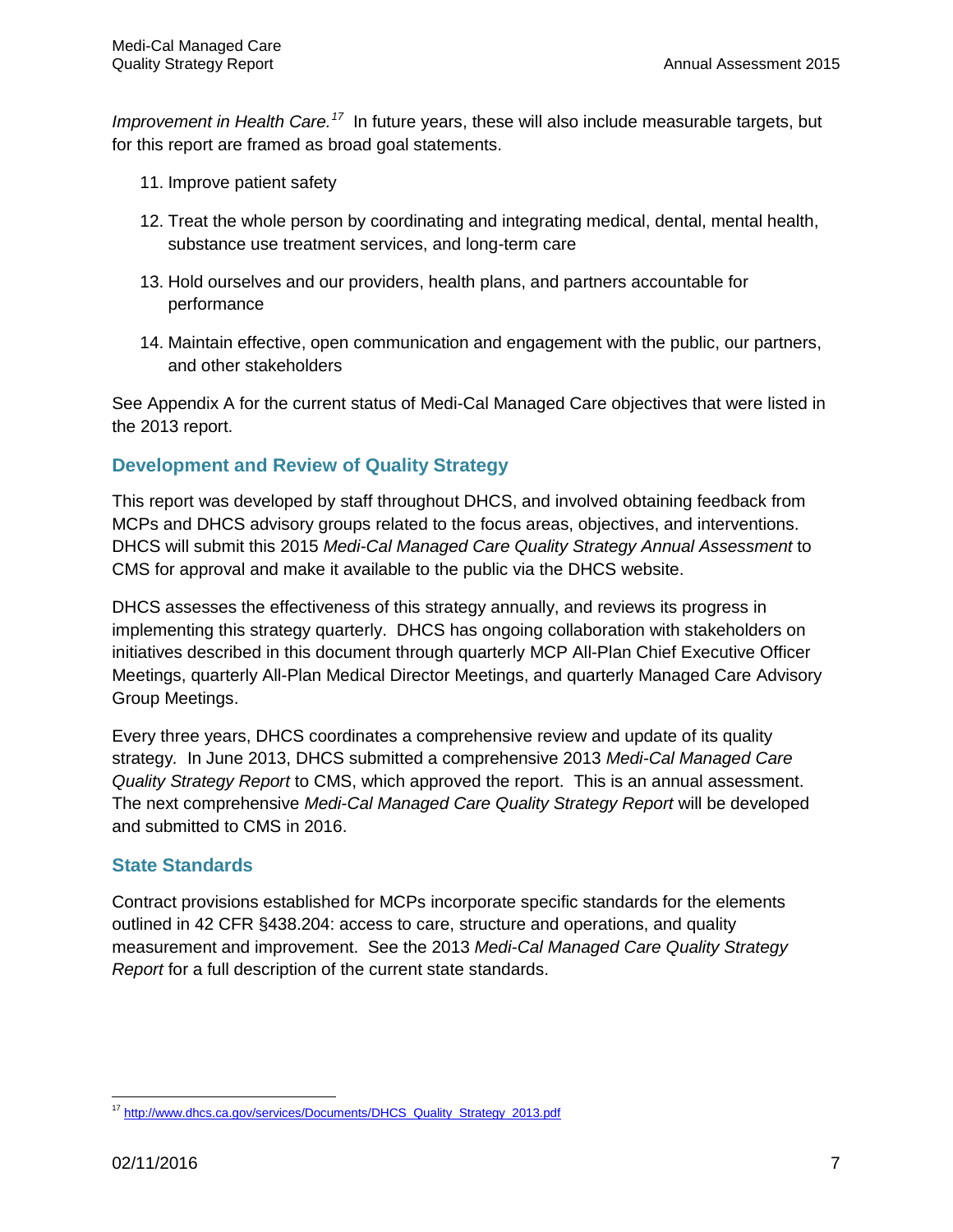# **SECTION II: ASSESSMENT**

#### **National Performance Measures**

For MY 2014, MCPs reported performance on 15 measures consisting of 30 individual indicators. (See Appendix B, which indicates that 23 of the 30 are in the CMS Core Adult and Child Set).

For 22 of these 30 indicators, DHCS holds MCPs accountable for performing at least as well as the national Medicaid 25th percentile. This is the MPL. DHCS defines HPL as performing as well as the national Medicaid 90th percentile.

For health care services provided in MY 2013, the MCPs exceeded the MPLs for 79% of the indicators. This left 21% of indicators falling below the MPLs. For the same MY, MCPs exceeded the HPL for 13% of the indicators. For health care services provided in MY 2014, the MCPs exceeded this MPL for 82% of the indicators where the MCPs were held to the MPL, demonstrating a 3% improvement from the prior year. Additionally in MY 2014, the MCPs exceeded the HPL for 11% of the indicators.<sup>[18](#page-14-0)</sup>

Figure 1 shows the variability in MCP performance on these 22 indicators in MY 2014. Six MCPs fully met their contractual requirements across all their counties of operation; they had no indicators with rates below the minimum performance levels (CalOptima, Inland Empire Health Plan, Kaiser North, Kaiser South, San Francisco Health Plan, and Santa Clara Family Health Plan). However, 16 MCPs had indicators with rates below the MPLs in one or more of their reporting units of operation. The lowest performing MCP was Alameda Alliance for Health, with 41% of its indicators having rates below the MPLs; next was Molina with 36%; followed by Anthem Blue Cross, Health Plan of San Joaquin, Heath Net, Care1st and CalViva, with 29%– 21% of indicators with rates below the MPLs.

<span id="page-14-0"></span> $\overline{\phantom{a}}$  $18$  One of the 23 health plans operating in MY 2014 was new. Additionally, a total of nine of the reporting units for MY 2014 were considered new. New health plans and new reporting units are not held to the MPL until their second full year of operations.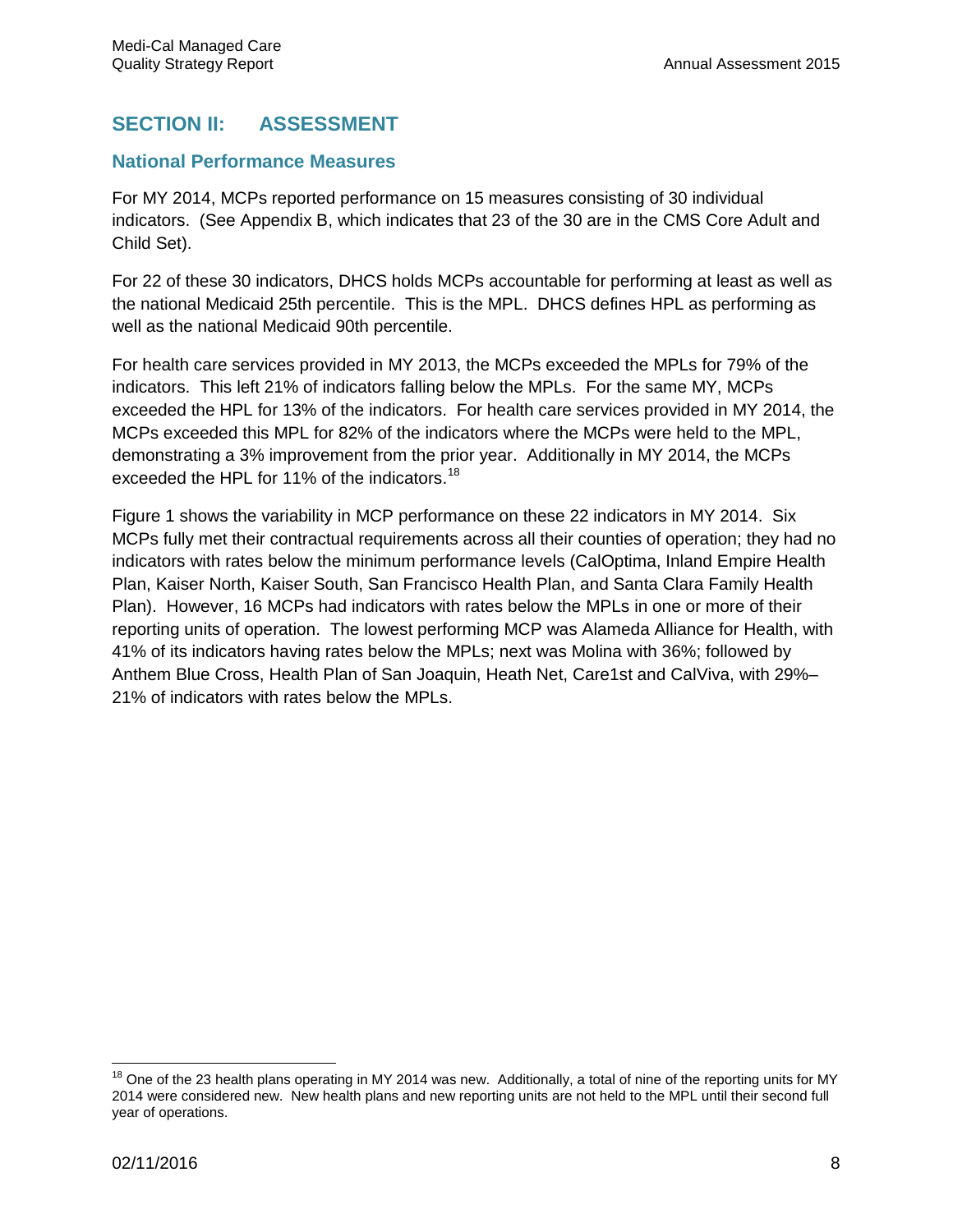

#### **Figure 1. MCP's performance by county-indicators, 2015**

\* The DHCS MPLs are set as the national Medicaid 25<sup>th</sup> percentile (except for CDC-H9 where a lower rate is better and the MPL is the national Medicaid 75<sup>th</sup> percentile). MCPs are not held to the MPL in a new county until their second full year of operations. See Appendix B for the measures included.

Performance on key maternal/child health, chronic disease, and tobacco cessation indicators are discussed in detail in Section III.

## **Monitoring and Compliance**

#### *Rapid Cycle Quality Improvement*

In an effort to raise MCP performance, DHCS initiated and continued the following approaches for the MCPs not meeting minimum contractual performance standards for one or more indicators in MY 2014:

• To ensure time for intervention, DHCS continued to work to reduce time lags in identifying and addressing poor performance. In July 2015, DHCS identified poor performing MCPs, as soon as MCPs submitted their final, audited rates to NCQA.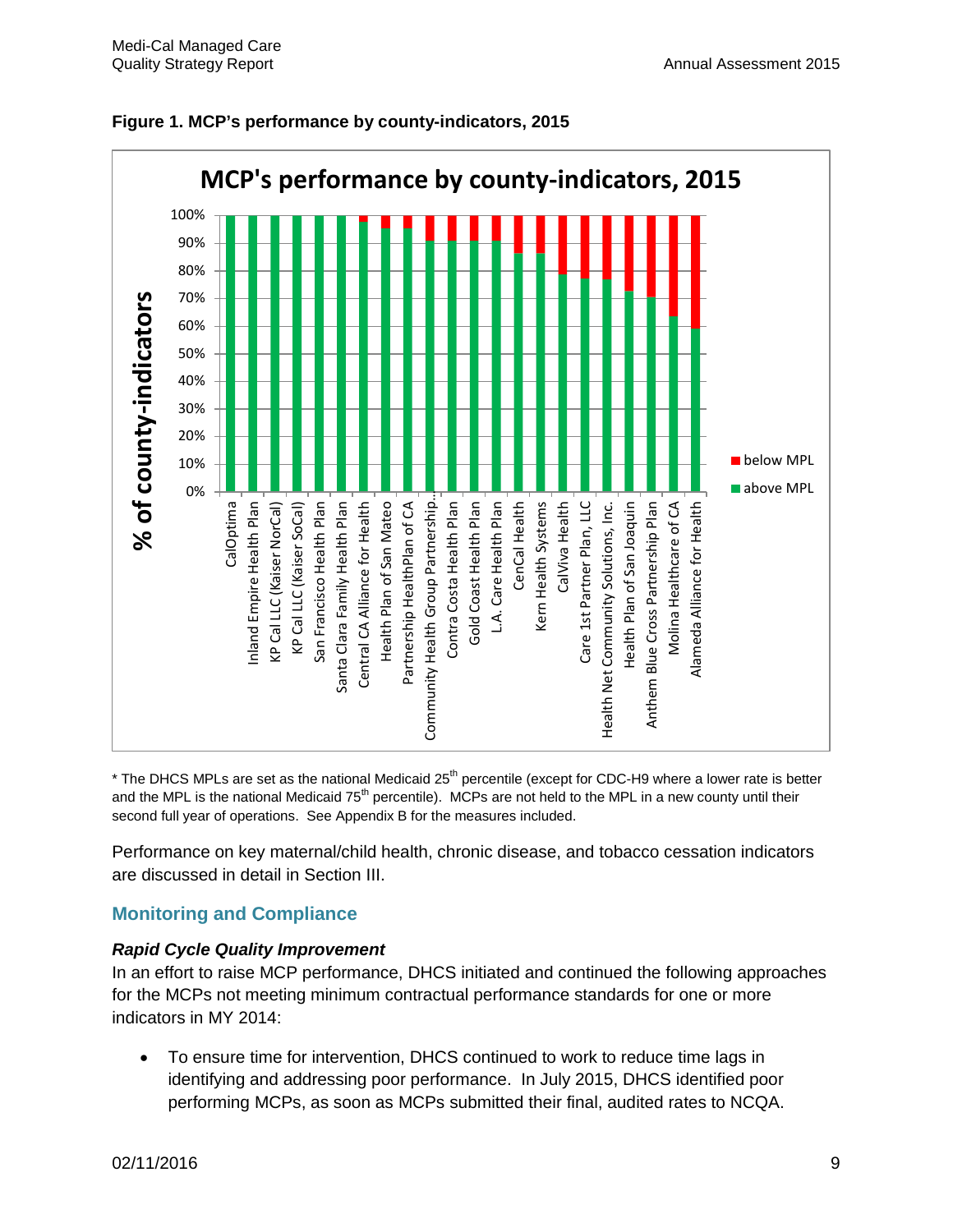- In 2014, DHCS initiated a new approach to quality improvement projects that focuses on rapid cycle quality improvement. Based on lessons learned from the process, DHCS has determined that a focus on rapid-cycle improvement and implementation of Plan-Do-Study-Act (PDSA) cycles can increase the potential for improved outcomes. As a result, DHCS will continue to focus on rapid cycle quality improvement methods for MCPs with indicators with rates below the minimum performance levels in 2015 and 2016.
- DHCS continued to use instructions and a template for developing objectives using interim outcomes to facilitate use of PDSA methods.
- DHCS continued to require MCPs with substandard performance to conduct quarterly evaluations of their PDSA cycles, with DHCS engagement throughout the year to monitor progress, provide technical assistance, and share lessons learned across MCPs.
- DHCS continues to hold a quarterly Quality Improvement Learning Collaborative which provides a forum for MCPs to receive technical assistance, learn about additional tools and resources, and share evidence-based strategies.

Rapid cycle quality improvement methods were also implemented in Quality Improvement Projects (QIPs) and will continue to be utilized for the new PIPs.

#### *Performance Improvement Projects (PIPs)*

As of July 1, 2015, QIPs will be referred to as PIPs by DHCS in order to align with CMS terminology. DHCS requires MCPs to conduct and/or participate in two PIPs annually. In 2014, MCPs were required to continue to participate in a statewide collaborative project to fulfill one of these requirements. The statewide collaborative focused on reducing All-Cause Readmissions (ACR),

For the ACR statewide collaborative, MCPs reported baseline rates for ACR in MY 2012 and remeasurement occurred in MY 2013. Each MCP set its own target to achieve in MY 2013 a statistically significant decrease in the proportion of readmissions compared to MY 2012. The ACR Medi-Cal Managed Care weighted average for all beneficiaries, SPDs, and non-SPDs improved from MY 2012 to 2013. For all beneficiaries, improvement was seen from 14.43% to 14.17%. For SPDs improvement was seen from 17.04% to 16.27% and for non-SPDs improvement was seen from 9.35% to 9.18%. The statewide collaborative concluded June 2015, though MCPs continue to report rates for the ACR measure. In MY 2014 the ACR Medi-Cal Managed Care weighted average for all beneficiaries worsened from 14.17% to 17.72%. From MY 2013 to 2014, 12 MCPs saw worsening in their ACR rate, 7 MCP rates were unchanged, and small improvements were seen in only 3 MCPs covering 5 reporting units: Partnership Health Plan (Southeast), Alameda Alliance for Health, and Anthem Blue Cross (Santa Clara & Contra Costa). While this statewide collaborative may not have clearly achieved its original objective and this collaborative has now concluded, DHCS remains confident that new approaches as described using rapid-cycle quality improvement methods will help lead to broader improvements in all measures including ACR. DHCS will continue to work with its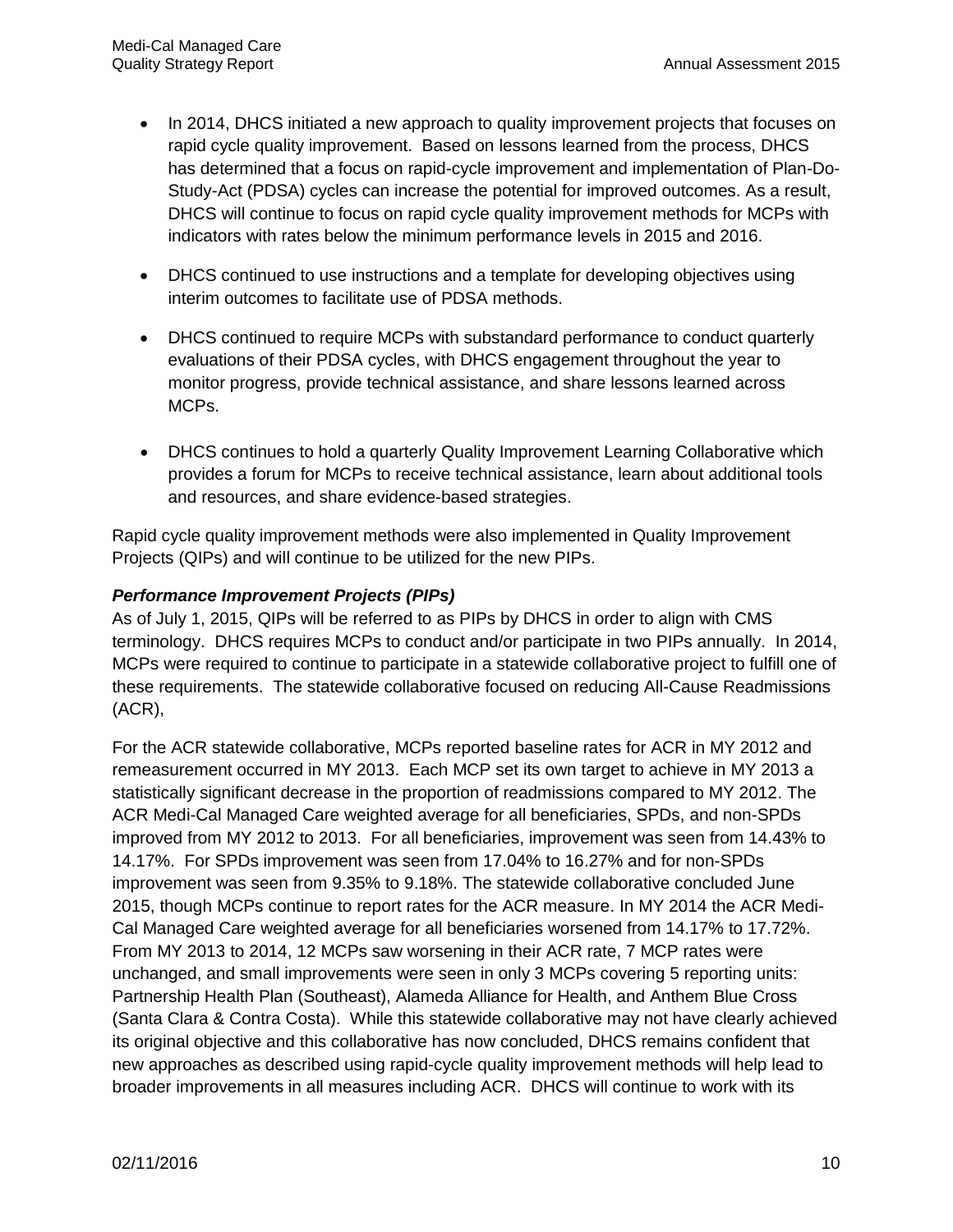EQRO to conduct more detailed analyses of these results to determine the statistical significance of the statewide efforts.

In addition to this statewide collaborative project, in 2014 23 full-scope MCPs were conducting 27 MCP-specific QIPs. Each QIP included one or more indicators within a topic, such as diabetes (which may include up to 6 indicators) or prenatal/postpartum care (which may include one or both of these indicators). These 27 QIPs fell into the following topic areas:

- Diabetes care (9 QIPs)
- Prenatal/postpartum care (7 QIPs)
- Immunizations (3 QIPs)
- Controlling high blood pressure (2 QIPs)
- Child and Adolescent access to primary care practitioners (2 QIPs)
- Other (1 QIP each on the topics of well-child visits, asthma medication adherence, monitoring persistent medications, and rating providers and quality of care).

These QIPs concluded in June 2015. Of the 27 QIPs, five (18.5%) achieved statistically significant improvement from baseline, and two sustained improvement for at least one subsequent measurement period. Additionally, one achieved statistically significant improvement in the most recent measurement period from the previous measurement period. MCPs submitted an annual status report for each QIP and quarterly progress reviews. DHCS also instituted procedures to intensify technical assistance to each MCP, as needed.

Beginning in September 2015, MCPs will embark on a new PIP process. The new process places a greater emphasis on improving outcomes using quality improvement science. The new approach guides MCPs through the process using rapid-cycle improvement methods to pilot small changes. The EQRO developed a series of five modules which follow a framework that represents a modified version of The Institute for Healthcare Improvement's Model for Improvement. The EQRO will provide technical assistance throughout the process with frequent contact and feedback. PIPs will last 18 months with the first topic being one of four preselected DHCS topics that align with the identified priority areas of improving childhood immunization rates, timely postpartum visit care, diabetes care, and control of high blood pressure. Of the 23 full-scope MCPs, five selected the topic of improving childhood immunization rates, nine selected the topic of timely postpartum visit care, eight selected the topic of diabetes care, and two selected the topic of controlling of high blood pressure. Of the 3 SHPs, one selected diabetes care, one selected controlling high blood pressure, and one selected a separate topic due to the preselected topics not being appropriate for the SHP's specialized population.

The PIP second topic will be selected by the MCPs. Under the guidance of DHCS and the EQRO, MCPs will provide information supporting their choice of topic and will be encouraged to select an area where they have a demonstrated need for improvement. It is expected that the MCPs will begin their second PIP in January 2016.

#### *Corrective Action Plans*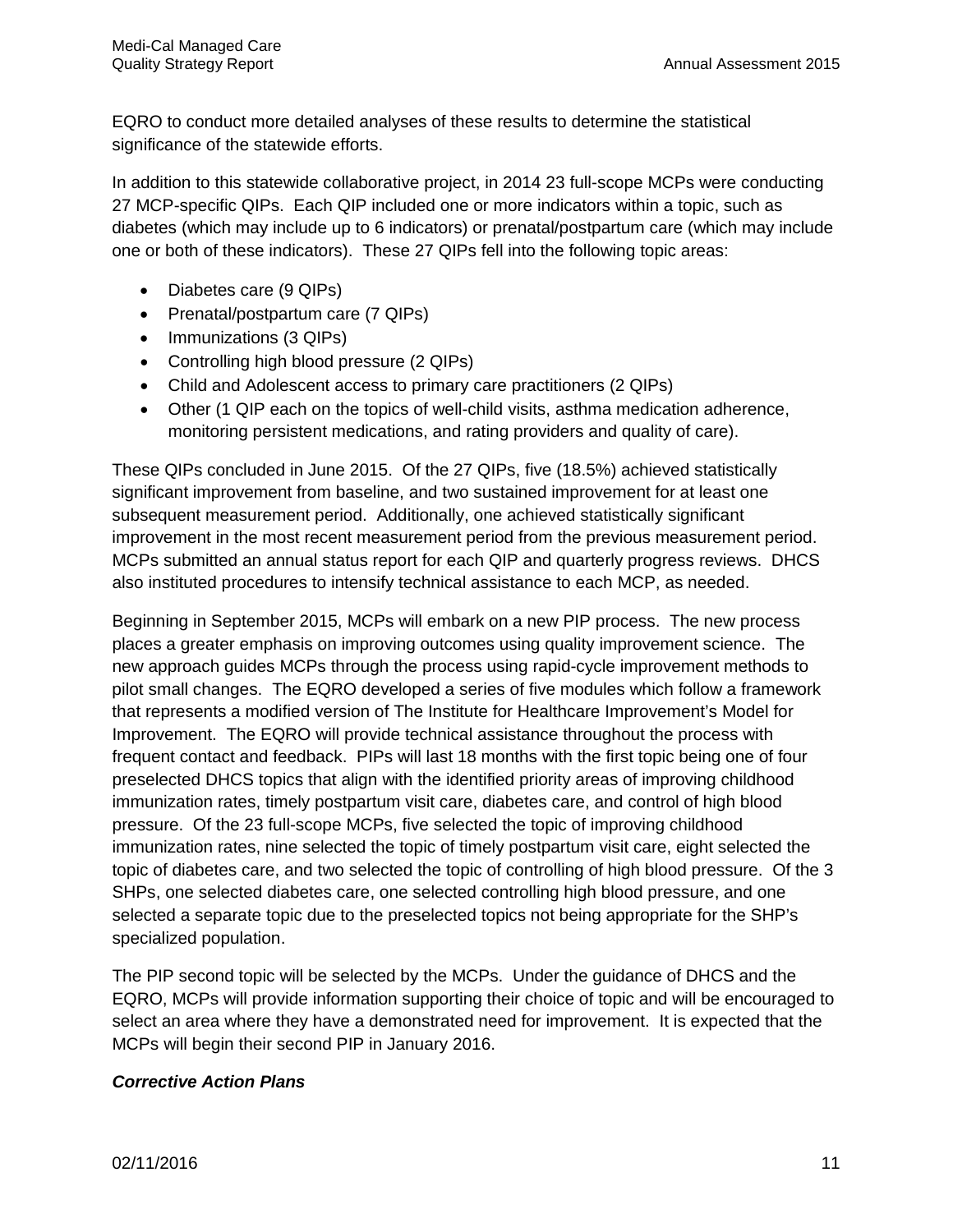DHCS updated the Quality of Care CAP process in September 2015 and shared the process with MCPs. A CAP is triggered if an MCP meets any of the following criteria:

- 1) Three or more of the same External Accountability Set (EAS) indicators have rates below the MPLs in the same reporting unit for the last three or more consecutive years; or
- 2) More than 50% of the total number of EAS indicators for any reporting unit have rates below the MPLs in the most recent MY; or
- 3) Non-submission of encounter data by an Alternative Health Care Service Plan to a contracted MCP results in the rates for the MCP's EAS indicators not meeting the MPLs or HPL; and/or,
- 4) DHCS determines that the imposition of a CAP is necessary because the MCP is out of compliance with HEDIS requirements as set forth in its DHCS/MCP contract.

DHCS will impose sanctions for MCPs under a CAP that do not meet established milestones, which may include financial penalties.

In September 2014, DHCS re-initiated a CAP with its lowest performing MCP due to persistent substandard performance across many of its counties of operation. This CAP is effective through 2017 and, on a quarterly basis, the MCP submits status updates to DHCS for review.

In September 2015, DHCS evaluated the need for new CAPs with additional MCPs due to persistent substandard performance across three or more indicators for three or more years in the same reporting unit, as well to address data collection and reporting difficulties experienced by MCPs. DHCS is currently instituting new CAPs for three MCPs.

## *Public Reporting of Performance Results*

DHCS publically reports audited performance results for each MCP on its website and in frequent presentations to stakeholders. DHCS continues to produce the Medi-Cal Managed Care Performance Dashboard (Dashboard). This Dashboard displays data pertaining to enrollment and demographics, financial strength of care plans, health care service utilization, grievances and State Fair Hearings, Continuity of Care and Medical Exemption Requests, and managed care plan Healthcare Effectiveness Data and Information Set (HEDIS<sup>®[19](#page-18-0)</sup>) and CAHPS rates. The Dashboard is continuing to evolve based on the program needs and input from MCPs and stakeholders.

DHCS has also taken other steps to increase public reporting of data. In March 2015, DHCS joined the California Health and Human Services (CHHS) Open Data Portal, which facilitates public access to non-confidential health and human services data. The goal is to make publishable state data open and freely available in accessible formats for the public to reuse and redistribute. DHCS is dedicated in publishing high quality data with comprehensive metadata and documentation to foster interoperability and maximize public understanding of the

<span id="page-18-0"></span> $\overline{\phantom{a}}$ <sup>19</sup> HEDIS® is a registered trademark of the National Committee for Quality Assurance.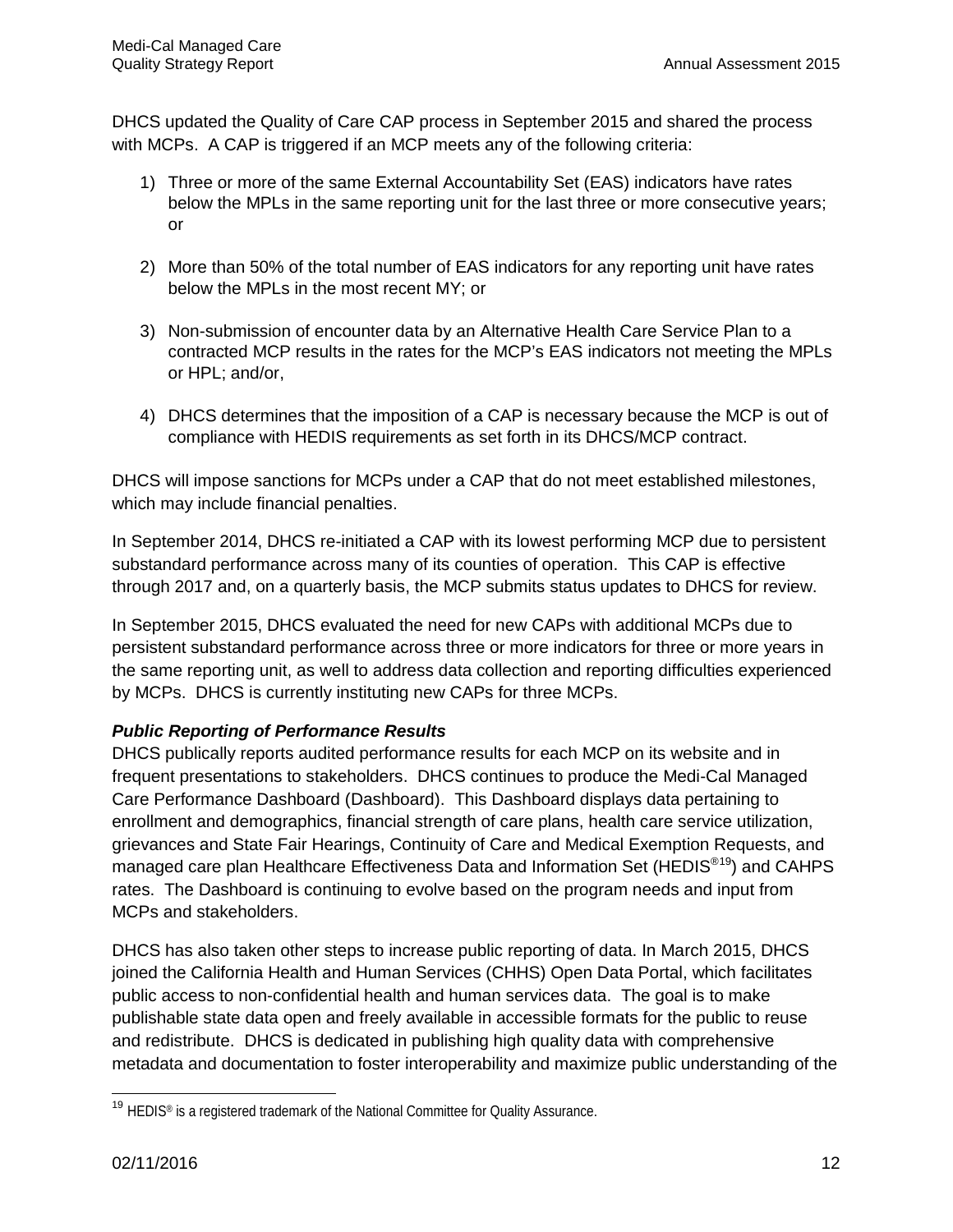data. DHCS has provided unprecedented user-friendly access to publicly available data on Medi-Cal and other DHCS programs and continues to add data on a quarterly basis.

#### *Monitoring Network Adequacy*

In 2014, DHCS began the Network Monitoring Project. This project is intended to strengthen the Department's oversight of MCP network adequacy by improving current and developing new monitoring procedures. The project is comprised of over 50 mini-projects each addressing a different way of measuring network adequacy, all of which will be rolled out for implementation during 2016.

#### *Consumer Assessment of Healthcare Providers and Systems (CAHPS*®*)*

DHCS has been using the results of the tobacco questions from the 2013 CAHPS<sup>®</sup> survey to inform tobacco cessation interventions and monitoring. DHCS uses the CAHPS surveys to assess beneficiary experience of care, and publishes results in the Consumer Guide to help inform beneficiaries' decisions on choosing an MCP.

## **Quality and Appropriateness of Care**

#### *Reducing Disparities in Health Care*

The *Let's Get Healthy California Task Force Final Report[20](#page-19-0) (LGHCTF)* noted that racial and ethnic disparities continue to widen across many health outcomes. The report makes clear that eliminating health disparities is an over-arching goal and that health equity is vital to achieving improvements in health.

Eliminating disparities is also a priority of the DHCS Quality Strategy. As part of the DHCS quality improvement collaboratives on diabetes and postpartum care (see Section III), DHCS has previously analyzed encounter data to determine disparities in key indicators by race and ethnicity. Actionable results are described in Section III, along with interventions to address the disparities.

DHCS is also participating in a CMS Prevention Learning Network with the goal of aligning DHCS services, programs, delivery systems, and partnerships to support the Million Hearts Initiative in Medi-Cal. After reviewing national and Medi-Cal data, DHCS elected to place a priority on increasing hypertension control among MCP beneficiaries and to reduce health disparities in this clinical area. See Section III for a description of the quality improvement project to increase hypertension control.

In 2013, DHCS developed a series of fact sheets, titled *Health Disparities in the Medi-Cal Population.* The fact sheets, which reflect the same indicators used by the *LGHCTF,* characterize identifiable health disparities in the Medi-Cal population.[\[1\]](#page-19-1) In State Fiscal Year (SFY) 2014–15, DHCS worked with stakeholders and partners to develop aggressive intervention plans to eliminate addressable disparities and inequities and will continue these collaborations in the future. In 2015, DHCS developed a second set of fact sheets based on the quality indicators from the Centers from Medicaid and Medicare Adult Medicaid Quality Grant

<span id="page-19-0"></span>l <sup>20</sup>http://www.chhs.ca.gov/Documents/Let%27s%20Get%20Healthy%20California%20Task%20Force%20Final%20Re [port.pdf](http://www.chhs.ca.gov/Documents/Let%27s%20Get%20Healthy%20California%20Task%20Force%20Final%20Report.pdf)

<span id="page-19-1"></span><sup>&</sup>lt;sup>[1]</sup> http://www.dhcs.ca.gov/dataandstats/reports/Pages/HealthDisparities.aspx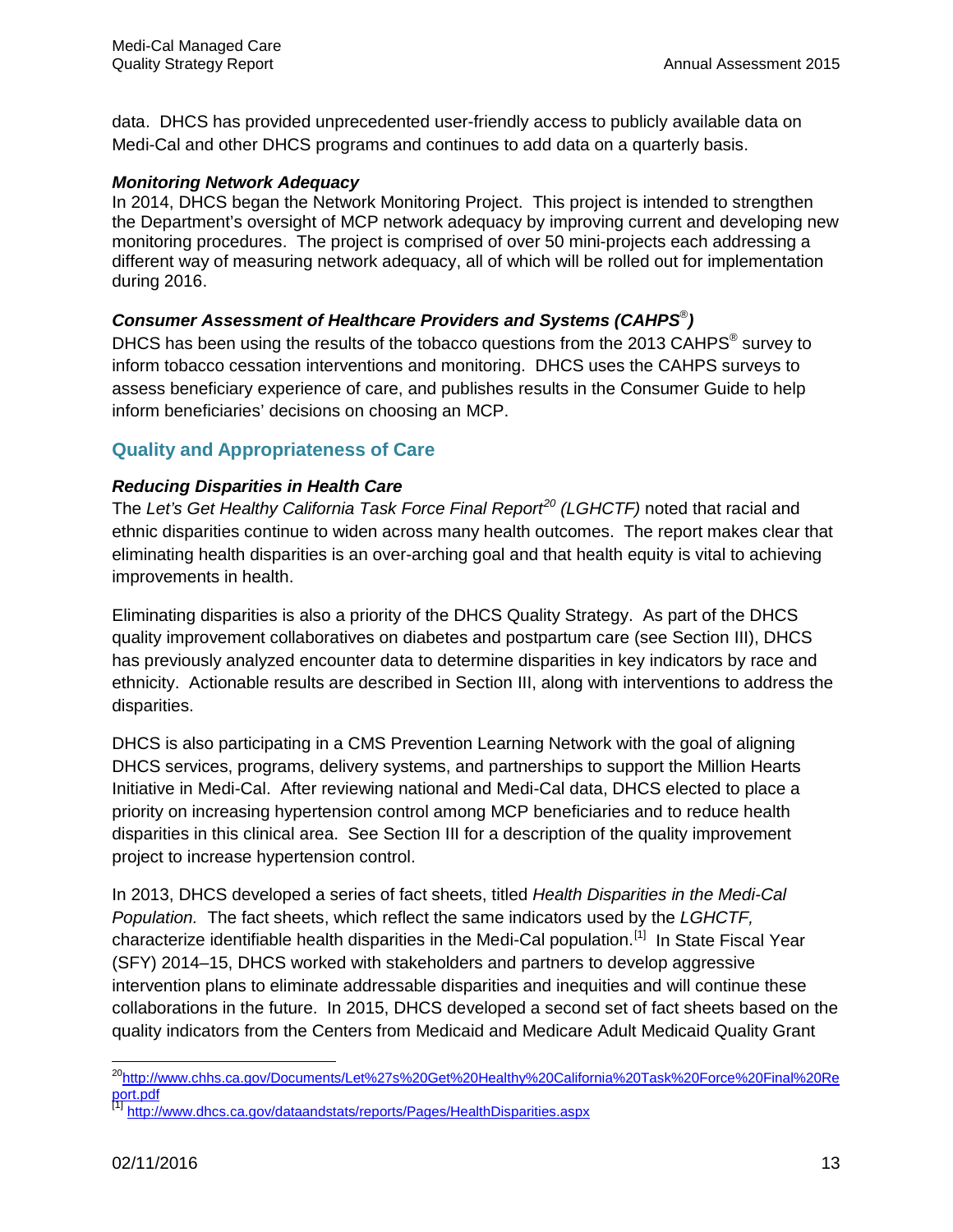(AMQG). As part of the partnership, DHCS maintains an interagency agreement with the Office of Health Equity within CDPH to optimize effectiveness and efficiency in shared efforts to eliminate health disparities and inequities.

#### *Enrollee Race, Ethnicity, and Primary Language Data*

DHCS contracts with an enrollment broker to enroll beneficiaries into an MCP. The DHCS enrollment broker uses Medi-Cal Eligibility Data System (MEDS) information to generate and send enrollment packets to newly eligible Medi-Cal beneficiaries in Two-Plan Model, Regional, Imperial, San Benito, and GMC model counties. Self-reported race, ethnicity, and language information for each new beneficiary is transmitted to the appropriate MCP based on MCP enrollment files, as required by 42 CFR §438.204(b)(2). DHCS currently uses 13 threshold languages, including English. DHCS uses the threshold language data to determine the languages into which enrollment and informing materials in each county must be translated and which languages must be available to interpret conversations between Medi-Cal enrollees/beneficiaries and enrollment customer service representatives. In addition, MCPs must use the threshold language criteria to determine the languages into which informing materials must be translated. MCPs must also arrange for appropriate cultural and linguistic support to limited English proficient beneficiaries, including interpreter services in provider offices.

#### **External Quality Review**

The most recent EQRO recommendations for DHCS (from the 2013-14 EQRO Technical Report) are listed below, along with DHCS responses.

1. Report outcomes achieved through strategies outlined in the *Medi-Cal Managed Care Quality Strategy Report,* and indicate whether strategies will be expanded, modified, or eliminated to achieve improvement in key focus areas.

DHCS response: Outcomes achieved through strategies in the previous Quality Strategy Report are outlined in this report, and this report indicates which strategies are being continued, expanded, modified or eliminated to achieve improvement in the key focus areas.

2. Explore with the EQRO a redesigned QIP process that supports the MCPs in conducting QIPs using rapid-cycle techniques and a validation process that facilitates greater technical assistance to the MCPs and feedback throughout the rapid-cycle QIP process.

DHCS response: See Monitoring and Compliance in Section II above which describes the redesigned PIP process, formally referred to as QIPs.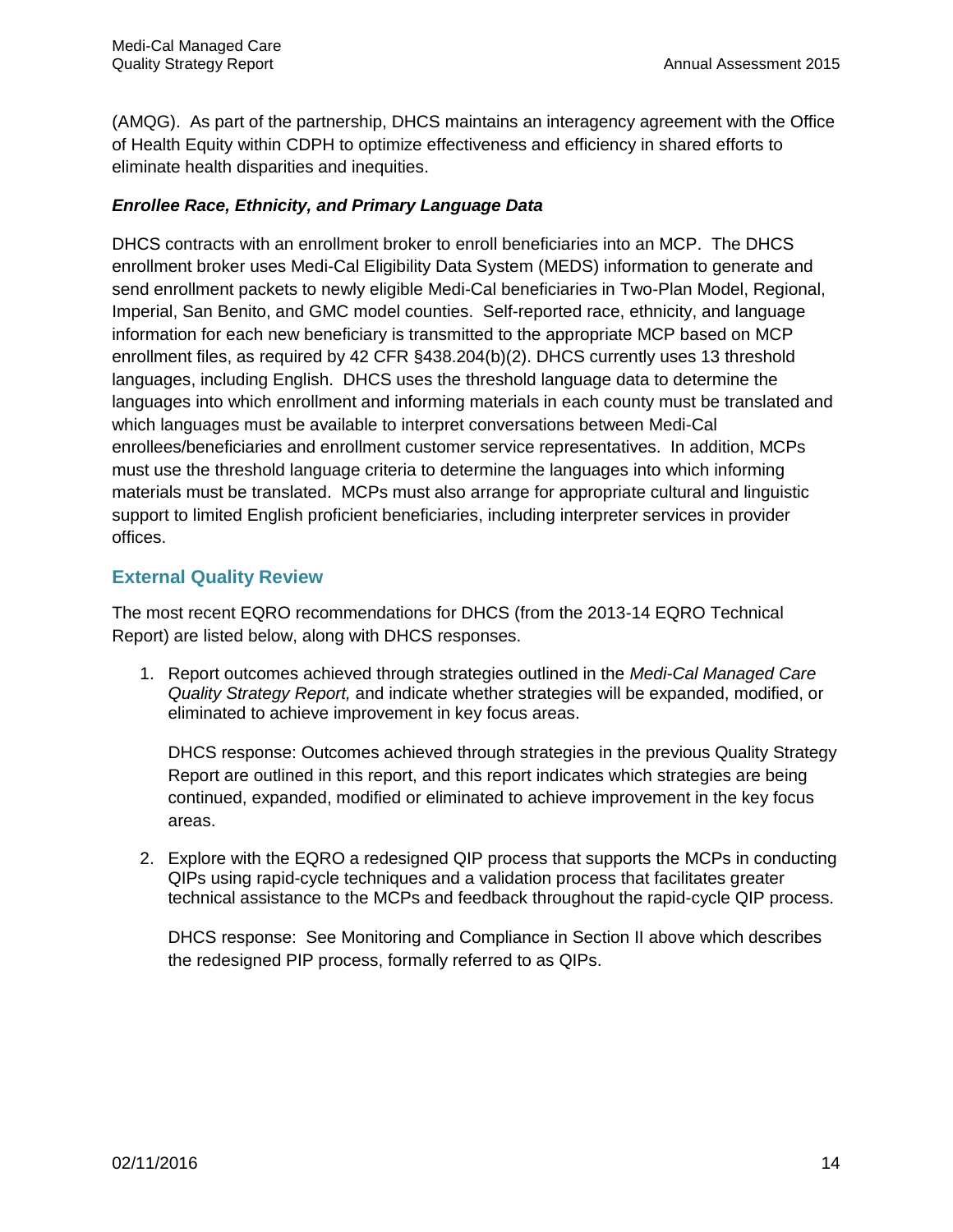# **SECTION III: IMPROVEMENT and INTERVENTIONS**

#### **Initiatives to Improve the Quality of Care**

This section describes initiatives to improve the quality of health care services provided to MCP beneficiaries in the following areas:

- Maternal and child health (postpartum care, immunizations)
- Chronic disease management (diabetes care, control of hypertension)
- Prevention (tobacco cessation)

These initiatives respond to important gaps in care that have large consequences on individual and population health, as well as on the Medi-Cal budget. While the objectives in the 2014 *Medi-Cal Managed Care Quality Strategy Annual Assessment proposed a modest five* percentage point improvement from MY 2013 to 2015, the interventions implemented in 2014 assisted with achievement of some of these goals before MY 2015, and the interventions listed below should better equip DHCS and MCPs to maintain and surpass these already achieved goals and to accelerate progress toward the rest of the three linked goals. These areas are a subset of all the health needs of MCP beneficiaries. Focusing on these three areas for the next year should strengthen organizational structures and capacity to enable DHCS and its contracted MCPs to make improvements in the overall quality of health care services.

In Table 2, the health interventions for the three areas are listed in descending order by the estimated number of beneficiaries impacted.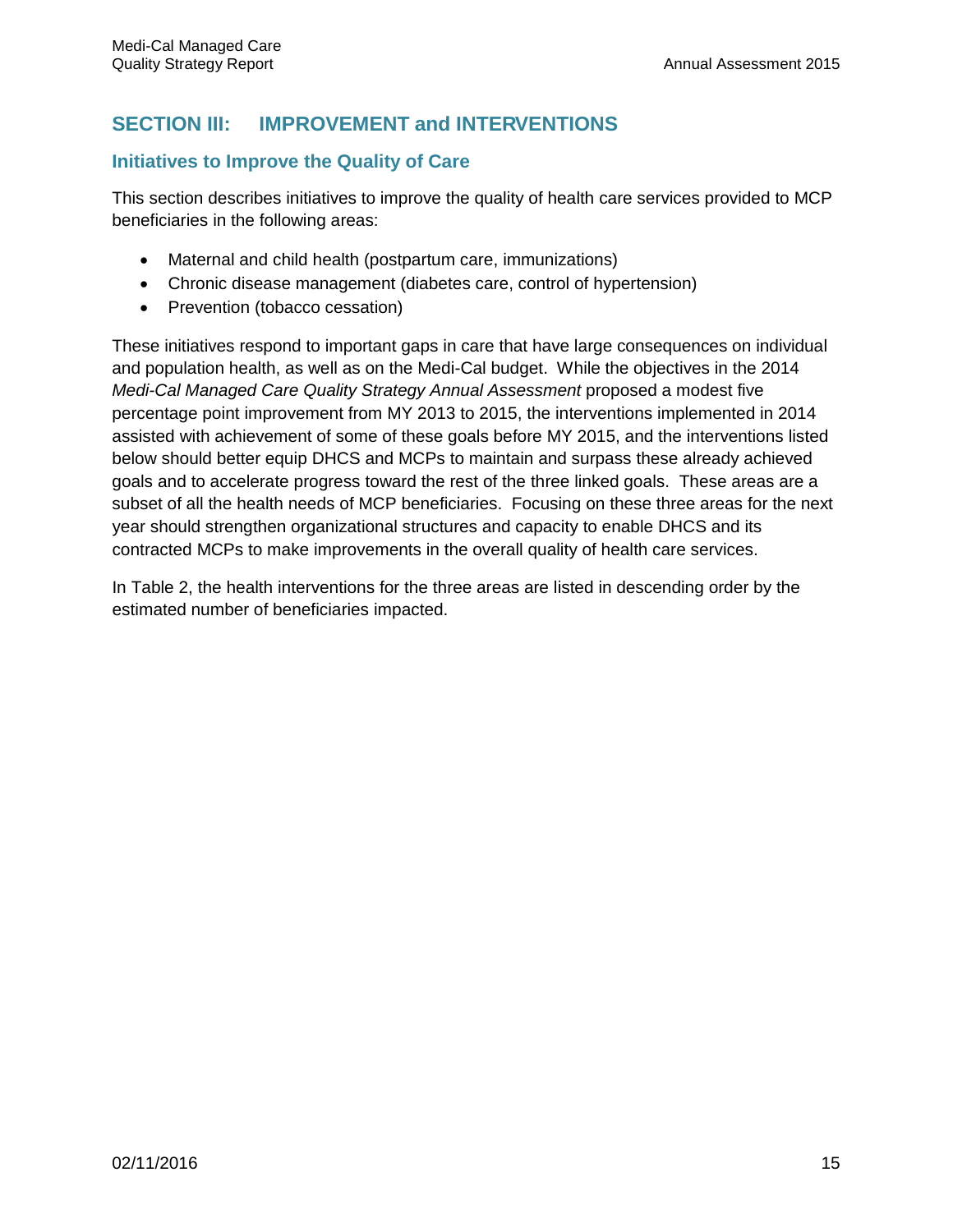#### **Table 2. Estimated impact of MCP performance: beneficiaries documented to have received appropriate care ("served") vs. not "served," 2014**

| <b>Performance</b><br>measure             | <b>Growth in</b><br>number of<br>beneficiaries<br>impacted<br><b>from MY 2013</b><br>to 2014 | <b>Number of</b><br>beneficiaries<br>impacted<br>total in MY<br>2014 | <b>Percentage of</b><br>beneficiaries<br>"served"         | <b>Numbers of</b><br>beneficiaries not<br>documented to<br>receive<br>appropriate care   |
|-------------------------------------------|----------------------------------------------------------------------------------------------|----------------------------------------------------------------------|-----------------------------------------------------------|------------------------------------------------------------------------------------------|
| <b>Tobacco Cessation+</b>                 |                                                                                              |                                                                      |                                                           |                                                                                          |
| Advised to<br>quit                        | Not Applicable<br>$(NA)^*$                                                                   | 413,000<br>adults who                                                | 71% recalled<br>being<br>counseled to<br>quit             | 120,000 smokers<br>not recalling being<br>counseled to quit                              |
| <b>Discussed</b><br>medication<br>to quit | $NA*$                                                                                        | smoke                                                                | 40% recalled<br>discussing<br>cessation<br>medications    | 248,000 smokers<br>not recalling<br>discussing<br>medication to quit                     |
| <b>Controlling</b><br>blood<br>pressure   | 106,427 more<br>adults with<br>hypertension<br>(HTN)                                         | 281,629<br>adults with<br><b>HTN</b>                                 | 61.22% with<br>controlled<br><b>HTN</b>                   | 92,139 HTN<br>patients with blood<br>pressure not<br>controlled                          |
| <b>Diabetes Care</b>                      |                                                                                              |                                                                      |                                                           |                                                                                          |
| HbA1c<br>testing                          | 83,313 more                                                                                  | 242,588                                                              | 85.81% tested<br>in past year                             | 34,430 diabetes<br>patients with no<br>HbA1c test result                                 |
| <b>Blood</b><br>glucose<br>control        | adults with<br>diabetes                                                                      | adults with<br>diabetes                                              | 60.65% whose<br>last HbA1c<br>was $< 9\%$ ^ or<br>unknown | 95,456 diabetes<br>patients whose<br>HbA1c was $> 9\%$<br>(not controlled) or<br>unknown |
| <b>Immunization</b><br>coverage           | 19,105 more two<br>year olds                                                                 | 174,341<br>two year<br>olds                                          | 73.84% up to<br>date on<br>immunizations<br>$**$          | 45,606 two year<br>olds incompletely<br>immunized                                        |
| Postpartum<br>care                        | 12,439 more<br>women who<br>gave birth                                                       | 94,427<br>women who<br>gave birth                                    | 59.35% had a<br>timely<br>postpartum<br>visit**           | 38,384 mothers<br>without a timely<br>postpartum visit                                   |

Notes: numbers rounded to nearest 1000.

\* New data not available for number of adults who smoke in 2014 to compare to 2013.

+ Estimated impact for Tobacco Cessation continues to be based on rates reported in the 2014 *Medi-Cal Managed Care Quality Strategy Annual Assessment* and reflects the 2,268,493 Medi-Cal managed care beneficiaries 18 years of age and older. as of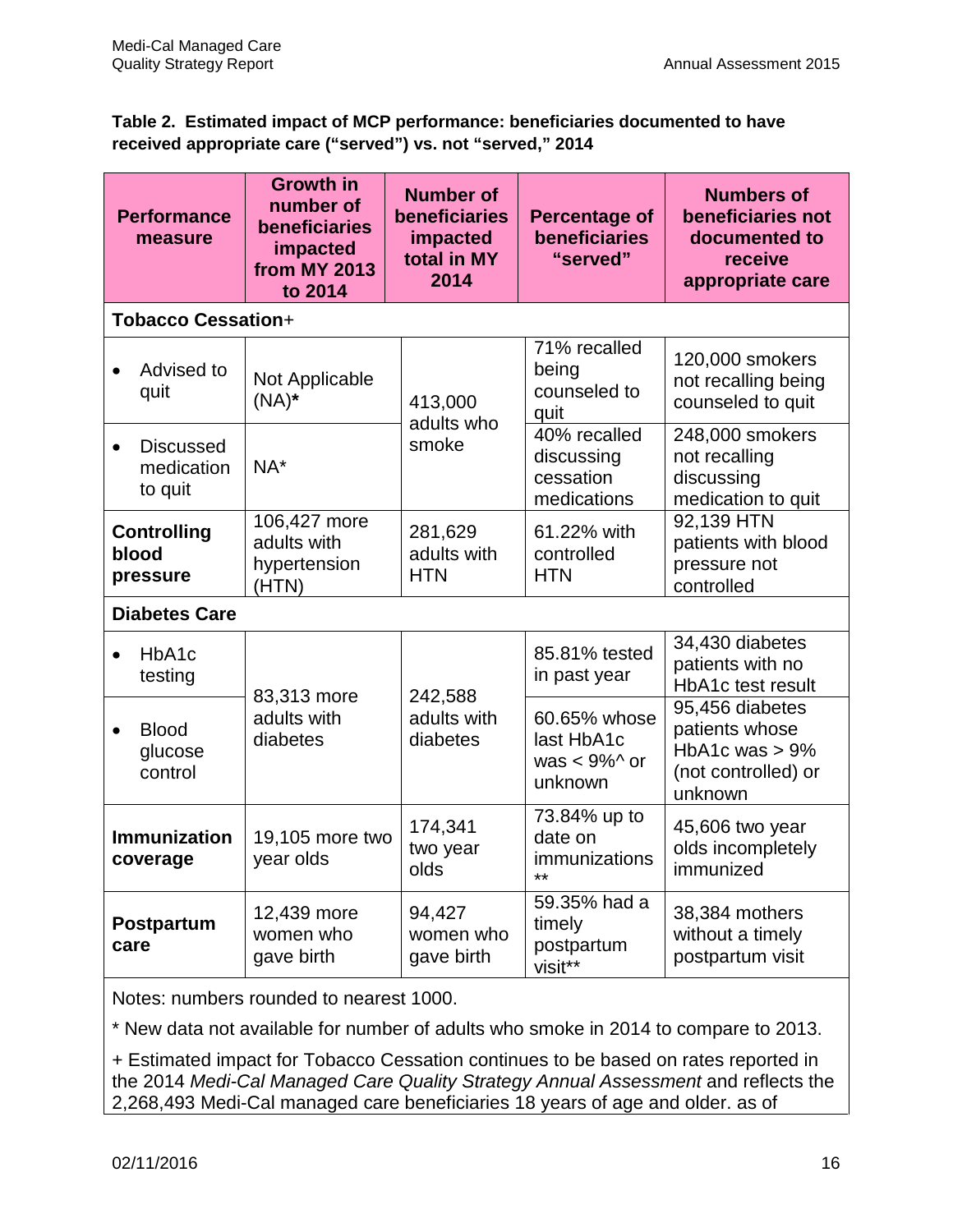#### December 2013.

 $\Delta$ This table uses the complement of the HEDIS<sup>®</sup> CDC-H9 rate (i.e., 1 minus .39). To qualify for the numerator for this rate, a beneficiary would either have a HbA1c test value greater than 9 or a test value unknown.

\*\* no improvement from MY 2013

Tobacco (row 1): proportions are medians from the 2013 CAHPS survey. Impacted population is estimated by applying the median proportions to the adult Medi-Cal Managed Care enrollees as of December 2013

[http://www.dhcs.ca.gov/services/Documents/MMCD/MMCD\\_Dashboard\\_Q4\\_2013.pdf](http://www.dhcs.ca.gov/services/Documents/MMCD/MMCD_Dashboard_Q4_2013.pdf)

Rest of rows: proportions are statewide weighted averages derived from the rates MCPs submit to NCQA. The source for column 2 is the total population eligible for the HEDIS<sup>®</sup> rate calculation, as reported by MCPs to NCQA. These are minimum estimates, since NCQA specifications exclude certain patients (such as those not continuously enrolled in the MCP for 12 months).

The populations served and not served both grew, as would be expected with almost 3 million additional beneficiaries served through Medi-Cal Managed Care. The growth in membership through the expansion of Medi-Cal can be seen most in adult beneficiaries with chronic diseases such as diabetes or hypertension. DHCS saw improvement in a number of key areas, even with this tremendous growth of new membership. The Medi-Cal statewide average for Controlling Blood Pressure, Diabetes HbA1c testing, Diabetes HbA1c >9, and Postpartum Care have all improved from MY 2013 to 2014. The statewide weighted average for Controlling High Blood Pressure and Diabetes HbA1c >9 met the goal of improvement by five percentage points early by meeting that goal in MY 2014. Additionally, the statewide weighted average for Diabetes HbA1c testing improved by three percentage points, and the statewide weighted average for Postpartum Care improved by two percentage points after declining in the previous year.

While DHCS found a number of areas with successes, the Medi-Cal statewide weighted average for Immunizations of two year olds declined from 77% to 75% from MY 2012 to 2013. It fell again slightly in MY 2014 to 74%. Additionally, while areas of success were found, it is important for DHCS to see these successes sustained and surpassed in MY 2015. DHCS implemented or plans to implement the following interventions to address the causes of poor performance and to reach or surpass improvement objectives for MY 2014 that are listed in Section I.

#### *DHCS Interventions from SFY 2014–15 and SFY 2015–16*

- 1. Intensify engagement with targeted MCPs
	- a. DHCS has worked to understand and address the causes of lower performance, current MCP activities, successes and challenges, lessons learned, and technical assistance needs. For each indicator, DHCS focused on: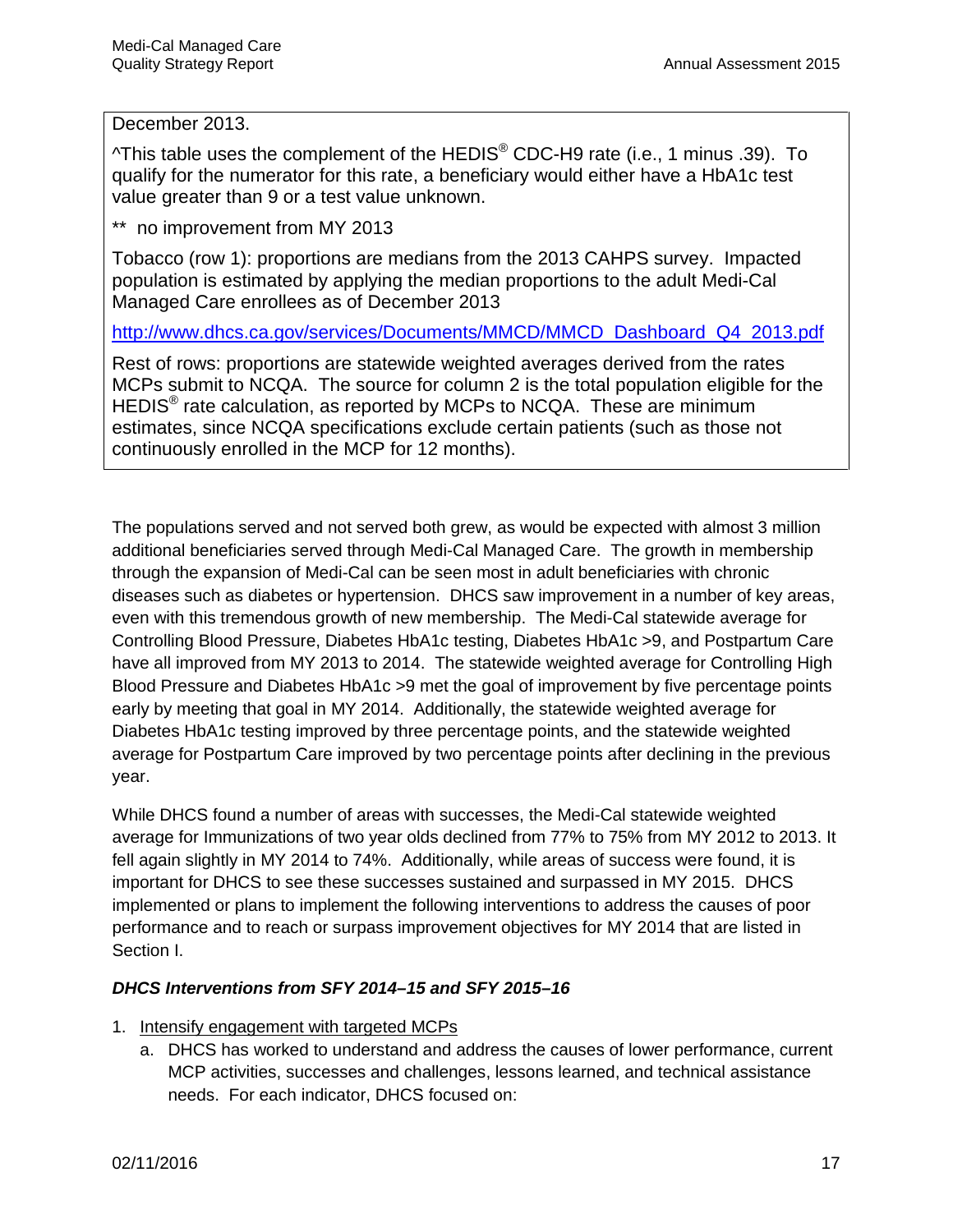- MCPs with the largest numbers of beneficiaries not served (where interventions are needed to raise the statewide weighted average).
- MCPs with substandard performance (to ensure minimum quality of care in all counties) and use rapid cycle Quality Improvement (QI) methods.
- MCPs with largest number of beneficiaries in underserved race-ethnic groups (to address health inequities).
- b. DHCS assisted MCPs in setting MCP-specific targets for one or more of the objectives in this document, and included action plans to meet the targets in their required annual quality improvement reports.

In addition to continuing the above interventions, DHCS plans to continue to intensify engagement with the MCPs. DHCS will utilize technical assistance teams consisting of members of DHCS staff with clinical, research, analytic, and quality improvement backgrounds for MCPs with the greatest demonstrated need for improvement. This team will work in conjunction with the EQRO and will focus on providing increased technical assistance and oversight of MCPs with substandard performance that may be at risk for a CAP in future years if improvement is not achieved. The team's focus will be to ensure that the MCPs are successful in applying the concepts of quality improvement and will assist the MCPs with ensuring targets and interventions are evidence based.

- 2. Convene a statewide QI Collaborative
	- a. DHCS brought together MCP staff (Quality Directors, Medical Directors, Health Educators) with DHCS staff with regular, action-oriented teleconferences for MCPs to share challenges and lessons learned, identify and resolve state and local barriers, and receive/provide technical assistance. Four Quality Improvement Collaboratives were established, including a Diabetes Quality Improvement Collaborative, Hypertension Quality Improvement Collaborative, Postpartum Quality Improvement Collaborative, and the Quality Improvement Learning Collaborative. This organizational structure was used to enlist MCPs to adapt and implement:
		- i. The Million Hearts Initiative
		- ii. The postpartum and diabetes interventions in this document
		- iii. Four Quality Improvement concepts for rapid cycle quality improvement
	- b. DHCS established a SharePoint site for posting/exchanging evidence based strategies and best practices and resources. DHCS will be continuing the above collaboratives, as this was found to be a great opportunity to share evidence based strategies and best practices and to support statewide improvement. DHCS saw improvement in each of these areas based on the statewide Medi-Cal weighted average for key quality indicators in these areas. DHCS plans to modify the collaborative by bringing in the support of the EQRO and will continue to solicit and utilize MCP feedback in the design of these collaboratives. Additionally, DHCS and the EQRO will initiate a similar collaborative focused on Childhood Immunizations, an area where the state has not seen improvement over the past year. The first set of PIPs that MCPs will conduct will be around four key priority areas: Diabetes, Hypertension, Postpartum Visits, and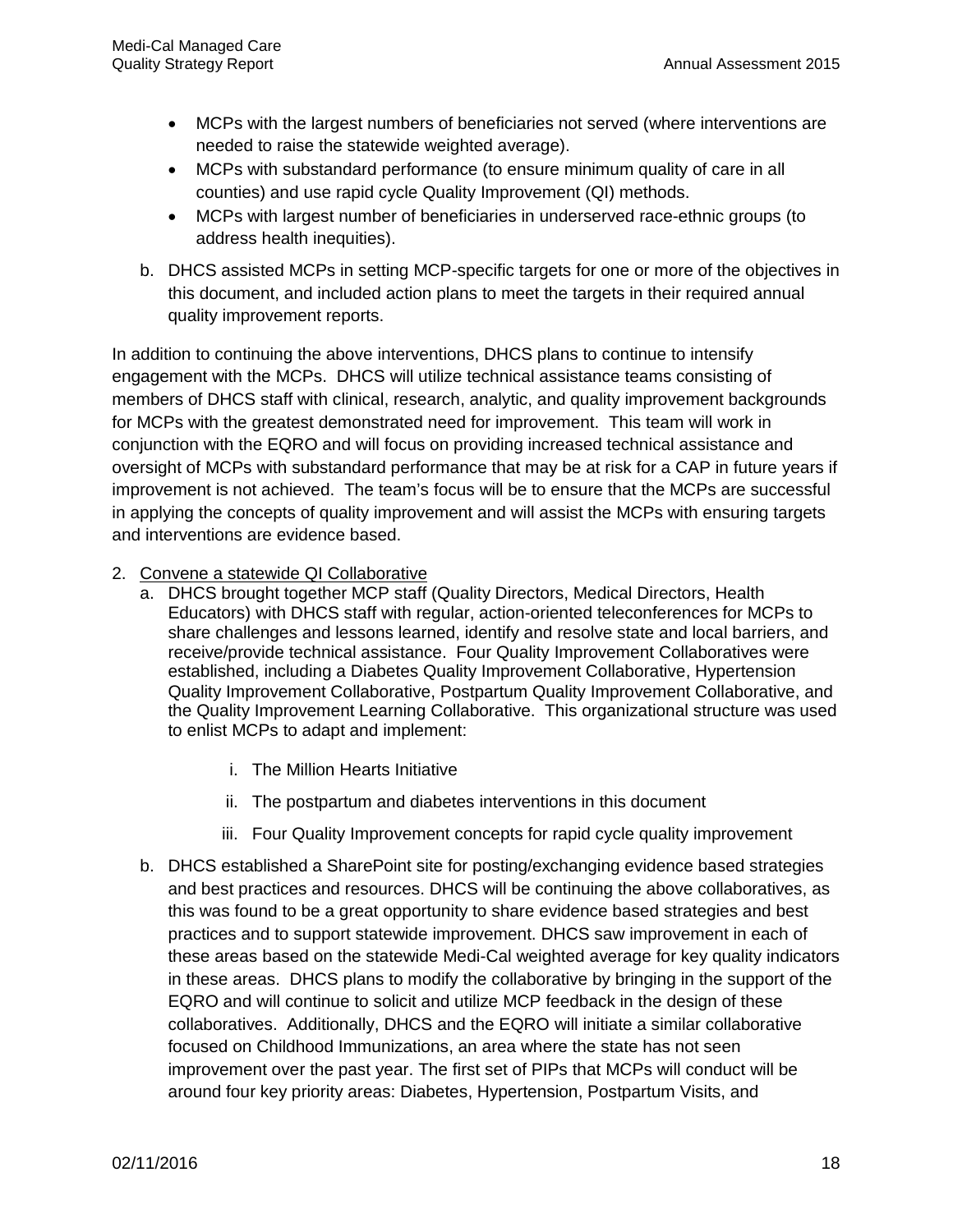Childhood Immunizations of two-year-olds. MCPs participating in these PIPs will participate in one of the correlated four Quality Improvement Collaboratives, though the group will not be limited to just those MCPs as all MCPs may find benefit from participation.

#### 3. Optimize provider education, feedback, incentives for QI

a. DHCS continues to work to define strategies used by the most successful MCPs to engage their provider groups for performance feedback and peer comparison, patient registries and population management, care management and patient outreach in order for DHCS to establish and implement standards of practice.

DHCS continues to support MCP efforts to establish provider incentive programs. These programs can be drivers of quality improvement, can help focus providers on key priority areas for improvement, and can complement efforts around other beneficiary incentives.

DHCS has developed a Care Coordination Collaborative with its MCP partners to assist the MCPs with improving care coordination for beneficiaries both within the plan and integration of services outside of the plan. The Collaborative, which is composed of DHCS staff and various staff from each of the MCPs, will share evidence based strategies and best practices surrounding care coordination and also help to increase and improve communication between the MCPs and various outside agencies (e.g., Regional Centers, California Children's Services, County Mental Health, County Public Health, Substance Use Disorder Services, Dental, Subacute Nursing Facilities, hospitals, etc.), to better integrate care. The Collaborative held its first meeting at the end of July 2015 and will meet every two months.

b. DHCS has continued to work with Integrated Healthcare Association (IHA) to identify successful elements and means to scale them up from its survey of MCP Pay-for-Performance programs and Medi-Cal MCP Pilot project (and Web Reporting Platform).

DHCS has continued to meet with IHA to learn from their survey of MCP Pay-for-Performance programs and their Medi-Cal MCP Pilot project (and Web Reporting Platform). DHCS continues to gather evidence based strategies and best practices from MCPs with successful Pay-for-Performance programs and successful provider report card programs.

- c. Within the Electronic Health Record (EHR) incentive program (Meaningful Use Stage 2):
	- DHCS denoted HbA1c > 9% on the State Level Registry (SLR) as a recommended Clinical Quality Measure (CQM) and this was published on the SLR home page
	- DHCS has provided data to MCPs on their providers participating in the EHR incentive program, which CQMs they report, and their level of performance.

DHCS identified HbA1c > 9% as a recommended CQM, which may have largely contributed to such a significant increase in providers reporting on this measure, from 25% in MY 2013 to 39% in 2014.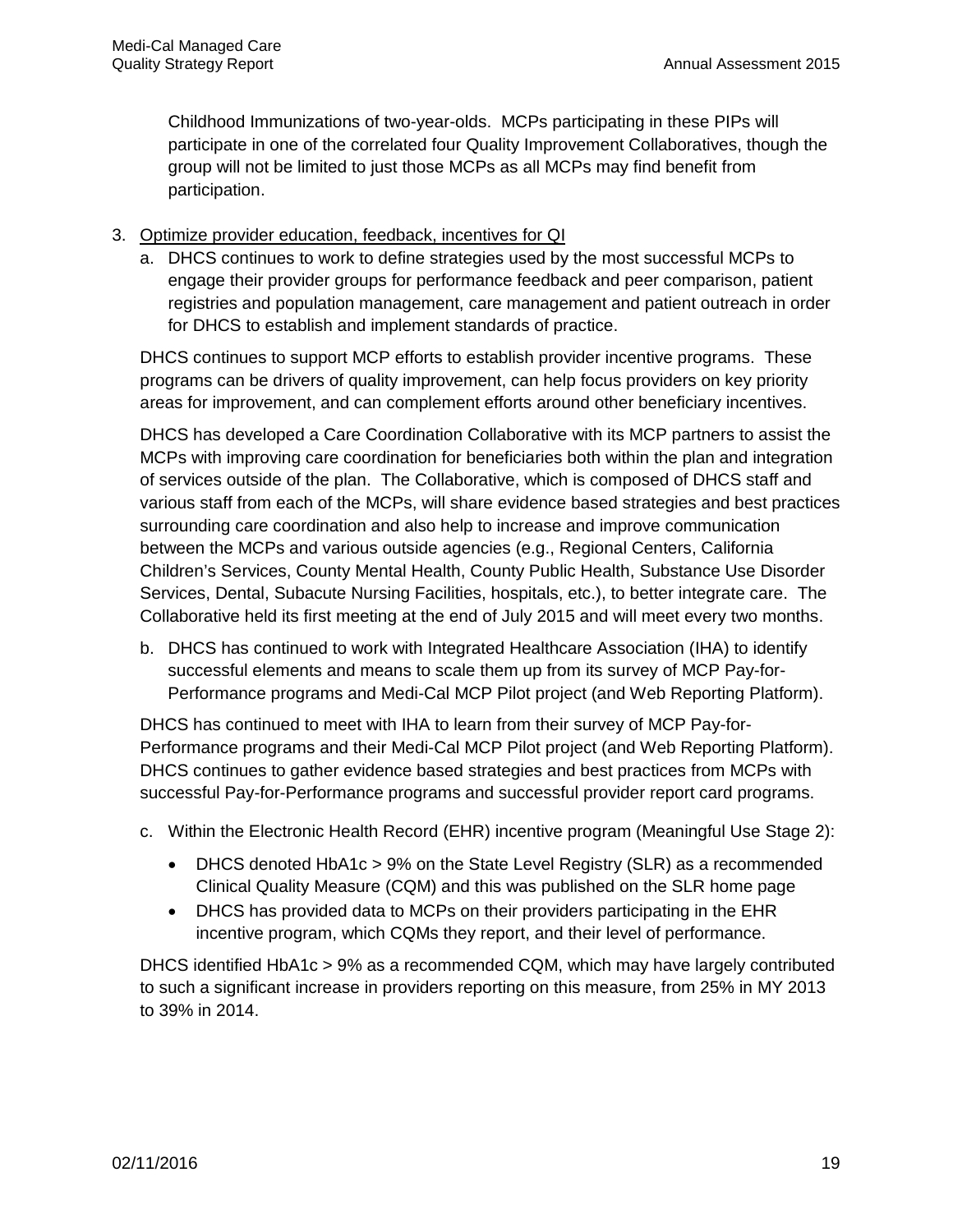- d. DHCS has provided evidence-based resources online for providers (such as the American Medical Group Foundation's *Measure Up Pressure Down Provider Toolkit to Improve Hypertension Control[21](#page-26-0)*).
- e. DHCS continues to evaluate obstetric payment arrangements (including global billing) and their impact on postpartum visit rates.
- 4. Optimize beneficiary engagement
	- a. DHCS continues to assess barriers to beneficiary engagement and determine which can most effectively be addressed by MCPs.

This is an ongoing topic during all the Quality Improvement Learning Collaboratives. DHCS continues to support MCPs learning from each other about barriers that have the greatest effect and thus the highest opportunity for high impact.

b. DHCS continues to describe MCP beneficiary education, outreach and incentives programs.

DHCS has determined that beneficiary incentive programs are being used for the vast majority of the MCPs to encourage beneficiaries to engage in healthy behaviors, such as screening for cervical cancer, establishing healthy eating habits or exercising. In addition, MCPs have developed beneficiary incentive programs that started, are ongoing, or ended in the past year. For example, gift cards are provided to beneficiaries with diabetes who complete their HbA1c test. Approximately eight MCPs are participating in diabetes incentive programs. Two MCPs have blood pressure monitoring incentive programs. Six MCPs have incentive programs for increasing postpartum visits. DHCS continues to monitor and approve beneficiary incentive programs and track the programs for the MCPs.

c. In updating the beneficiary incentive program process for MCPs, DHCS also will be providing guidance on MCP use of focus groups and beneficiary surveys. MCPs can gather information directly from beneficiaries through focus groups and surveys. This information can be translated into strategies to improve quality of care.

DHCS continues to explore avenues to increase opportunities to share evidence based strategies and best practices among MCPs. In addition to Quality Improvement Collaboratives and Medical Director Meetings, DHCS has instituted a new avenue to share evidence based strategies and best practices in 2015. DHCS has in the past given Quality Awards to high performing MCPs and MCPs that show the greatest improvement. In 2015, DHCS began a new Quality Award for Innovation. This award will be given to the MCP with the most innovative project or pilot project aimed at improving quality of care. The nomination and voting process for this award will provide an opportunity for MCPs to share evidence based strategies and best practices. The award announcement will include another opportunity for MCPs to review both the program that won as well as all programs that were nominated.

 $\overline{\phantom{a}}$ 

<span id="page-26-0"></span><sup>21</sup> American Medical Group Foundation, American Medical Group Association. *Measure Up Pressure Down Provider Toolkit to Improve Hypertension Control*. Alexandria, VA: American Medical Group Foundation; 2013. [http://www.measureuppressuredown.com/HCProf/toolkit.pdf.](http://www.measureuppressuredown.com/HCProf/toolkit.pdf) Accessed July 24, 2014.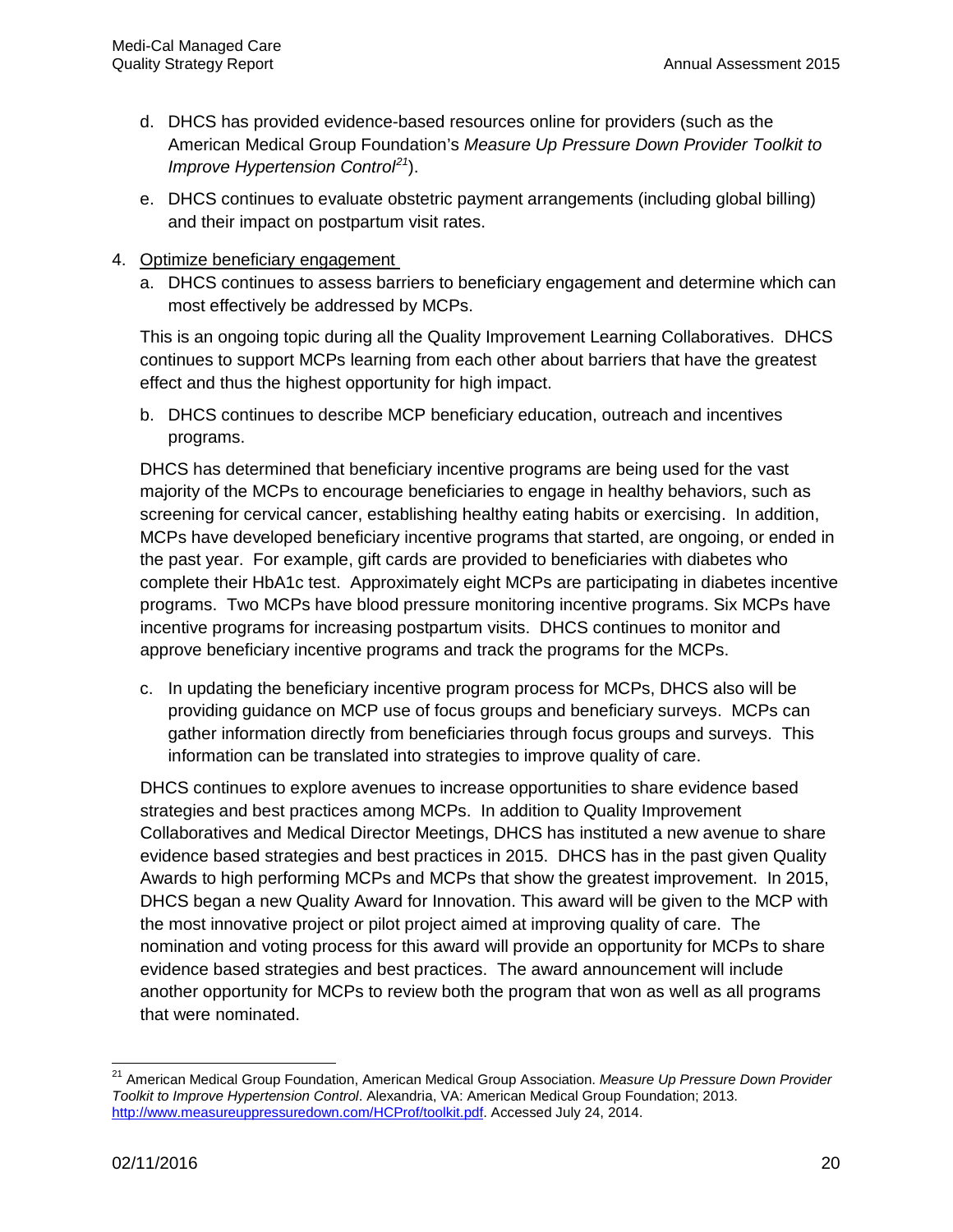d. Implement a pilot program with selected MCP to offer free blood pressure monitors to Medi-Cal beneficiaries with hypertension.<sup>[22,](#page-27-0)[23](#page-27-1)</sup>

Home blood pressure monitors became a covered benefit effective August 2015 for all Medi-Cal and dual eligible beneficiaries for one MCP, San Francisco Health Plan. Monitors with a value up to \$50 are covered, and each beneficiary is eligible for 1 monitor every 5 years.

e. DHCS continues to engage key MCPs to institutionalize Text4baby enrollment for all perinatal beneficiaries.

MCPs have developed direct collaborations with Text4baby. One MCP has contracted with Text4baby to jointly develop outreach materials while another is in the process of developing a contract. Two MCPs have signed contracts with Text4baby around building a custom service and exchanging data, while others are pursuing this option. Additionally, through CDPH, California Perinatal Service Program (CPSP) providers who enroll at least ten pregnant women into Text4baby are eligible for an incentive raffle.

f. Identify evidence-based strategies and best practices within MCP networks for timely notifications of pregnancies and deliveries.

DHCS continues to support efforts for MCPs to increase timely notifications of pregnancies and deliveries, and has utilized the Postpartum Quality Improvement Collaborative to further these discussions.

- 5. Improve and analyze encounter data to drive program improvement
	- a. DHCS planned to perform an analysis of MCP performance on key indicators by race and ethnicity to evaluate progress toward eliminating health inequities in priority areas.

DHCS has performed an analysis of timely postpartum visit rates by race/ethnicity using data from MY 2013 and MY 2014. This analysis was done using a revised methodology, and to better understand trends in performance on this key indicator over time, DHCS repeated the analysis for MY 2012 data utilizing the new methodology.

While DHCS was not able to complete analysis of other key indicators by race and ethnicity in 2015, DHCS was able to produce Health Disparity Fact Sheets to highlight areas of disparity for ongoing focus. Additionally, DHCS is evaluating an option of using the EQRO to perform such analysis in future years. DHCS is working closely with the EQRO to develop a Health Disparities Report that will identify areas of disparities in rates by race/ethnicity, and other demographic factors. DHCS will begin requiring MCPs to submit beneficiary-level data to the EQRO for this analysis. Furthermore, DHCS will internally dive deeper into health inequities in postpartum care by looking beyond race and ethnicity to identify other beneficiary-level characteristics that influence care.

 $\overline{\phantom{a}}$ 

<span id="page-27-0"></span><sup>22</sup> Centers for Disease Control and Prevention. *Self-Measured Blood Pressure Monitoring: Action Steps for Public Health Practitioners.* Atlanta, GA: Centers for Disease Control and Prevention, US Department of Health and Human Services; 2013[. http://millionhearts.hhs.gov/Docs/MH\\_SMBP.pdf.](http://millionhearts.hhs.gov/Docs/MH_SMBP.pdf) Accessed June 24, 2014.<br><sup>23</sup> Uhlig K, Balk EM, Patel K, et al. *Self-Measured Blood Pressure Monitoring: Comparative Effectiveness.* 45 ed.

<span id="page-27-1"></span>Rockville, MD: Agency for Healthcare Research and Quality; 2012.

[http://www.ncbi.nlm.nih.gov/books/NBK84604/pdf/TOC.pdf.](http://www.ncbi.nlm.nih.gov/books/NBK84604/pdf/TOC.pdf) Accessed July 24, 2014.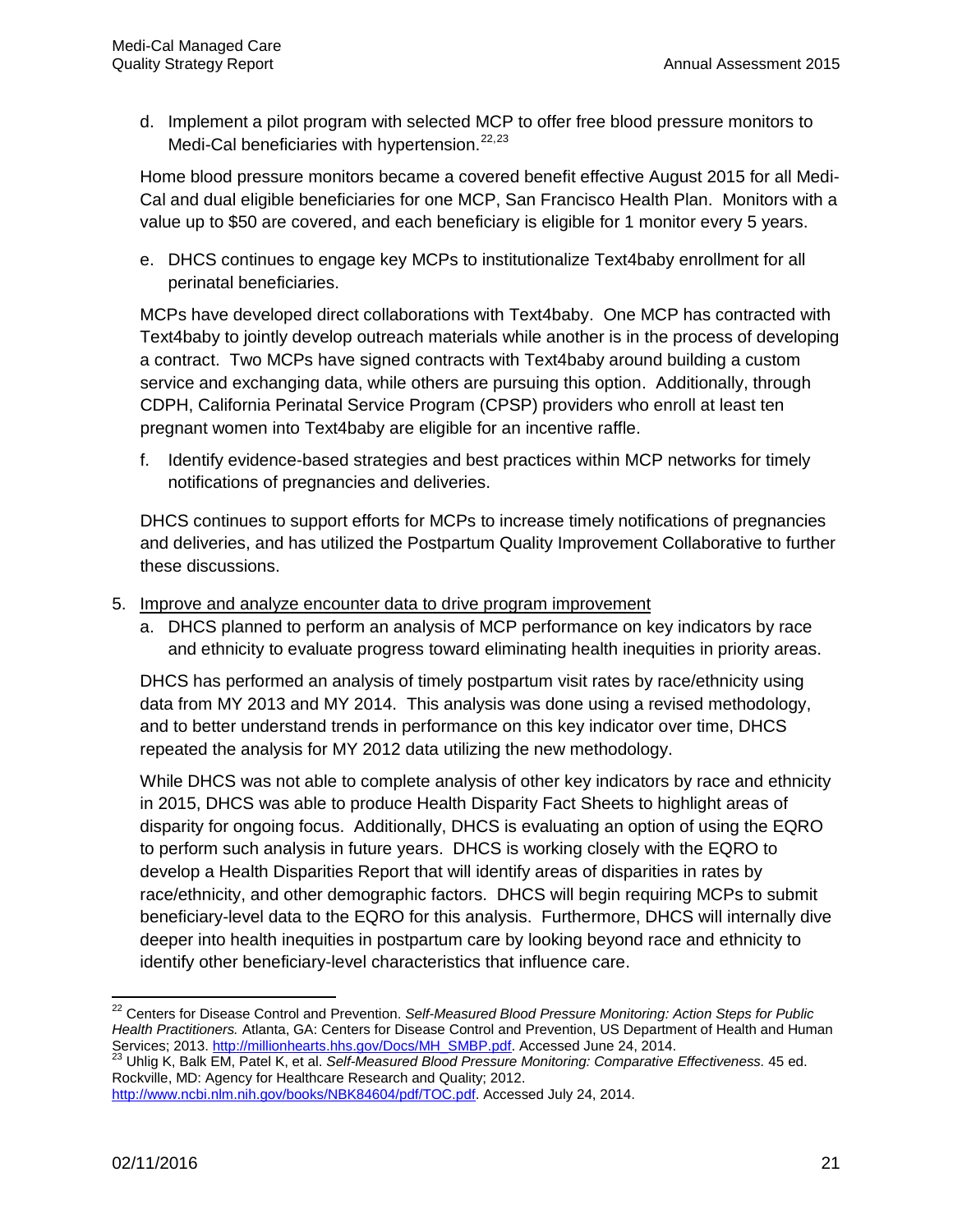#### b. Prioritize additional data analysis

DHCS elicited MCP input on data that would be most actionable for their QI efforts. DHCS has determined that timely birth data would enable MCPs to take better action in improving postpartum visit rates. DHCS is continuing to explore avenues to support MCPs efforts to improve timeliness of birth data.

Additionally, MCPs have identified the need for more timely data regarding services provided to beneficiaries outside of the MCP to ensure successful care coordination efforts and integration of services. DHCS has taken steps to provide timely access to data regarding medications that are covered outside the MCP, such as anti-psychotic medications, substance use disorder treatment medications, and medications to treat Human Immunodeficiency Virus. Reports for these medications will be provided to the MCPs on a monthly basis. The reports will provide information for the last 12 months to ensure data is as timely as possible while still providing opportunity to ensure data completeness over time due to expected data lags. MCPs have identified these new reports as a resource to improve the quality of care beneficiaries receive and will impact many aspects of care.

• DHCS continues to explore avenues to utilize pharmacy data (to assess prescription and adherence to anti-hypertensive medications, tobacco cessation drugs).

California was one of ten states chosen to participate in the Medicaid Incentives for the Prevention of Chronic Disease Program, created by the ACA. These states are studying the use of incentives to encourage Medicaid beneficiaries to make healthy choices. California's project is the Medi-Cal Incentives to Quit Smoking (MIQS). Eligible Medi-Cal beneficiaries who smoke could receive a \$20 gift card if they call the Helpline and engage in counseling. They could also receive free nicotine patches sent to their home, in addition to free telephone counseling. Providers throughout the state were actively referring their Medi-Cal patients, and over 47,000 enrolled through the end of July 2015. MQIS was successful in meeting its goals to provide incentives and counseling services that help Medi-Cal beneficiaries quit smoking. All MCPs received data on their beneficiaries who called the California Smokers' Helpline and subsequently received free nicotine patches through this program.

With the end of the MIQS program, some MCPs are independently collaborating with the Helpline to continue this service. Some MCPs are also reviewing pharmacy data to get a sense of utilization of tobacco cessation drugs among their beneficiaries. An updated tobacco All Plan Letter (APL) will outline MCP options for assessing and tracking tobacco use and treatment.

• DHCS has discussed which CMS Core Child and Adult indicators it could calculate internally using encounter data.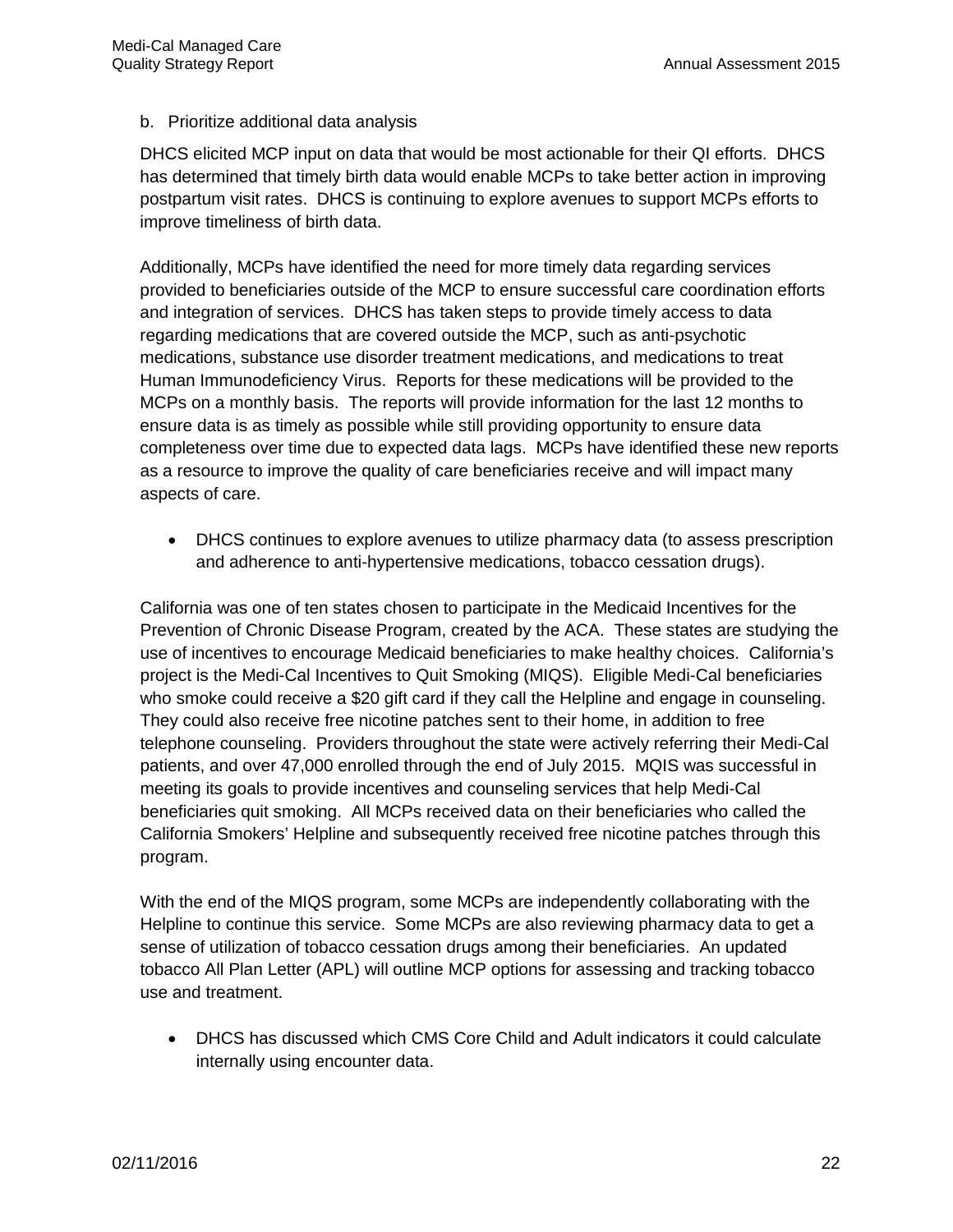DHCS has taken steps to evaluate the utilization of encounter data to calculate additional indicators. DHCS will continue to determine which measures could be calculated internally using encounter data related to the CMS Core Child and Adult quality measures. Additionally, DHCS is exploring opportunities to monitor progress towards tobacco cessation goals by utilizing alternative metrics. DHCS plans to utilize Focus Studies completed by the EQRO to determine if the methodology used for such measures is valid and if the degree of completeness and accuracy of data is such that DHCS can publicly report such measures with confidence. DHCS will also be exploring internal calculation of other quality metrics such as metrics related to palliative care quality, and plans to utilize the EQRO Focus Studies to similarly determine if the measures' rates are valid and reliable.

- c. DHCS continues the Encounter Data Improvement Project, and is identifying other means to support MCPs to improve data collection and use.
	- DHCS continues to investigate discrepancies in denominators from encounter data compared to other data sources such as the audited, aggregate data MCPs report to NCQA.
- 6. Measure, report and use MCP performance
	- a. DHCS has continued to update performance indicators on the Dashboard each quarter.

In the coming year, DHCS plans to utilize a new format for performance indicators on the Dashboard so that all indicators can be presented at one time once the rates are available, rather than only a select number over time.

b. Post annual performance results online promptly.

DHCS continues to work towards prompt public reporting. DHCS instituted new regulations regarding the safe release of data to ensure that beneficiary identification is protected. These new regulations led to some delays in public reports during 2015. However, as this process continues to be utilized and improved, DHCS will work to ensure delays do not occur.

c. Present to stakeholders.

DHCS continues to present information to stakeholders through a number of venues. In addition to the Dashboard and reports published online, DHCS presents information to the Medi-Cal Managed Care Advisory Group and other large stakeholder meetings.

- d. DHCS continues to inform beneficiaries' choice of MCPs via the Consumer Guide rankings, developed by the Office of Public Advocate.
- e. DHCS included the *Controlling High Blood Pressure* indicator in the auto-assignment algorithm, where MCPs with higher performance than other(s) operating in the same county are rewarded by receiving new beneficiaries who do not actively choose to enroll in a particular MCP

The addition of this indicator to the other measures involved in the auto-assignment algorithm (*Cervical Cancer Screening*, *Childhood Immunization Status*, *Timeliness of*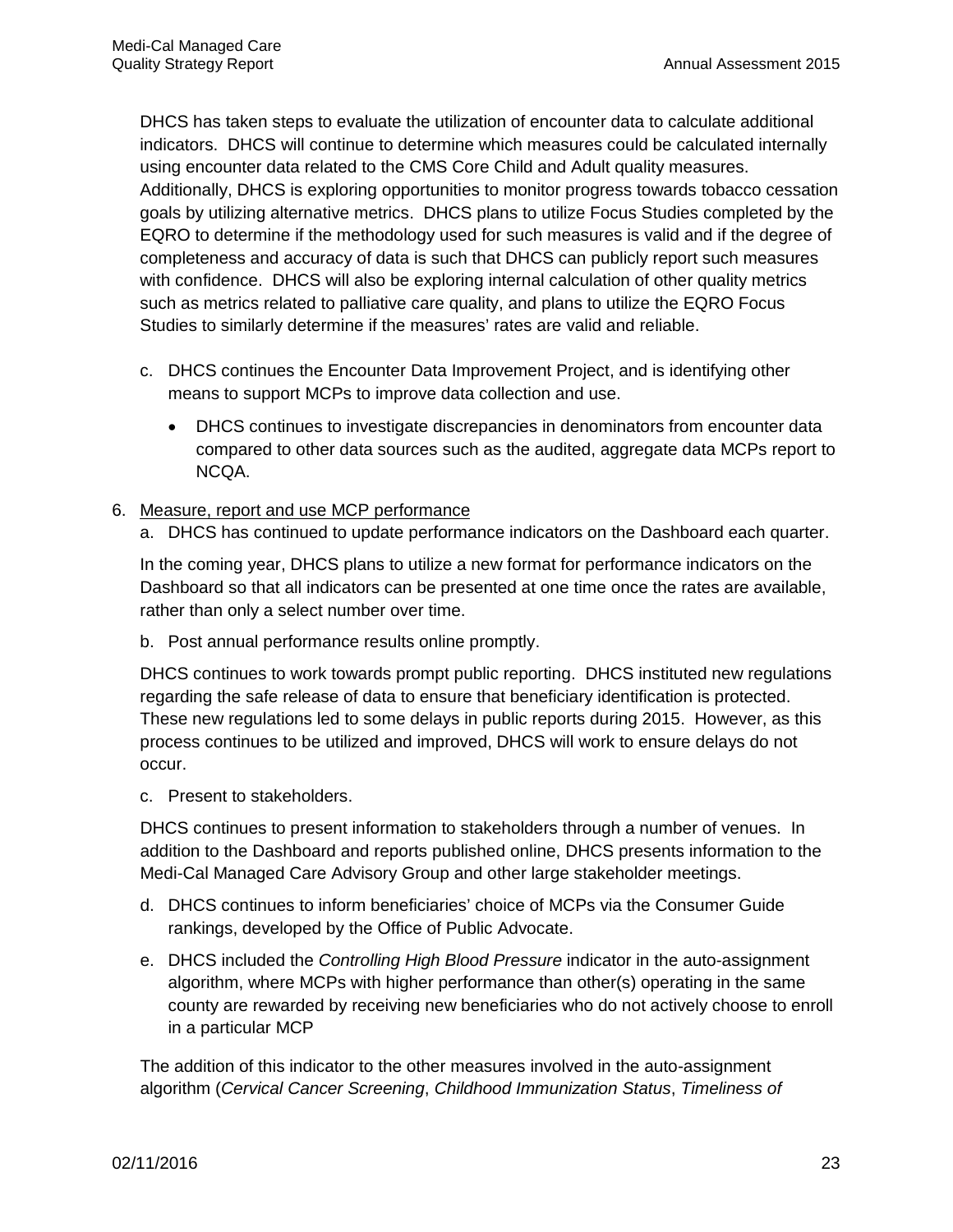*Prenatal Care*, *Well-Child Visits in the 3rd, 4th, 5th, and 6th Years of Life*, *Comprehensive Diabetes Care*: *HbA1c Testing*, and now *Controlling High Blood Pressure*) has helped ensure MCPs with higher performance on key areas are rewarded.

f. DHCS continues to develop tobacco cessation indicators and targets (including the outcome of smoking prevalence and the process of calls to the Helpline) to implement and monitor Policy Letter 14-006)<sup>24</sup>

The DHCS Tobacco Subcommittee, comprised of health educators of the managed care health plans, was formed to assist in this endeavor. The Committee has met several times and helped develop metrics to identify tobacco users and to monitor their use. Methods identified include: electronic health records, International Classification of Disease (ICD) codes, California Smokers' Helpline data, as well as pharmacy data, Current Procedural Terminology codes, the Staying Healthy Assessment (SHA) and CAHPS. Additionally, DHCS is exploring opportunities to monitor progress towards tobacco cessation goals by utilizing alternative metrics.

#### 7. Collaborate with CDPH

a. DHCS has promoted partnerships between MCPs with local Maternal, Adolescent and Child Health (MCAH) programs. This has included providing a crosswalk for MCPs to access services and provider training from local MCAH programs through the Postpartum Quality Improvement Collaborative.

The MCAH programs have agreed to partner with the Postpartum Quality Improvement Collaborative and will be working with the county CPSP coordinators to build relationships between the coordinators and the MCPs.

DHCS also has partnerships between CDPH's Coordinated Chronic Disease Branch and the Hypertension Quality Improvement Collaborative. The Collaborative has connected MCPs with CDPH projects, including projects funded by the Centers for Disease Control and Prevention to prevent and better manage cardiovascular disease at the local level.

b. DHCS held a webinar to inform MCPs on the CAIR, specifically covering strategies for increasing provider use of the registry, uploading EHR, automation of monthly reports for MCPs to intervene in real time to reach children not yet immunized.

DHCS continues to work with the MCPs and CAIR to find ways to increase provider enrollment and utilization of CAIR. CAIR has agreed to run reports for MCPs of their network provider sites to determine if the sites are enrolled and utilizing the registry. MCPs can then use this information to target provider groups not utilizing the registry to provide education and technical assistance.

c. DHCS had planned to identify lessons learned from research project matching Medi-Cal with CAIR. However the research project was put on hold at CDPH.

DHCS plans to continue to communicate with CDPH and utilize the efforts of the research project when the project restarts. Additionally, DHCS has been collaborating with CDPH to

<span id="page-30-0"></span>l <sup>24</sup> http://www.dhcs.ca.gov/formsandpubs/Documents/MMCDAPLsandPolicyLetters/PL2014/PL14-006.pdf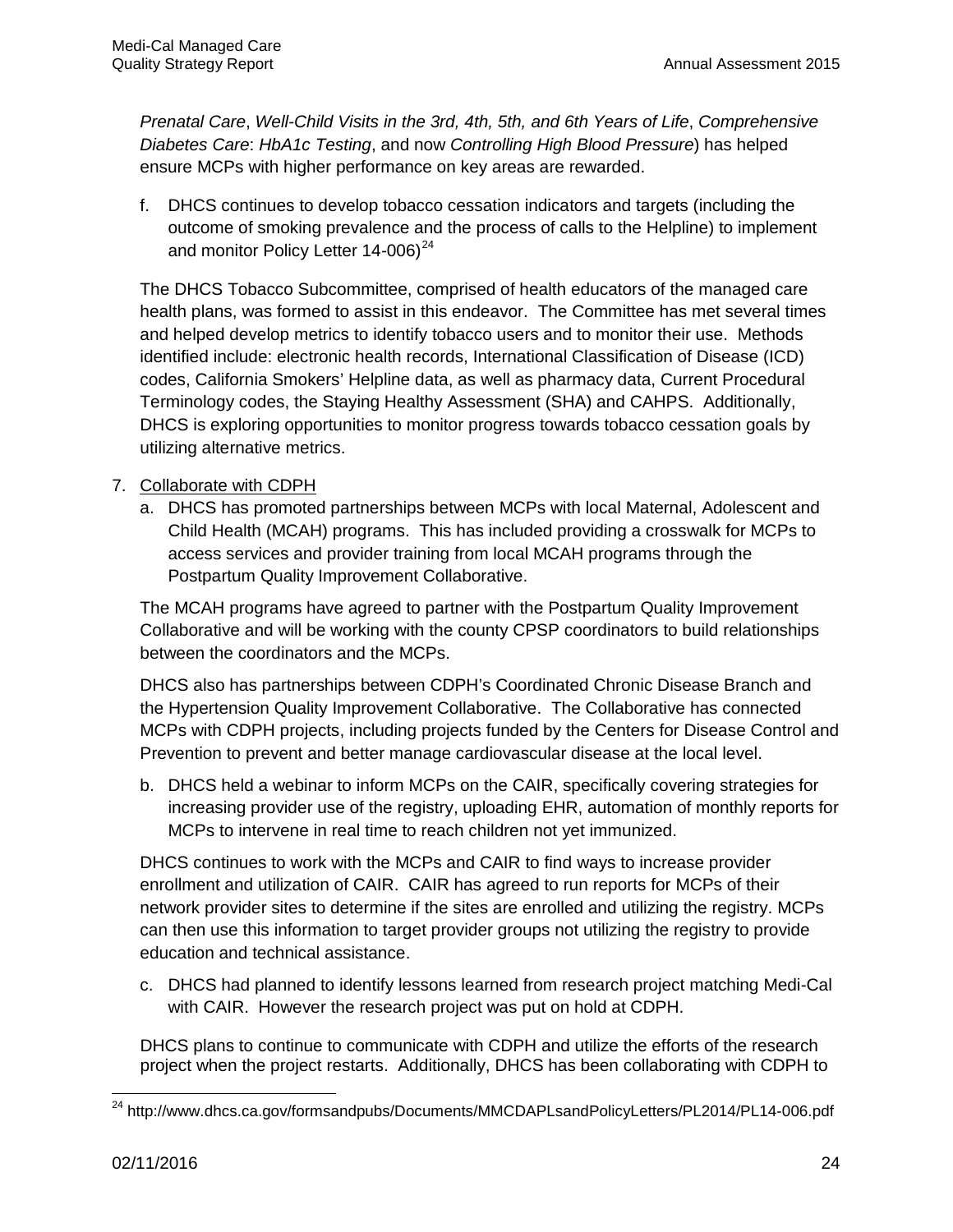increase communication and collaboration between CAIR and MCPs. Furthermore, DHCS was awarded a NGA grant. The NGA Center for Best Practices is launching a learning collaborative to assist states in their efforts to improve access and quality of care for their maternal and child health populations, and DHCS in partnership with CDPH's MCAH and Immunization Branches, as well as other private sector partners will utilize this opportunity to focus on improving immunization rates of two-year-old MCP beneficiaries.

Each subsection below describes the importance of the health problem to MCP beneficiaries, the scope and nature of the performance gap, and its causes. These analyses provided the basis for selection of the interventions listed above as continued priority areas for improvement.

#### *A. Postpartum Care*

Timely postpartum visits are important for support of breastfeeding, screening for postpartum depression; follow up of conditions such as diabetes and hypertension, and family planning. The postpartum visit is a critical window for preconception health counseling and reproductive life planning to achieve optimal birth spacing and improve future pregnancy-related outcomes. DHCS contracts require MCPs to implement a comprehensive risk assessment tool comparable to American Congress of Obstetricians and Gynecologists and CPSP standards, administered at key pregnancy milestones including the postpartum visit.<sup>[25](#page-31-0)</sup>

Postpartum care is measured by the percentage of women with live births who had timely postpartum care. The NCQA defines a timely postpartum visit as a visit to an obstetrics and gynecology practitioner or midwife, family practitioner or other primary care provider on or between 21 and 56 days after delivery. Documentation in the medical record must include a note indicating the date when a postpartum visit occurred and *one* of the following:

- Pelvic exam.
- Evaluation of weight, blood pressure, breasts and abdomen.
- Notation of postpartum care.

NCQA specifies that the eligible population for this measure is women continuously enrolled in a plan from 43 days prior through 56 days after delivery. [26](#page-31-1) 

Medi-Cal Managed Care Health Plan performance: audited, aggregate data reported by MCPs to NCQA. In MY 2014, the Medi-Cal Managed Care weighted average, a rate which is validated by the EQRO, rose to 59%, which is above the  $25<sup>th</sup>$  percentile for Medicaid. Despite this increase, 38,000 women did not meet criteria for a timely postpartum visit. Some progress has been achieved when compared to MY 2013 where the Medi-Cal Managed Care weighted average fell to 57%, which was below the 25th percentile for Medicaid.

<span id="page-31-0"></span> $\overline{\phantom{a}}$ <sup>25</sup> DHCS Two Plan boilerplate contract, Exhibit A, attach 10, section 7. <http://www.dhcs.ca.gov/provgovpart/Pages/MMCDBoilerplateContracts.aspx>

<span id="page-31-1"></span><sup>&</sup>lt;sup>26</sup> NCQA guidelines do not specify whether continuous enrollment refers to continuous enrollment in a Managed Care Plan, or continuous enrollment in Medicaid. For all data presented in this report, "continuous enrollment" refers to continuous enrollment in a single Managed Care plan.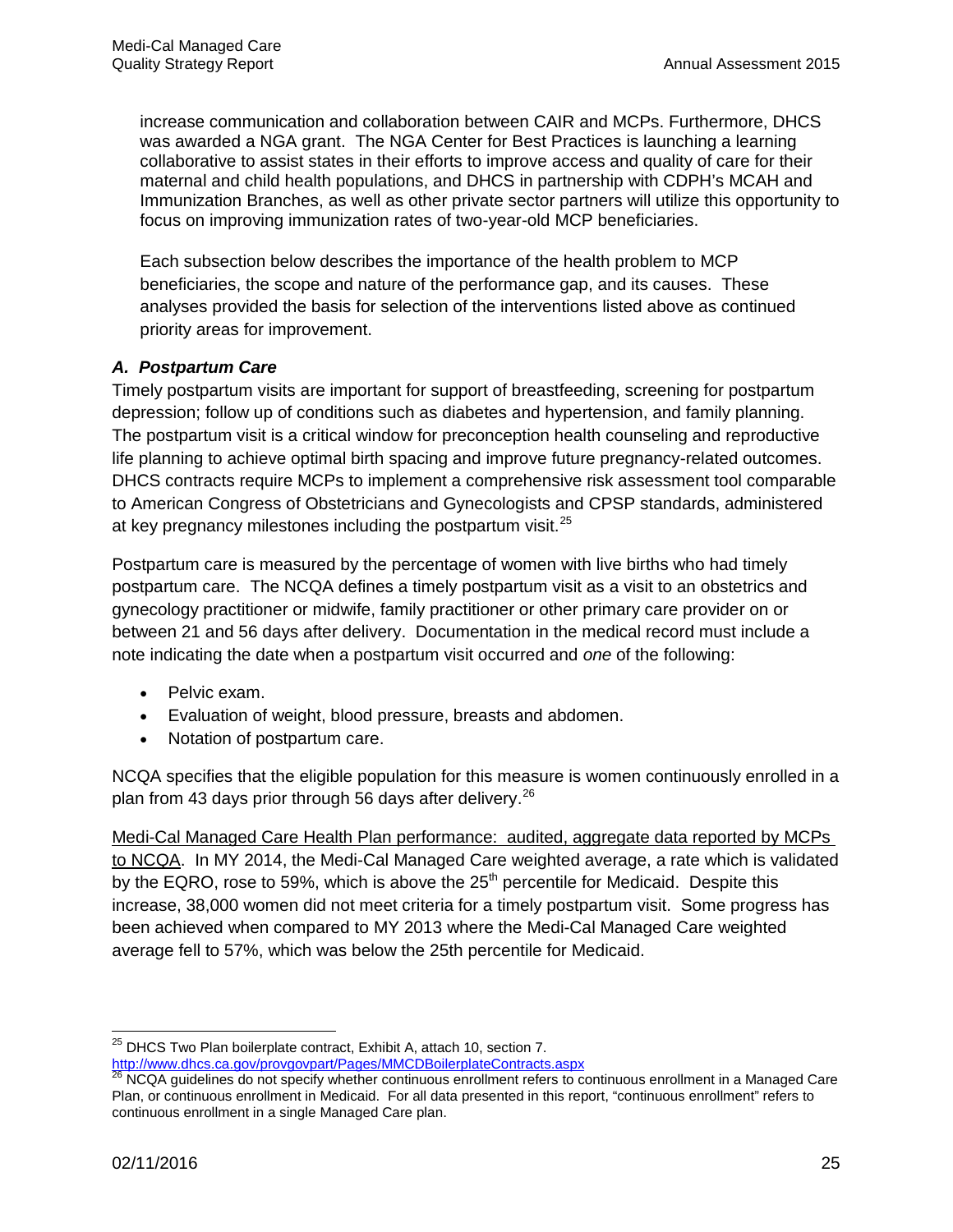#### Demographics Methodology-Revised from Previous Year

DHCS utilized a revised methodology in analyzing postpartum disparities with data from MY 2013 and MY 2014. DHCS has chosen for the analysis of MY 2013 and MY 2014 data to include global delivery billing codes because DHCS was able to pull global billing codes in instances when the date of postpartum care is identified. This analysis aligns with the NCQA technical specifications. This allows for the inclusion of global delivery billing codes while avoiding the overestimation of rates that could have occurred if global delivery billing codes had been included in the methodology used last year. Inclusion of global delivery billing codes when the postpartum care date can be identified allows DHCS to look at rates of timely postpartum visits in a way that more closely aligns with the rates MCPs report to NCQA, which are audited by the EQRO yearly. For example, using the revised methodology, DHCS found that the statewide weighted average for timely postpartum visits occurring in MY 2013 was 55.37%. This rate is very close to the average statewide postpartum rate of 56.99% for MY 2013 that was derived from the rates MCPs submit to NCQA. Further, the rate developed using global delivery billing codes remained slightly under the audit EQRO statewide rate, therefore DHCS expects that the revised methodology did not result in an overestimation of postpartum visits but rather is more indicative of an accurate snapshot.

#### Demographics for MY 2012

In MY 2012, the majority of women who needed a postpartum visit were Latina (53%) followed by White women (19%), Black women (13%), and Asian/Pacific Islander women (8%). In order to better understand trends overtime, DHCS repeated an analysis of postpartum visit rates by race/ethnic group using the revised methodology to establish a new baseline for MY 2012. The application of the revised methodology to capture postpartum visits resulted in higher overall rates across all race/ethnicity groups; however, the pattern of the differences between groups remained relatively the same. Black women were found to have the lowest rates of timely postpartum visits compared to other race/ethnic groups at 45%. Asian/Pacific Islander women had the highest postpartum visit rate (64%), followed by White women (58%) and Latinas (57%).

#### Demographics for MY 2013

DHCS performed an analysis of postpartum visit rates by race and ethnicity utilizing data from MY 2013 (Figure 2). In MY 2013, the majority of women who needed a postpartum visit were Latina (51%) followed by White women (20%), Black women (12%), and Asian/Pacific Islander women (8%). Black women continue to have the lowest rates of timely postpartum visits compared to other race/ethnic groups at 44%. Asian/Pacific Islander women had the highest postpartum visit rate (64%), followed by Latinas (57%) and White women (56%).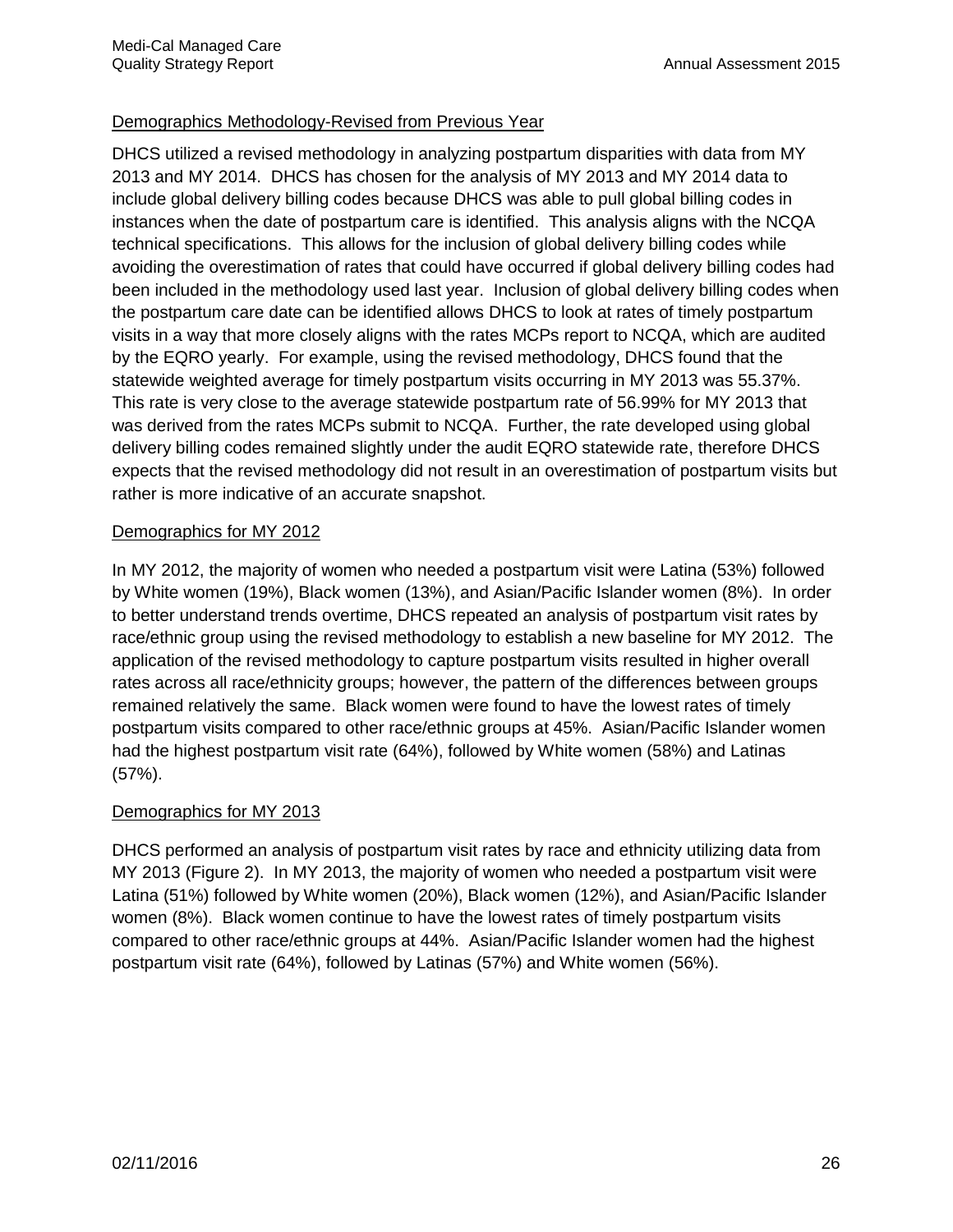#### Demographics for MY 2014



DHCS performed an analysis of postpartum visit rates by race and ethnicity utilizing data from MY 2012 - 2014. In MY 2014, the majority of women who needed a postpartum visit were Latina (49%) followed by White women (20%), Asian/Pacific Islander (PI) women (11%), and Black women (10%). Black women continue to have the lowest rates of timely postpartum visits compared to other race/ethnic groups at 44%. Asian/PI women had the highest postpartum visit rate (63%), followed by Latinas (56%) and White women (54%).

Key drivers. DHCS constructed a "Driver Diagram" after reviewing five postpartum-focused Improvement Plans (IPs) and one QIP submitted to DHCS, $^{27}$  $^{27}$  $^{27}$  as well as discussions from the June 19–20, 2014 Maternity Care Symposium<sup>[28](#page-33-1)</sup> and the DHCS Quality Improvement Collaborative group on maternal care. Primary drivers were beneficiary characteristics (knowledge and resources); data completeness, accuracy, reasonableness and timeliness; providers and their characteristics (knowledge, engagement with the MCP, resources); MCP

<span id="page-33-0"></span>l  $^{27}$  DHCS mandates that MCPs submit an IP when performance falls below the MPL for any indicator. QIPs, required for all MCPs, are more detailed and intensive improvement plans, and are validated by DHCS's External Quality Review Organization.

<span id="page-33-1"></span>California Health Care Foundation, UC Davis Institute for Population Health. [http://www.dhcs.ca.gov/services/calendar/Pages/Symposium.aspx](http://www.google.com/url?q=http%3A%2F%2Fwww.dhcs.ca.gov%2Fservices%2Fcalendar%2FPages%2FSymposium.aspx&sa=D&sntz=1&usg=AFQjCNHjBJTXLjybdSVoQ_YwMCzsh5tNGA)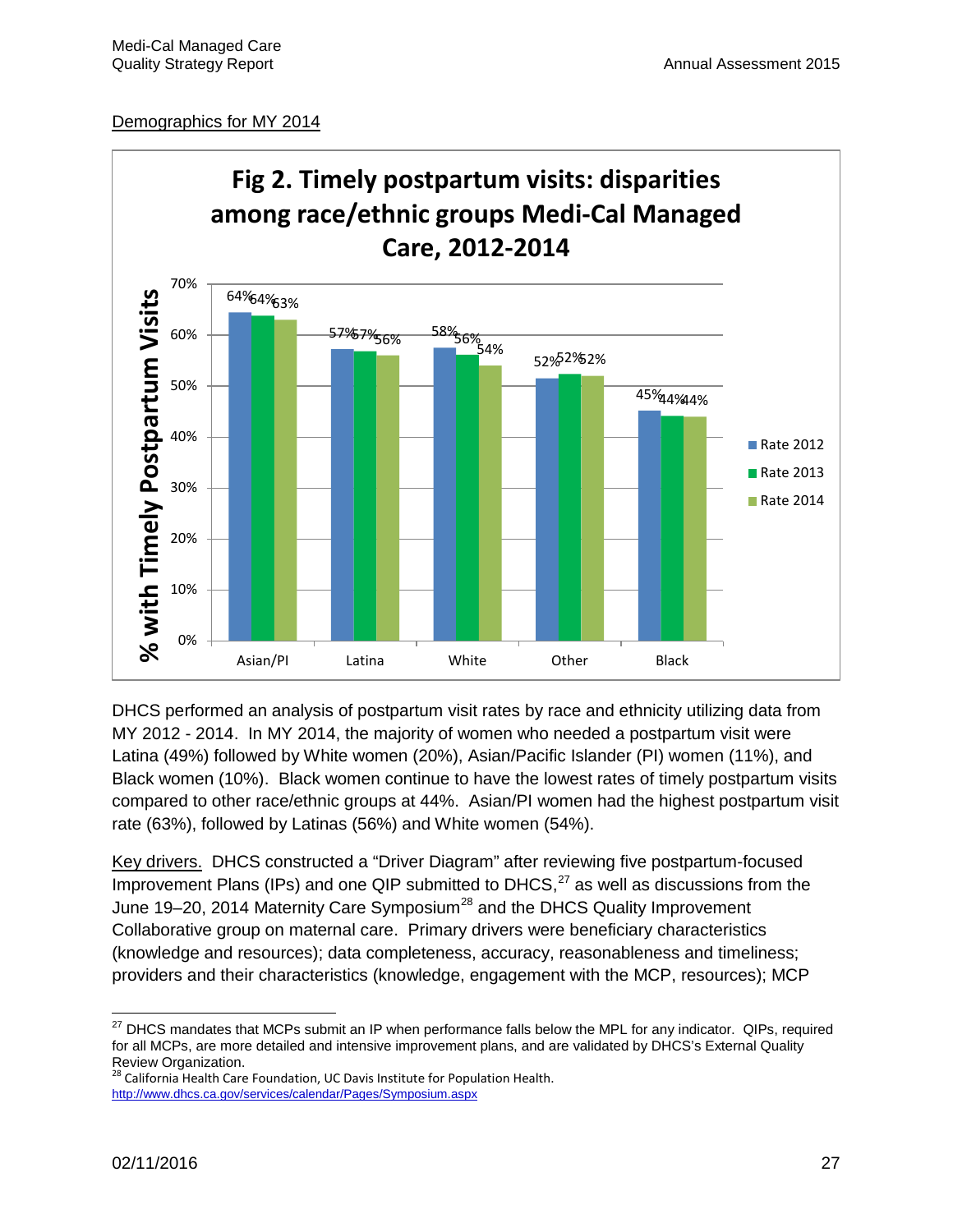oversight, management, quality improvement; and DHCS payments, policies, oversight, and assistance. To develop the interventions listed above, an extensive list of secondary drivers was also constructed.

#### *B. Immunization Status of Two Year Olds*

In MY 2013, immunization coverage of 155,000 two-year-old MCP beneficiaries fell for a second consecutive year to 75%. This means 39,000 two year olds lack one or more recommended immunizations, which leaves them vulnerable to measles, pertussis and other vaccinepreventable diseases that have been increasing during 2014 in California. Immunization coverage declined by 3 percentage points from MY 2011 to 2013 (binomial test, p < 0.0001). This statistically significant difference translates to an estimated 4700 fewer two year olds with up-to-date immunizations in MY 2013 compared to 2011.

In MY 2014, immunization coverage of two-year-old MCP beneficiaries fell for a third consecutive year (Figure 3) to 74%, leaving 46,000 two year olds with incomplete immunizations. Variation among MCP performance remained high. As in MY 2013, in MY 2014 four MCPs exceeded the high performance level by fully immunizing more than 81% of their two-year-old beneficiaries in 2014. However, immunization coverage in 9 reporting units (operated by five other MCPs) fell to below the minimum performance level of 67% in MY 2014. One reporting unit was an outlier with only 34% of its two year olds being up to date on immunizations. This reporting unit was in its first baseline year of reporting. DHCS does not hold reporting units accountable to meet the MPLs during their first baseline year of reporting as performance on quality metrics may be tied to difficulties obtaining accurate and complete data in the first reporting year. Such factors may have contributed to this reporting unit having performed at a level distinctly lower than all other reporting units.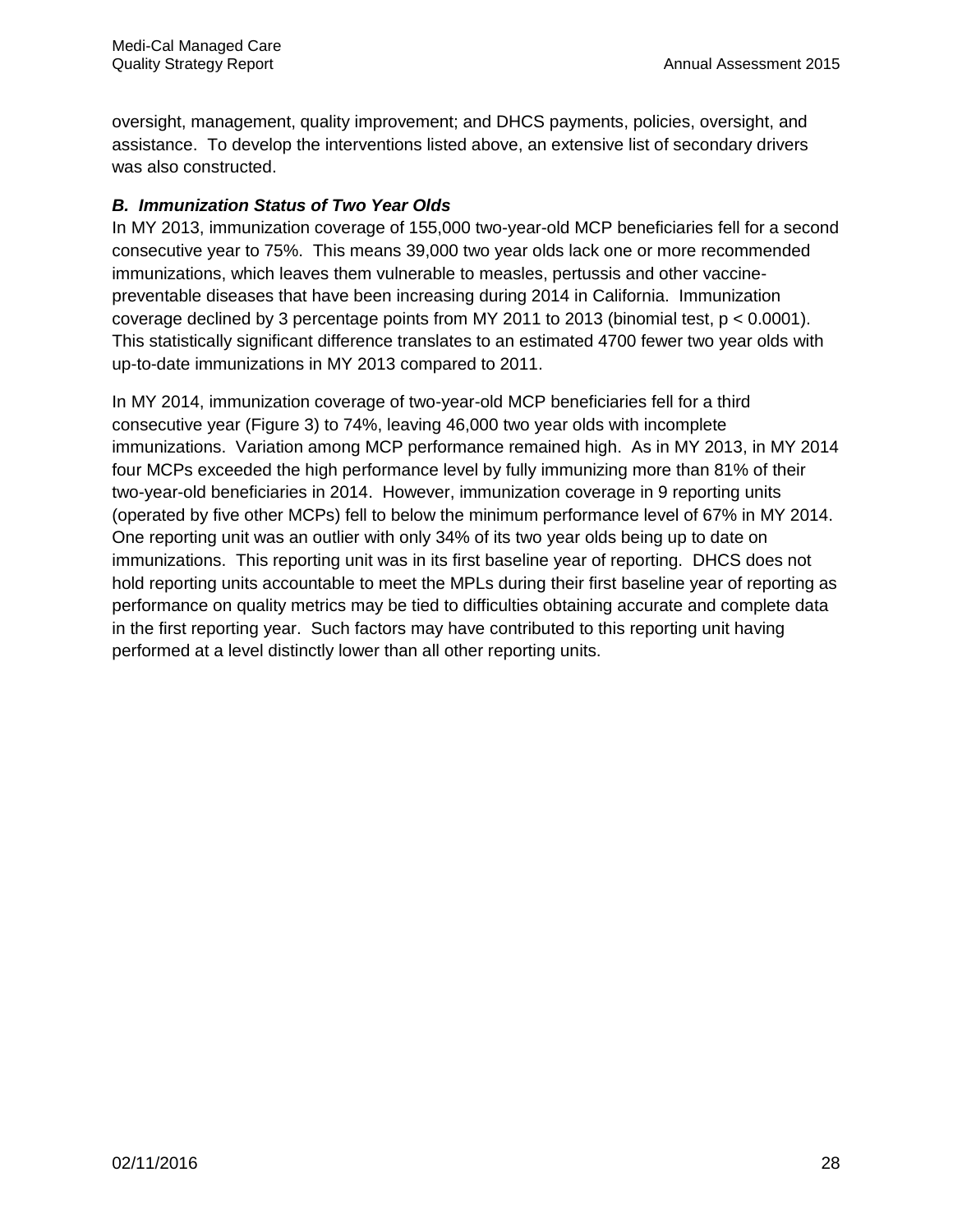

# *C. Controlling High Blood Pressure*

In 2010, heart disease and stroke were the first and third leading causes of death among Californians, respectively, accounting for 24.9% and 5.8% of deaths.  $29$ 

The Medi-Cal claims and encounters dataset offers opportunities to explore hypertension among various subpopulations. As expected, age was a significant factor in hypertension rates. Sixty percent of MCP beneficiaries older than 65 years of age had hypertension, compared to 50% of 55 to 64 year olds, 30% of 45 to 54 year olds, 15% of 35 to 44 year olds, and 3% of 18 to 34 year olds. After adjusting for age, females had significantly higher rates than males, and African-Americans had nearly 20% higher rates than other race/ethnic groups.<sup>[30](#page-35-1)</sup>

In MY 2013, there were 175,000 MCP beneficiaries identified with hypertension, and more than half of the MCP beneficiaries diagnosed with hypertension were represented by six MCPs. In MY 2014, the number of beneficiaries identified with hypertension grew to over 280,000 and about half of the MCP beneficiaries diagnosed with hypertension were represented by four MCPs (Table 3).

<span id="page-35-0"></span> $\overline{\phantom{a}}$ <sup>29</sup> California Department of Public Health. Thirteen leading causes of death by race/ethnic group and sex, California, 2010.<http://www.cdph.ca.gov/data/statistics/Documents/VSC-2010-0508.pdf> Web site. Published October 3, 2012. Accessed July 22, 2014.

<span id="page-35-1"></span>Medi-Cal MIS/DSS and Symmetry EBM Groupers, Version 8.2; January 1, 2013 – December 1, 2013.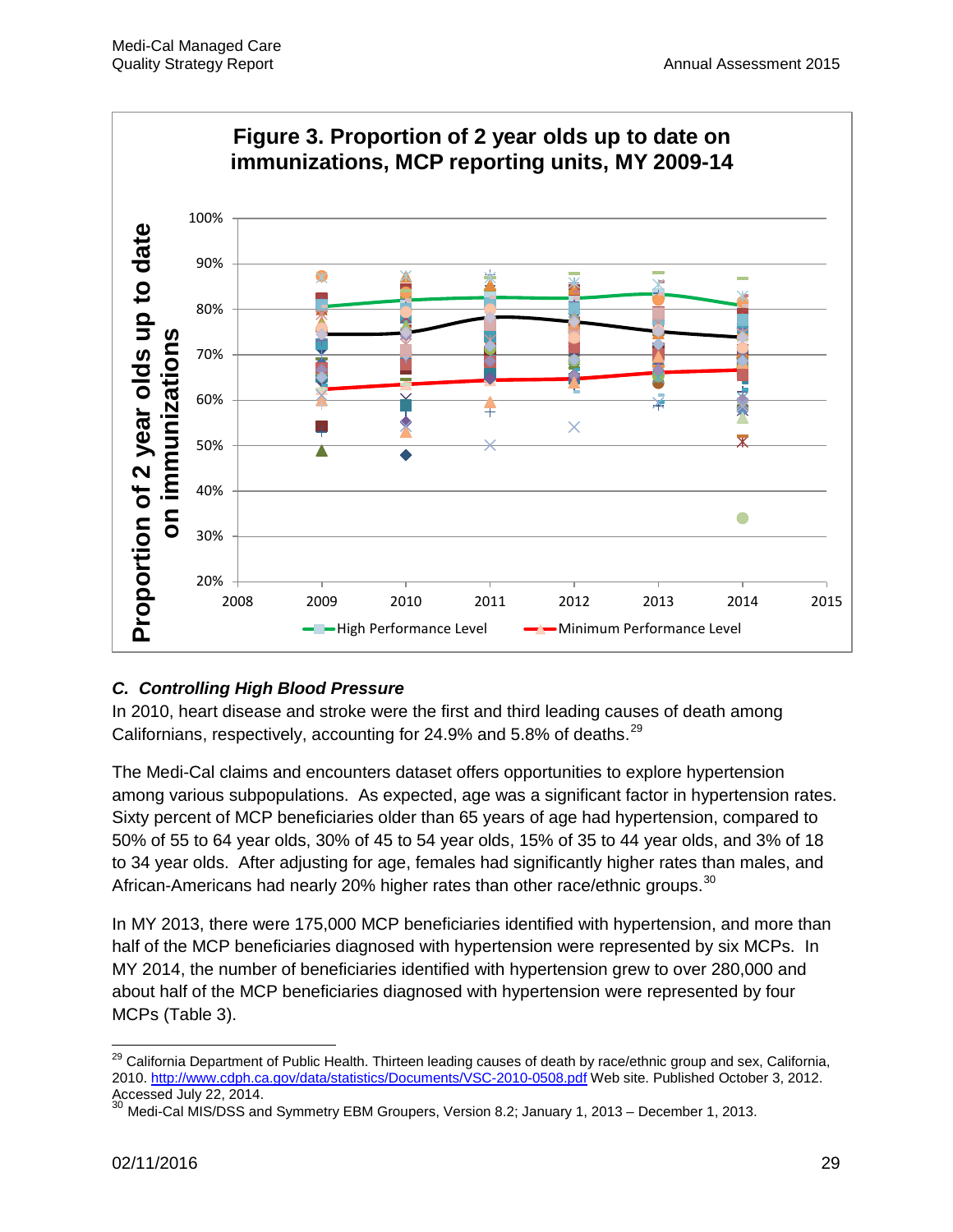**Table 3. Four MCPs Serve Approximately Half of Medi-Cal Managed Care Beneficiaries Diagnosed with Hypertension, MY 2014.**[31](#page-36-0) **(Medi-Cal Managed Care Beneficiaries with Hypertension According to MCP Audited Data (n=281,629))** 

| <b>MCP - Reporting Unit(s)</b>                                                        | <b>Number</b> | <b>Percentage</b> |
|---------------------------------------------------------------------------------------|---------------|-------------------|
| L. A. Care-Los Angeles                                                                | 53,672        | 19%               |
| Health Net- Los Angeles, Sacramento,<br>San Diego, San Joaquin, Stanislaus,<br>Tulare | 34,958        | 12.5%             |
| Inland Empire - San Bernardino/Riverside                                              | 26,438        | 9.4%              |
| CalOptima - Orange                                                                    | 22,881        | 8.1%              |
| Sub-Total                                                                             | 137,949       | 49%               |

Using the Archimedes simulation tool, DHCS estimated the potential health benefits and cost savings of controlling blood pressure among the hypertensive Medi-Cal Managed Care population. The simulation included people aged 18 to 59 with systolic blood pressure (SBP) over 140 mm Hg or diastolic blood pressure (DBP) over 90 mm Hg and people aged 60 to 85 with SBP over 150 mm Hg or DBP over 90 mm Hg. The model provided costs and health outcomes assuming that each simulated beneficiary could achieve a 15 percent reduction in their SBP. Looking at the number of hypertensive beneficiaries in MY 2013, if 175,202 hypertensive MCP beneficiaries received the intervention, the model estimated improvements in health outcomes, namely 19,879 additional quality-adjusted life years, 3,894 fewer major adverse cardiac events, 1,786 fewer strokes, and 1,158 fewer deaths over a 20-year period. The model also illustrated that DHCS could save 523 million inflation-adjusted dollars during the same time period.

This translates to the following outcomes over the next 20 years per 1,000 MCP beneficiaries with hypertension: nearly 3 million inflation-adjusted dollars in savings, 113 additional qualityadjusted life years, 22 fewer major adverse cardiac events, 10 fewer strokes, and 7 fewer deaths. [32](#page-36-1)

Medi-Cal Managed Care Health Plan performance: audited, aggregate reporting. The *Controlling High Blood Pressure* measure is used to assess the percentage of beneficiaries 18 to 85 years of age who had a diagnosis of hypertension and whose blood pressure was adequately controlled during the MY. The specifications for this measurement changed for MY 2014, so that beneficiaries over age 65 who did not have diabetes had a higher target blood pressure that was considered acceptable to meet criteria for this measure. This change in the specification used for calculating the measure slightly relaxed the numerator compliance criterion for Medicaid beneficiaries aged 65–85 without a diagnosis of diabetes. However, the

<span id="page-36-0"></span><sup>&</sup>lt;sup>31</sup> 2014 HEDIS Rates with Extra Data: Total Population validated EQRO

<span id="page-36-1"></span> $32$  Schlessinger L, Eddy DM. Archimedes: a new model for simulating health care systems-the mathematical formulation. *J Biomed Inform*. 2002; 35 (1): 37–50. doi: 10.1016/S1532-0464(02)00006-0.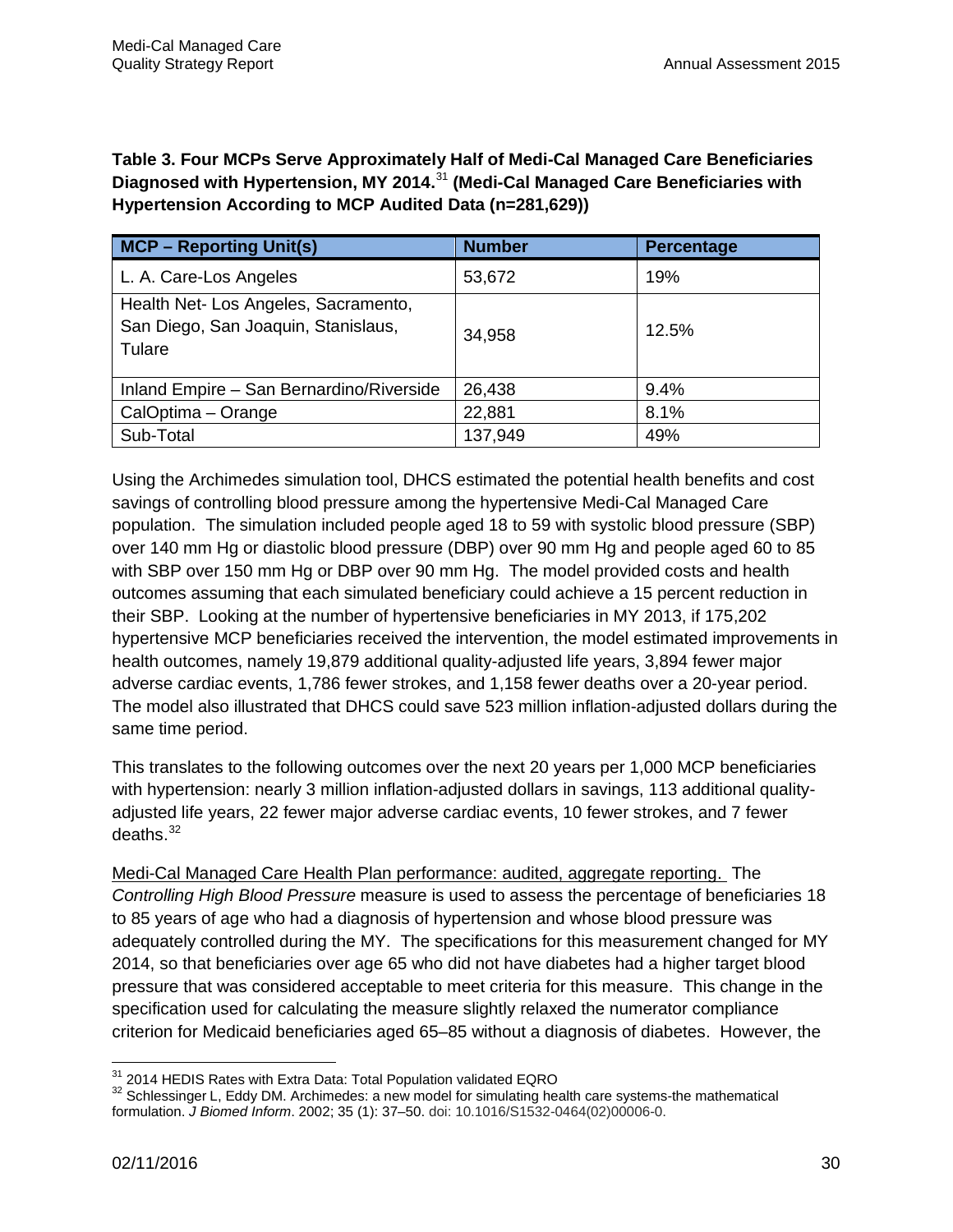differences seen in MY 2014 compared to 2013 may not be primarily due to the changes in the specifications for the following reasons:

- This change in specification applies to a subset of the eligible population (possibly a small subset). The magnitude of difference observed for some MCPs appears to be much larger than would be expected for the subset.
- The difference from MY 2013 to 2014 goes in both directions for different MCPs. Some MCPs have positive changes; others have negative changes. If the difference was largely driven by specification changes, the rate of change will likely be unidirectional.

In the MY 2013, the MCPs varied widely in their performance on this measure, with Kaiser-San Diego reporting 86.37% and Health Plan of San Mateo reporting 29.93%. In 2014 (Figure 4), MCPs continued to see a wide range in performance with Alameda Alliance for Health reporting 40.39% of its beneficiaries having controlled blood pressure, while Kaiser-San Diego reported 86.34% of its beneficiaries were controlled. Overall, the weighted average for Medi-Cal improved 5 percentage points to reach 61%.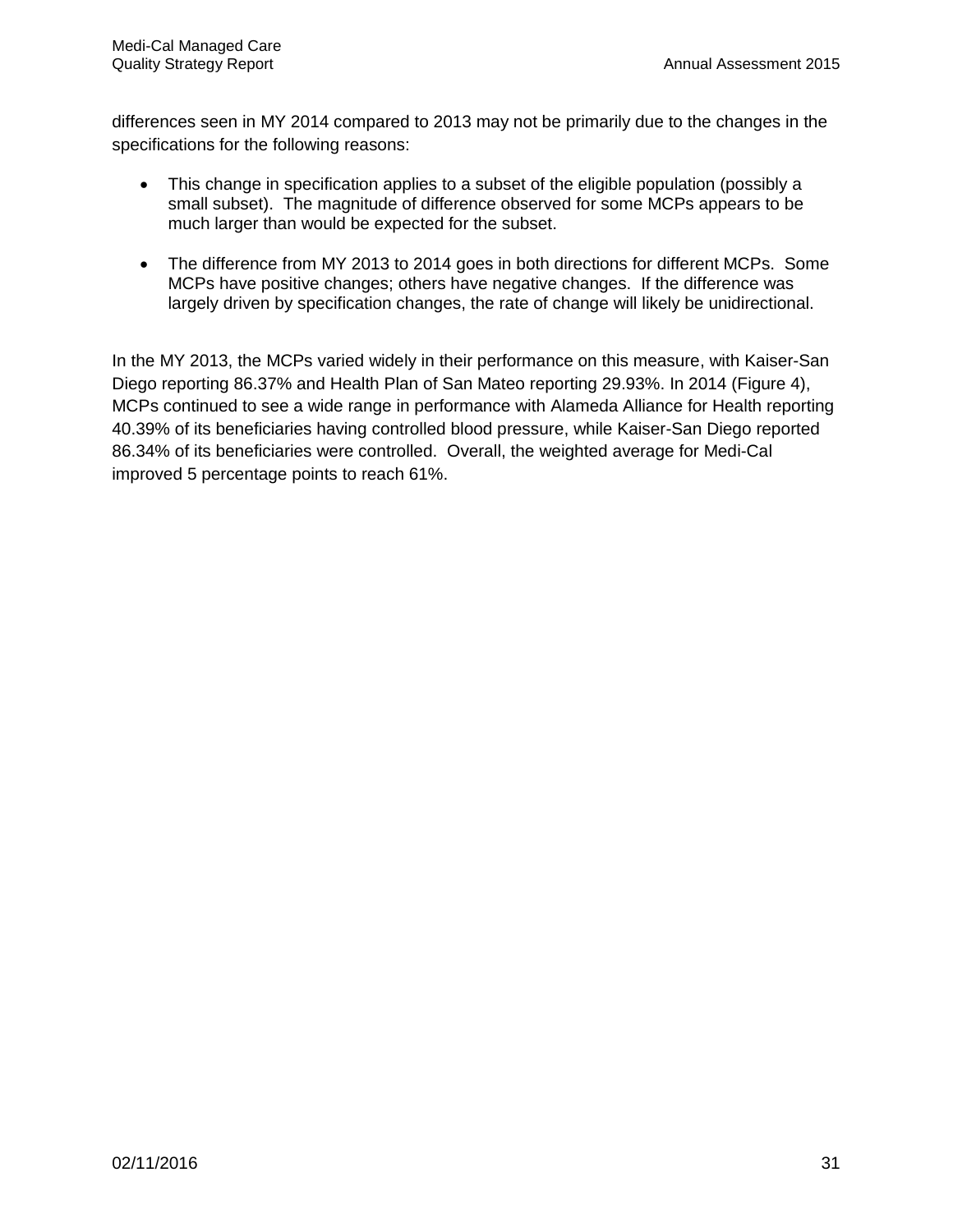#### **Figure 4. Medi-Cal Managed Care Performance: Controlling High Blood Pressure by MCP Reporting Unit, Measurement Year 2014**

| KP Cal LLC (Kaiser SoCal) - San Diego<br>KP Cal LLC (Kaiser NorCal) - KP North | 84.00% | 87.59% |
|--------------------------------------------------------------------------------|--------|--------|
| San Francisco Health Plan - San Francisco                                      | 72.19% |        |
| High Performance Level                                                         |        |        |
| CalOptima Orange                                                               | 69.29% |        |
| Inland Empire Health Plan - Riverside/San Bernardino                           | 69.25% |        |
| California Health & Wellness Plan - Imperial                                   | 68.87% |        |
| Health Plan of San Joaquin - Sanislaus                                         | 67.64% |        |
| L.A. Care Health Plan - Los Angeles                                            | 66.83% |        |
| Health Net Community Solutions, Inc. - Tulare                                  | 64.72% |        |
| Central CA Alliance for Health - Monterey/Santa Cruz                           | 64.72% |        |
| Health Net Community Solutions, Inc. - Kern                                    | 64.48% |        |
| Contra Costa Health Plan - Contra Costa                                        | 64.23% |        |
| Health Net Community Solutions, Inc. - Los Angeles                             | 63.46% |        |
| Health Net Community Solutions, Inc. - Stanislaus                              | 63.46% |        |
| CalViva Health - Madera                                                        | 62.93% |        |
| Central CA Alliance for Health - Merced                                        | 62.04% |        |
| CenCal Health - Santa Barbara                                                  | 62.03% |        |
| Health Plan of San Mateo - San Mateo                                           | 61.80% |        |
| Health Plan of San Joaquin - San Joaquin                                       | 61.80% |        |
| Health Net Community Solutions, Inc. - San Diego                               | 61.56% |        |
| CalViva Health - Fresno                                                        | 61.46% |        |
| 2015 Medi-Cal Managed Care Weighted Average                                    | 61.22% |        |
| CenCal Health San Luis Obispo                                                  | 59.90% |        |
| Care 1st Partner Plan, LLC - San Diego                                         | 59.37% |        |
| Health Net Community Solutions, Inc. - Sacramento                              | 58.88% |        |
| Partnership HealthPlan of CA - Southeast                                       | 58.52% |        |
| CalViva Health - Kings                                                         | 56.69% |        |
| Gold Coast Health Plan - Ventura                                               | 55.01% |        |
| Santa Clara Family Health Plan - Santa Clara                                   | 54.99% |        |
| Health Net Community Solutions, Inc. - San Joaquin                             | 54.38% |        |
| California Health & Wellness Plan - Region 1                                   | 54.20% |        |
| Partnership HealthPlan of CA - Southwest                                       | 54.01% |        |
| Kern Health Systems - Kern                                                     | 53.53% |        |
| California Health & Wellness Plan - Region 2                                   | 51.88% |        |
| Anthem Blue Cross Partnership Plan - San Francisco                             | 51.16% |        |
| Molina Healthcare of CA - Sacramento                                           | 50.99% |        |
| Anthem Blue Cross Partnership Plan - Region 1                                  | 50.93% |        |
| Community Health Group Partnership Plan - San Diego                            | 50.86% |        |
| Anthem Blue Cross Partnership Plan - Madera                                    | 50.71% |        |
| Anthem Blue Cross Partnership Plan - Fresno                                    | 50.47% |        |
| Anthem Blue Cross Partnership Plan - Santa Clara                               | 49.77% |        |
| Anthem Blue Cross Partnership Plan - Contra Costa                              | 49.71% |        |
| Anthem Blue Cross Partnership Plan - Kings                                     | 49.65% |        |
| Anthem Blue Cross Partnership Plan Tulare                                      | 49.07% |        |
| Minimum Performance Level                                                      |        |        |
| Partnership HealthPlan of CA - Northeast                                       | 48.42% |        |
| Partnership HealthPlan of CA - Northwest                                       | 47.45% |        |
| Molina Healthcare of CA - San Diego                                            | 46.44% |        |
| Anthem Blue Cross Partnership Plan - Region 2                                  | 44.65% |        |
| Anthem Blue Cross Partnership Plan - Sacramento                                | 43.43% |        |
| Alameda Alliance for Health - Alameda                                          | 43.07% |        |
| Anthem Blue Cross Partnership Plan - Alameda                                   | 42.42% |        |
| Molina Healthcare of CA - Imperial                                             | 40.00% |        |
| Molina Healthcare of CA - Riverside/San Bernardino                             | 39.82% |        |
| Anthem Blue Cross Partnership Plan - San Benito                                | NA     |        |

Green bar: DHCS HPL is HEDIS®2014 National Medicaid 90<sup>th</sup> Percentile, representing MY 2013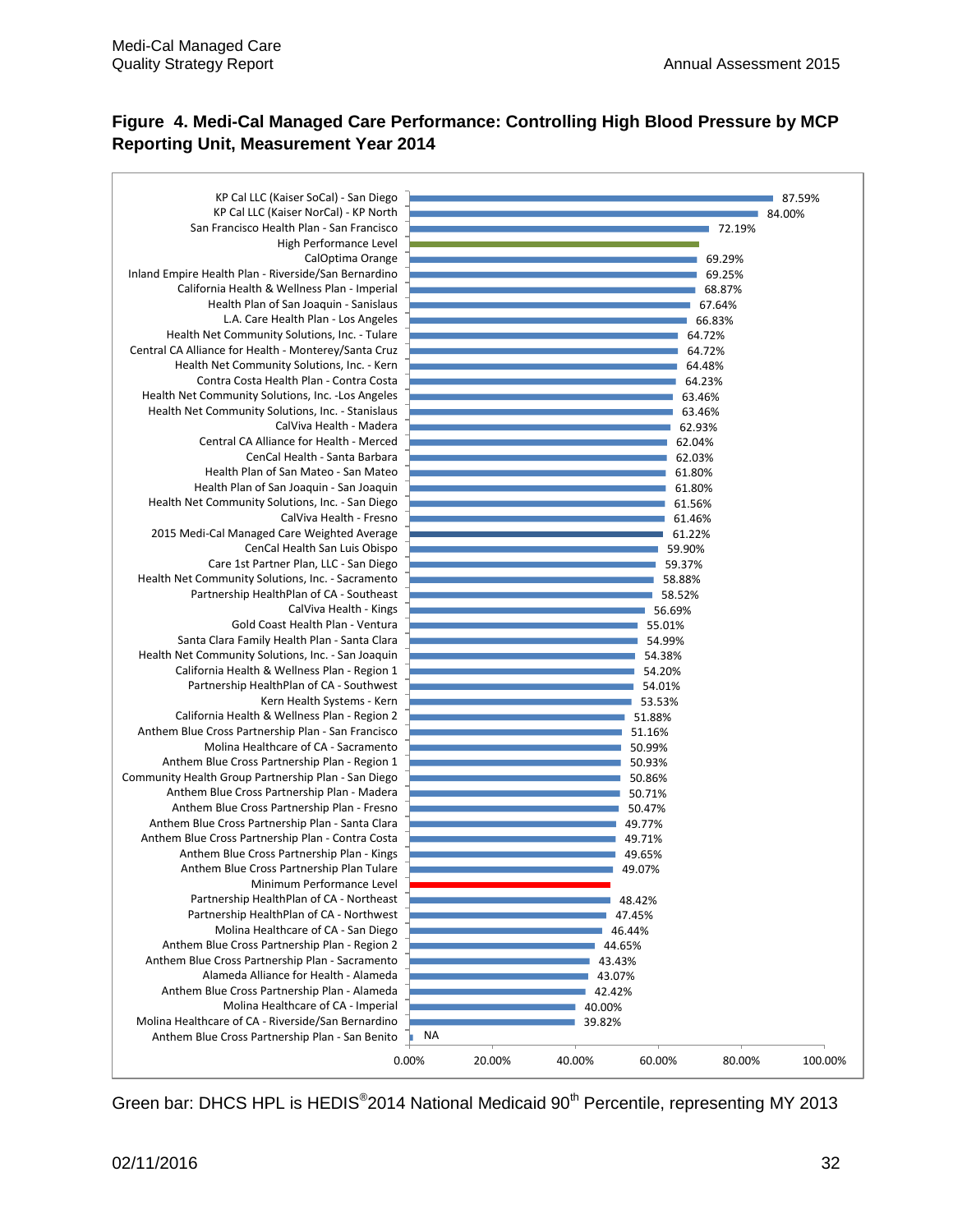data. Red bar: DHCS MPL is HEDIS<sup>®</sup> 2014 National Medicaid 25<sup>th</sup> Percentile, representing MY 2013 data.

#### *D. Diabetes*

One in seven adult Californians (13.8%) has diabetes.<sup>[33](#page-39-0)</sup> The prevalence of diabetes increases with age. One out of every six adult Californians aged 65 and over has type 2 diabetes. Diabetes rates are also higher among ethnic/racial minorities. Compared with non-Hispanic Whites, Hispanics and African Americans have twice the prevalence of type 2 diabetes and are twice as likely to die from their disease. $34$  The number of MCP beneficiaries with diabetes is expected to continue to rise significantly as California expands coverage to childless adults, and their diabetes care needs are greater since many were underserved.

Measurement of MCP performance. The HbA1c blood test is the standard biomarker for the adequacy of glycemic management; it reflects average blood glucose levels over the prior 2- to 3-months. The test plays a critical role in the management of people with diabetes, since high HbA1c predicts both microvascular and, to a lesser extent, macrovascular complications. Increasing rates of HbA1c testing among those with diabetes is key to better disease management and to improving outcomes.

MCP performance: audited, aggregate reporting. In MY 2013, 159,275 MCP beneficiaries met the HEDIS® specifications to comprise the denominator for the diabetes measures reported to NCQA. This is a minimum estimate of the number of adult MCP beneficiaries with diagnosed diabetes. That number rose to close to 243,000 MCP beneficiaries in MY 2014. Of these 243,000 beneficiaries with diabetes, 86% were reported to have an HbA1c test in MY 2014, up from 83% in the prior year.

In MY 2014, seven Medi-Cal Managed Care reporting units tested only 74% to 79% of their diabetes patients' HbA1c levels, placing them in the national Medicaid 25th percentile: Anthem in two counties (Kings and Sacramento); Health Net in two counties (Sacramento and San Diego); Cal Viva in one county (Kings), Health Plan of San Joaquin (San Joaquin) and Molina Healthcare (Sacramento). By contrast, Kaiser (in San Diego and Sacramento) tested 95–96% of its beneficiaries with diabetes, which places this MCP in the top of the national Medicaid 90th percentile.

Once HbA1c test results are available, individuals with diabetes can be treated to maintain or improve blood glucose control. In MY 2013, 43,000 diabetes patients (or 27% of all diabetes patients) were documented to have poor glycemic control (HbA1c > 9%). In MY 2014 (Figure 5) the statewide Medi-Cal Managed Care weighted average for poor glycemic control improved to 26% (lower rate is better) but that still left 92,000 diabetic patients without documented poor control. (Note that the NCQA indicator called CDC-H9 is comprised of patients with HbA1c > 9% plus those who had no test result). These patients are at increased risk of blindness, lower

<span id="page-39-1"></span><span id="page-39-0"></span> $\overline{\phantom{a}}$  $^{33}$  California Diabetes Program. California Diabetes Fact Sheet, 2012, Technical Notes. www.caldiabetes.org. 2012. 34 California Department of Public Health Chronic Disease Control Branch. Burden of Diabetes in California. September 2014.

[https://www.cdph.ca.gov/programs/cdcb/Documents/FINAL%20Rpt%20\(1877\)%20DM%20burden%2020](https://www.cdph.ca.gov/programs/cdcb/Documents/FINAL%20Rpt%20(1877)%20DM%20burden%202014_9-04-14MNR3.pdf) [14\\_9-04-14MNR3.pdf](https://www.cdph.ca.gov/programs/cdcb/Documents/FINAL%20Rpt%20(1877)%20DM%20burden%202014_9-04-14MNR3.pdf)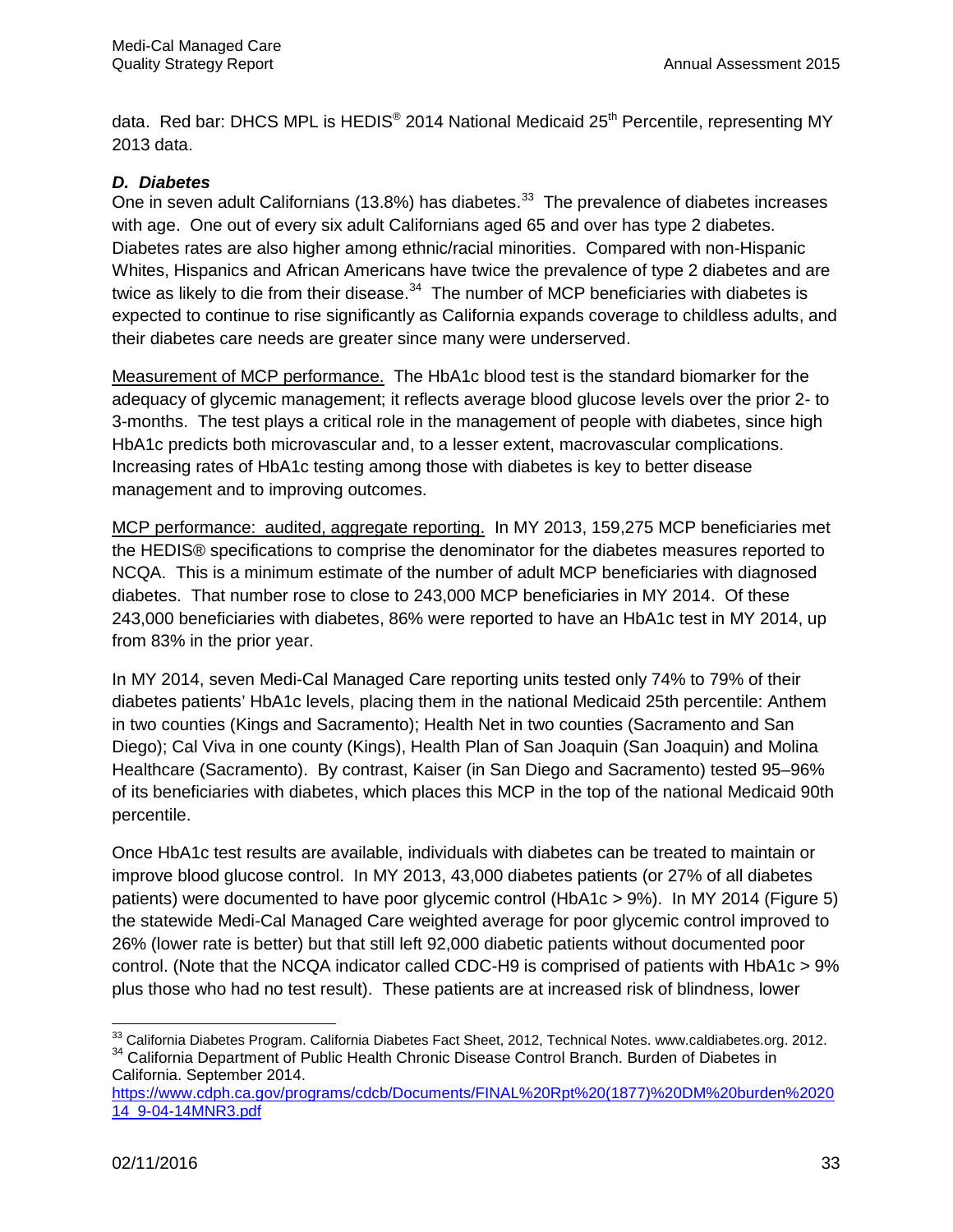extremity amputations, and renal failure.



Controlling blood pressure in individuals with diabetes is critical to reducing the risk of heart attack and stroke. In MY 2013, only 60% of MCP beneficiaries with diabetes had adequate blood pressure control, the lowest proportion since at least 2009. This means more than 1 in 3 beneficiaries with diabetes have uncontrolled blood pressure, which places them at high risk for cardiovascular complications. In MY 2014, this proportion rose to 63%.

Other essential components of diabetes care are examinations for retinal and renal disease. In MY 2013, only 51% of beneficiaries with diabetes were documented to have a retinal exam. This improved to 53% in MY 2014. The proportion of diabetes patients with an evaluation for kidney disease rose from 83% in MY 2013 to 84% in MY 2014.

Barriers and challenges articulated by MCPs. The most common barriers to diabetes care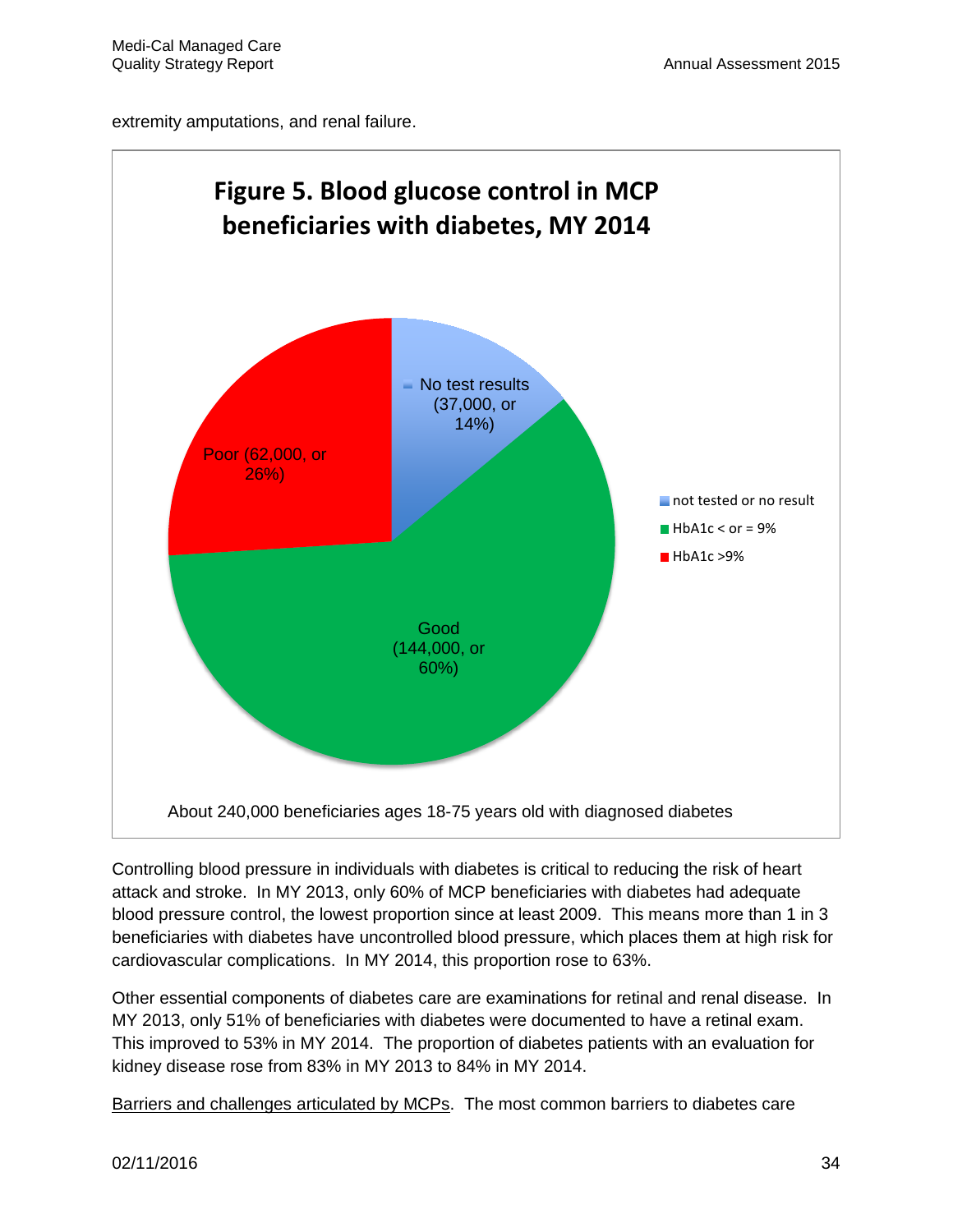identified by MCPs were poor data quality (such as missing laboratory reports), beneficiary lack of disease knowledge, difficulty adhering to medication or lifestyle changes, and lack of provider awareness or systems for tracking beneficiaries needing services.

#### *E. Tobacco Use*

Tobacco is the leading cause of preventable death in the U.S. Tobacco cessation services have been demonstrated to be clinically cost effective,  $35$  with a return on investment of 3:1 for dollars spent on smoking cessation services in Medicaid populations.<sup>36</sup> In the 2013 Medi-Cal Managed Care CAHPS survey, a median of 18.2% of respondents reported current smoking (range of 10% to 27% among MCPs). A median of 71% (range 58% to 80%) of smokers indicated they received advice from a health care provider to quit smoking. However, the median for smokers who responded that their providers discussed cessation medications was only 40% (range 27 to 60%). Similarly, a median of only 37% of smokers (range 28% to 56%) indicated their health care provider discussed cessation methods and strategies.<sup>[37](#page-41-2)</sup>

## **Health Information**

DHCS recognizes the role that health information technology (HIT) plays in improving the quality of health care provided to beneficiaries, preventing medical errors, reducing health care costs, increasing administrative efficiencies, decreasing paperwork, and expanding access to affordable health care.

In accordance with 42 CFR §438.204(f), DHCS information systems directly support the departmental and Managed Care Quality and Monitoring Division's (MCQMD) quality strategies. DHCS has recently completed the annual state self-assessment of its Medicaid Information Technology Architecture (MITA). As part of the annual MITA state self-assessment, DHCS has developed a strategic vision. This vision will enable DHCS to address HIT components that are necessary to advance its information architecture, including data-collection methods; data management and storage; metadata; and the data models and analytics capabilities necessary to support quality measurement, reporting, and transparency. In addition to improvements expected through Encounter Data Improvement Project (EDIP) and transformations as part of the conversions from local codes and file formats to Health Insurance Portability and Accountability Act compliant formats, DHCS is focused on capacity and use of the centralized Management Information System/Decision Support System (MIS/DSS), DHCS's centralized data repository and analytic platform. Improvements include: incorporation of reference data that will improve capabilities to analyze population characteristics; care delivery models and quality measures; training for and upgrades to diagnosis grouping software that supports calculation of preventable quality indicators; and data quality reports that are used by program areas to work with data providers to improve quality. DHCS has completed the reprocurement of the MIS/DSS support contract, which will provide specific opportunities to increase MITA maturity and support the DHCS Quality Strategy.

<span id="page-41-0"></span> $\overline{\phantom{a}}$  $35$  2008 US Public Health Service Clinical Practice Guideline, "Treating Tobacco Use and Dependence," [http://www.ahrq.gov/professionals/clinicians-providers/guidelines-recommendations/tobacco/index.html.](http://www.ahrq.gov/professionals/clinicians-providers/guidelines-recommendations/tobacco/index.html)<br><sup>[36](http://www.ahrq.gov/professionals/clinicians-providers/guidelines-recommendations/tobacco/index.html)</sup> Patrick, R. West K, Ku L, Return on Investment of a Medicaid Tobacco Cessation Program in Massachusetts,

<span id="page-41-2"></span><span id="page-41-1"></span>PLOS One, January 6, 2012, [http://www.plosone.org/article/info%3Adoi%2F10.1371%2Fjournal.pone.0029665.](http://www.plosone.org/article/info%3Adoi%2F10.1371%2Fjournal.pone.0029665)<br><sup>37</sup> These results are limited to those with >100 respondents in the denominator.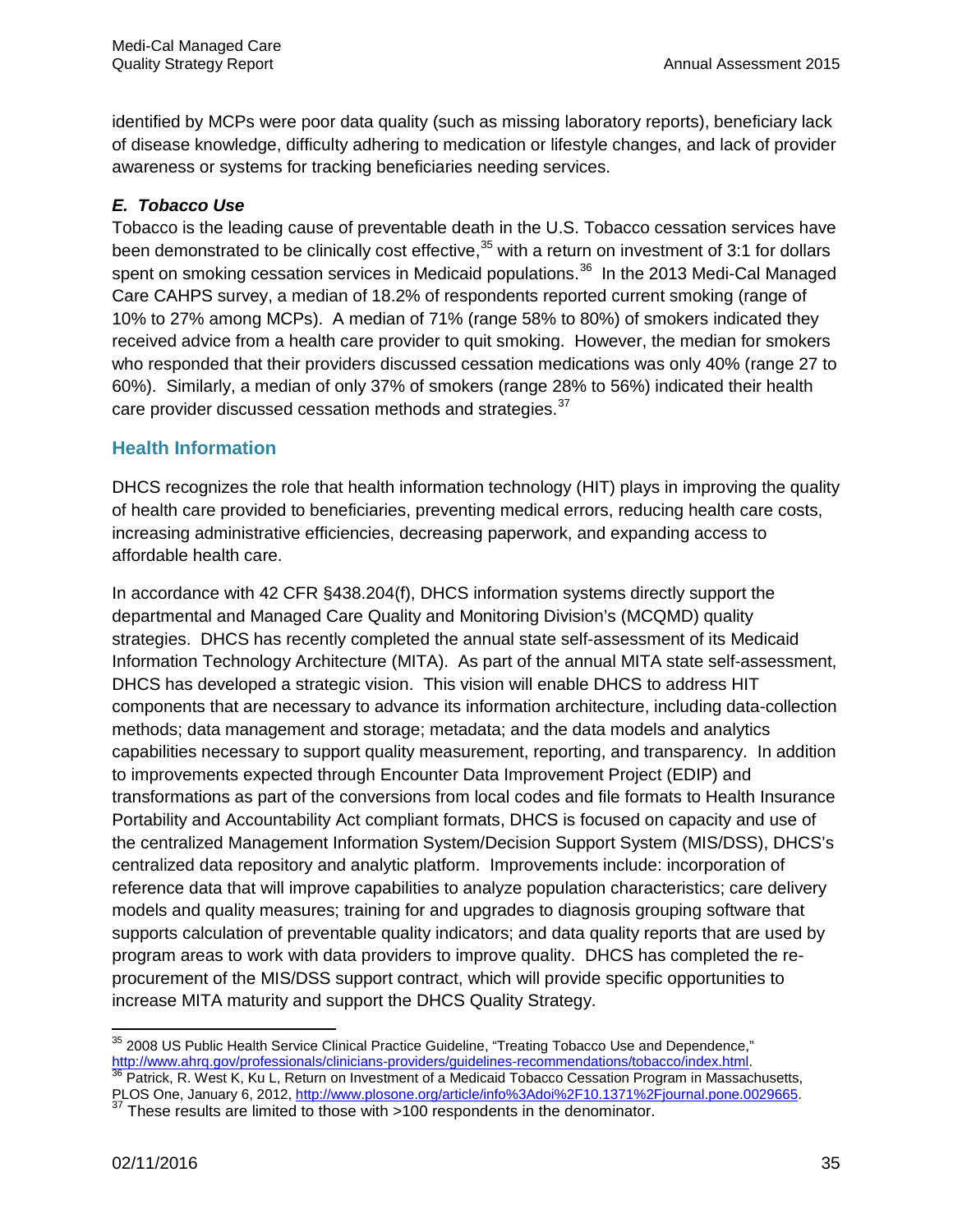#### *Encounter Data Validation and Improvement*

Over the past few years, DHCS has focused on improving encounter data received from the MCPs. DHCS recognizes the importance of this data to be able to assess utilization, outcomes, disparities, and quality both by DHCS and CMS.

In 2012, DHCS signed a three-year contract with its EQRO to conduct an annual Encounter Data Validation (EDV) study. The studies included a review of the MCPs' capabilities to collect and submit accurate and complete encounter data, comparative analysis on MCP electronic encounter data for accuracy and completeness, a comparative analysis on medical records to DHCS electronic encounter data for accuracy and completeness, and an MCP survey to assess plan implementation of new DHCS encounter data reporting requirements issued in late 2014. The EQRO provided to DHCS MCP-specific audit reports and an aggregated report to present findings of each MCP and statewide average results. DHCS utilizes these reports to target areas of concern for data quality improvement.

In 2015, DHCS successfully transitioned MCPs to national standard formats and moved to a new Post Adjudicated Claims and Encounters System to receive and process the data. Through this change, DHCS was able to standardize data reporting, enhance the dataset, and improve data management. DHCS also imposed data quality requirements on MCPs and established the Quality Measures for Encounter Data. DHCS has created mechanisms to measure, track, and report on encounter data quality and continues to enhance its monitoring processes. In addition, DHCS has heightened its technical assistance efforts to MCPs to provide multiple venues for collaboration and support.

#### *Adoption of Electronic Health Records*

To support advancements of HIT in the clinical care environment experienced by Medi-Cal beneficiaries, DHCS has implemented the Medicaid EHR Incentive Program. This program provides incentives to providers serving Medi-Cal beneficiaries when the providers adopt a certified EHR and use it in a meaningful way, as specified in CMS regulations. As of August 1, 2015, 16,744 eligible providers received payments for a total of \$419,713,047.61 of incentive payments through the EHR Incentive Program. Over the same time period, 275 eligible hospitals received a total of \$652,431,102.23 in incentive payments through the EHR Incentive Program.

In most cases, when providers enter the third year of the incentive program or stage two of meaningful use, they must begin to report CQMs to Medi-Cal. DHCS leverages existing technical capacities in support of the MITA to receive the CQMs. In stage two of the incentive program, the CQMs specifically align with the National Quality Strategy.

DHCS has worked closely with other Health Information Technology for Economic and Clinical Health grantees to support providers in the implementation of EHRs. Grantees included CHHS, which is responsible for the Health Information Exchange Cooperative Agreement, the four Regional Extension Centers, the Beacon Program in San Diego, the Workforce Program, and the California Telehealth Network. This group of grantees worked in partnership with lead coordination by CHHS to assist in the adoption of EHRs and the implementation of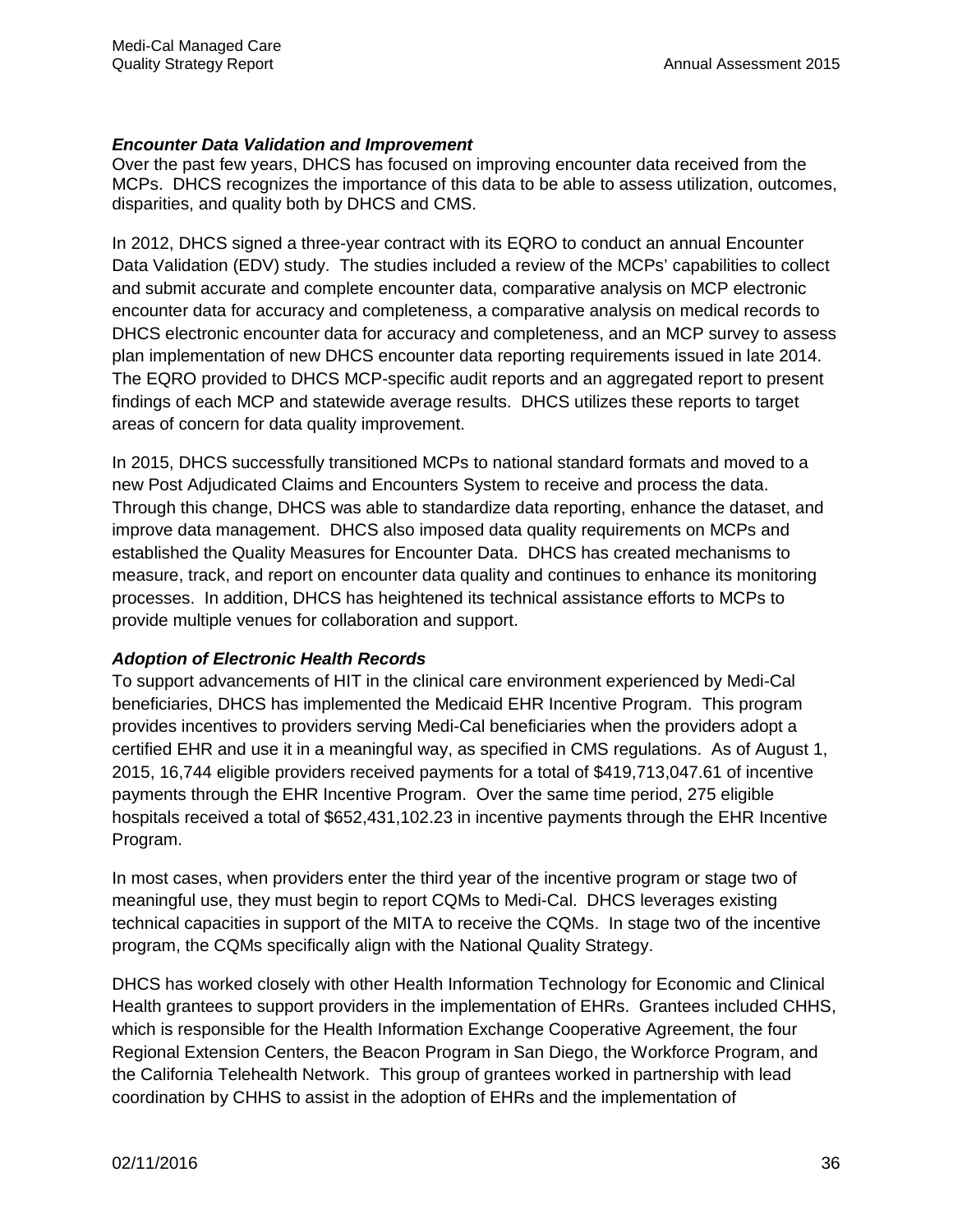infrastructure necessary to connect EHRs with each other and with the ancillary services necessary to support meaningful use.

Over the coming years, California will continue to leverage relationships with stakeholders throughout the State to advance the use of EHRs, establish routine health information exchange practices, and improve patient and population health. In the future, the accepted standards of care will include the use of EHRs in all practice settings that have the capacity to exchange health information to improve patient care. The State will integrate EHRs with government systems through bi-directional data exchange that will enable improved quality assurance, program evaluation, and population and public health assessments that result in the improved health and well-being of Californians.

A special project under the EHR Incentive Program is specifically addressing registry functionality related to immunizations for Medi-Cal beneficiaries. DHCS has received funding that supports the implementation of a new CAIR 2.0, which will support meaningful-use requirements, will be run by CDPH at the State level (as opposed to the current model with 10 regional registries), and will support DHCS efforts to increase immunization rates among the Medi-Cal population.

One of DHCS's priorities for the EHR Incentive Program is to engage patients and families in their care. Across the State, increasing numbers of providers have adopted the use of personal health records and the "Blue Button." DHCS plans to follow the Medicare model and develop the "Blue Button" capacity so that beneficiaries can directly view their personal health information, as represented by claiming systems and other reporting mechanisms.

#### *Patient Safety*

Several indicators that DHCS requires MCPs to report each year shed light on patient safety: use of imaging for low back pain (which can lead to unnecessary back surgery), avoidance of antibiotics in adults with acute bronchitis (not clinically indicated and leads to antibiotic resistance), and monitoring renal function in patients receiving diuretics and other drugs (to avoid adverse medication effects). DHCS has partnered with the California Maternal Quality Care Collaborative (CMQCC), where objectives include reducing early elective delivery and unnecessary C-sections. In 2014, DHCS held webinars in partnership with CMQCC and the Integrated Healthcare Association to encourage MCPs to highlight the benefits of using CMQCC's maternal data center and to encourage public reporting of maternal quality of care measures. DHCS has also developed an internal Collaborative aimed at reducing preventable deaths due to opioid overdose and reduce opioid misuse as well as joining an interagency collaborative with similar goals. DHCS works to increase access to buprenorphine treatment for addiction and naloxone treatment to reverse overdose. DHCS continues to discuss opioid misuse with MCPs and assist MCPs with sharing innovative strategies.

#### **Intermediate Sanctions**

See Section 2 under Monitoring and Compliance.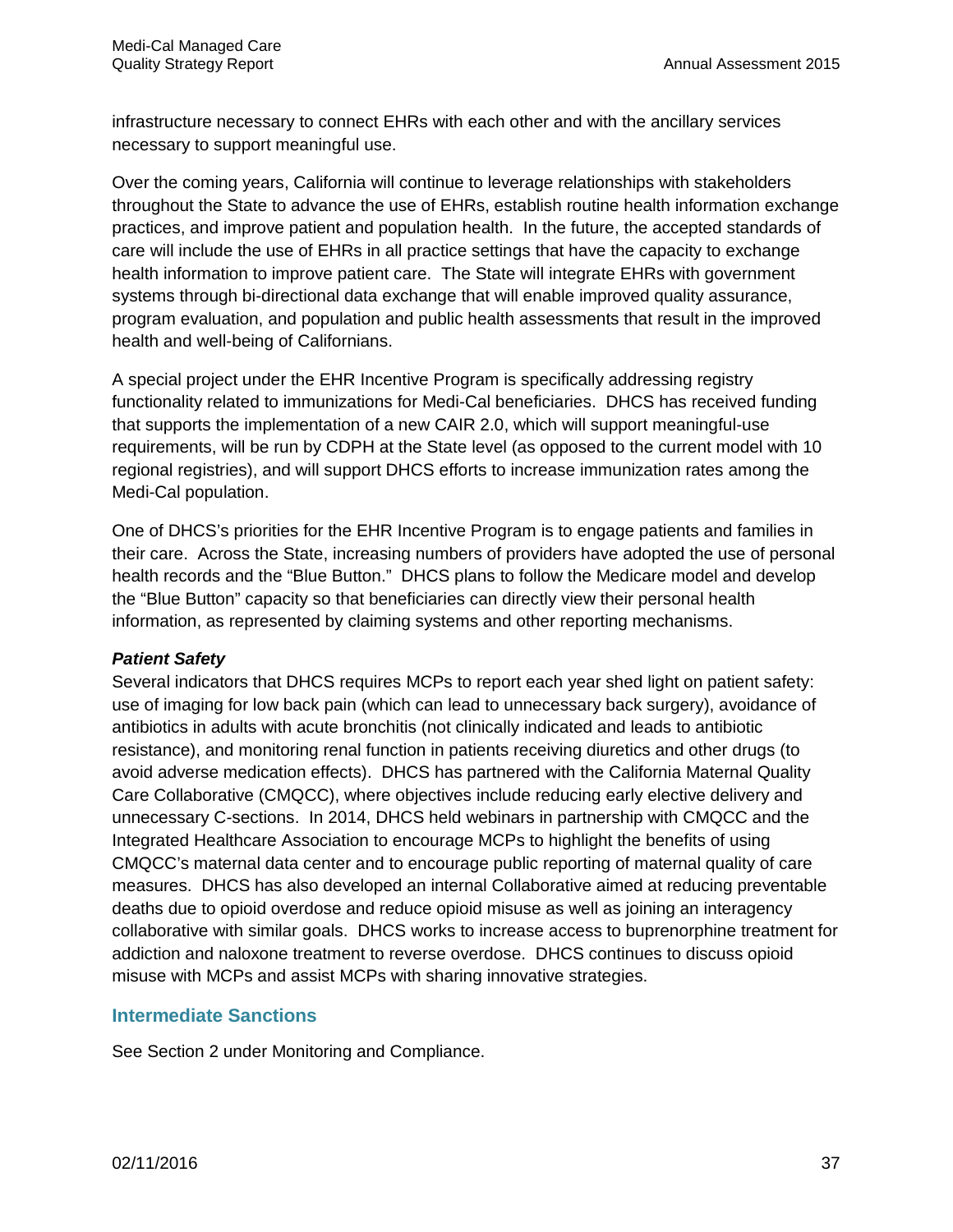# **SECTION IV: DELIVERY SYSTEM REFORMS**

One of the Department's commitments is to design delivery systems and payment strategies to drive improved quality and outcomes (Strategy 4.1 in the DHCS Strategic Plan, 2013–2017). Below are updates on the most recent delivery system reforms implemented by DHCS.

#### *Health Homes*

Section 2703 of the ACA provides states the option to provide comprehensive care coordination through health homes for individuals with complex conditions. The ACA supports the implementation of this program by providing states an enhanced Federal Medical Assistance Percentage equal to 90% of a state's payments for two years with no deadline to apply or implement the activity.

DHCS continues its efforts on assessing and planning for implementation of an ACA Section 2703 Health Homes program. California enacted Assembly Bill (AB) 361 in 2013, which authorized DHCS to implement a Health Homes program if DHCS determines that such a program would be operationally viable, produce positive health outcomes, and be at least cost neutral. AB 361 requires stakeholder engagement for the development of a Health Homes program(s). Currently, DHCS is engaging stakeholders during the developing phase of the program. When available, DHCS provides updates on Health Homes program developments and stakeholder engagement through the DHCS Health Homes Program Stakeholder ListServ. Interested stakeholders can subscribe to this ListServ by sending a subscription request to the program's e-mail box: [HHP@dhcs.ca.gov.](mailto:HHP@dhcs.ca.gov) A Draft-Final concept paper was released on December 14, 2015 for stakeholder comment. The State Plan Amendment is anticipated to be submitted to CMS early 2016.

#### *Statewide Expansion of Medi-Cal Managed Care*

California's SFY 2012–13 budget called for the expansion of Medi-Cal Managed Care statewide starting in September 2013.

The regional expansion into the 28 remaining FFS counties was implemented over two phases. The eight northernmost California counties that chose to affiliate with Partnership Health Plan, a COHS Model, transitioned in September 2013. In November 2013, the Regional Model was initiated in 18 rural counties with two health plans: California Health and Wellness and Anthem Blue Cross. At the same time, Imperial County started managed care services with California Health and Wellness and Molina Health Plan. In San Benito County, beneficiaries were provided a choice of either Anthem Blue Cross or FFS Medi-Cal.

To ensure a smooth transition, DHCS set up performance metrics and monitoring activities that focused on how MCPs are meeting the needs of the transitioned beneficiary population. DHCS reviewed collected data and analyzed it to ensure that beneficiaries in all areas, including the regional expansion areas, had access to providers and continuity of care. MCPs reported and continue to report the following information:

• Health Plan Grievances/Appeals Related to Access to Care – This information includes grievances made to both the Department of Managed Health Care and/or to DHCS.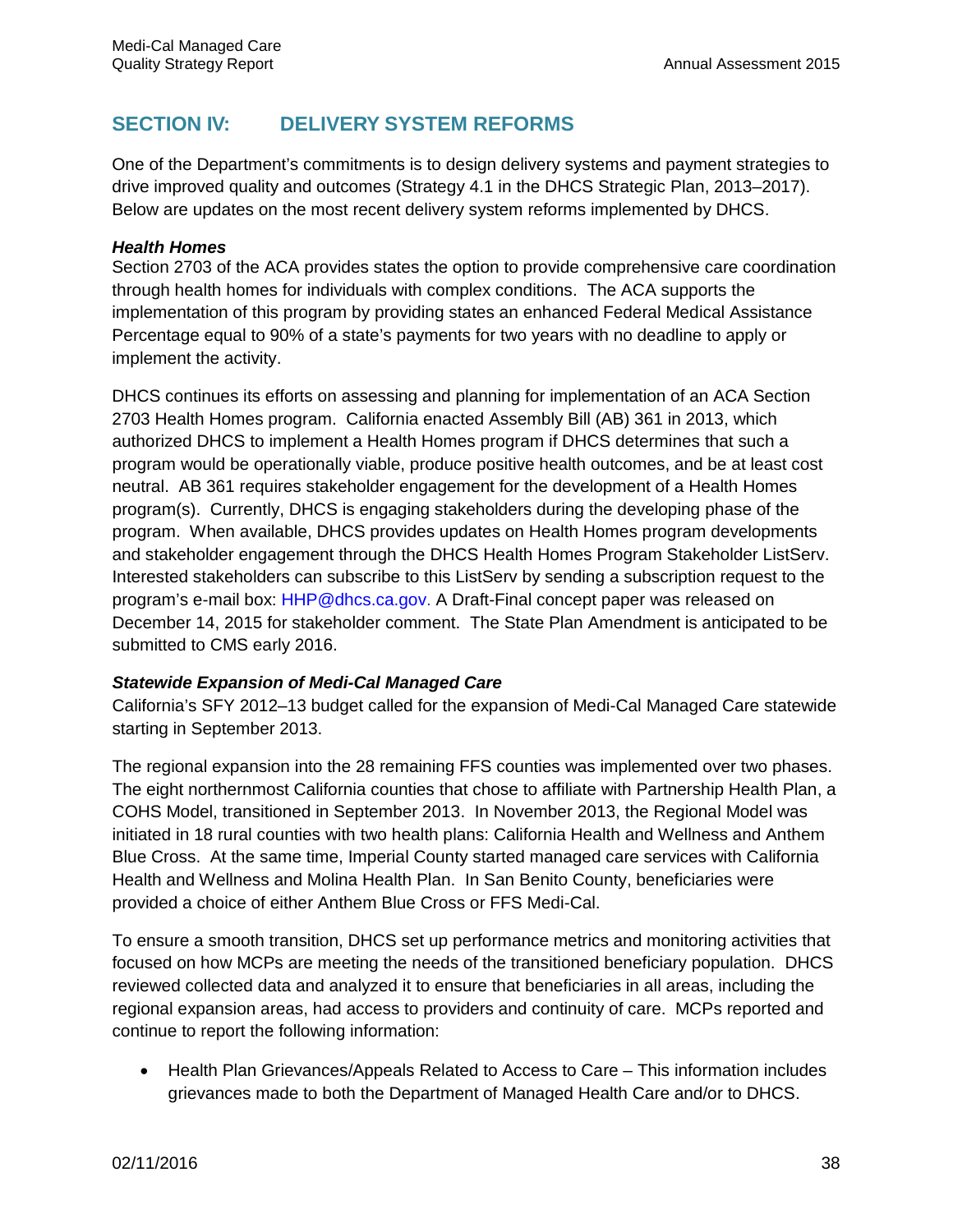DHCS evaluates the data based on significant increases in such activities beyond current trends once the transition begins.

- Continuity-of-Care Requests and Outcomes MCPs report this information to DHCS on a monthly basis; it is used to monitor each MCP's ability to continue to provide services without disruption of care.
- Time and Distance Requirements for Primary Care Providers (PCPs) (Geo Access) This information is used as a component of each MCP's provider network adequacy review.
- Beneficiary Rights and Program Integrity Audits DHCS performs annual audits on its MCPs regarding how well each MCP fulfills its obligations to its beneficiaries regarding providing access to services and providers, responding to grievances, and supplying information.
- Office of the Ombudsman MCP beneficiaries who experience difficulties are able to telephone the Office of the Ombudsman to report these issues and to receive help and guidance. DHCS tracks each call that comes in and is able to run reports on the issues MCP beneficiaries are reporting and the Medi-Cal populations these beneficiaries represent.

In addition to the monitoring reports, DHCS also monitors the following measures for their potential effects on beneficiary transitions into MCPs:

- Network adequacy for MCPs
- Primary care assignments for MCP providers
- Ombudsman inquiries for MCPs
- Beneficiary/Provider call-center inquiries for health services
- Continuity-of-care referrals and outcomes
- Grievances and appeals
- Beneficiary satisfaction phone survey
- Telemedicine utilization

The data collection, reports, and analysis ensure that DHCS is sufficiently monitoring the expansion of managed care and that MCPs are meeting the needs of the transitioned beneficiary population.

#### *Cal MediConnect Program: Passive Enrollment Measures*

DHCS has phased in enrollment into the Cal MediConnect program for beneficiaries who are dually eligible for Medicare and Medi-Cal via a passive enrollment process which has concluded for all counties but Orange and Santa Clara. During this process, beneficiaries scheduled to be enrolled into a Cal MediConnect Plan received an advance notification at least 90 days prior to the date they were scheduled to be enrolled. This letter explained that the beneficiary may optout or make another enrollment decision prior to the enrollment's effective date. If the beneficiary did not make an active enrollment choice, the beneficiary was passively enrolled into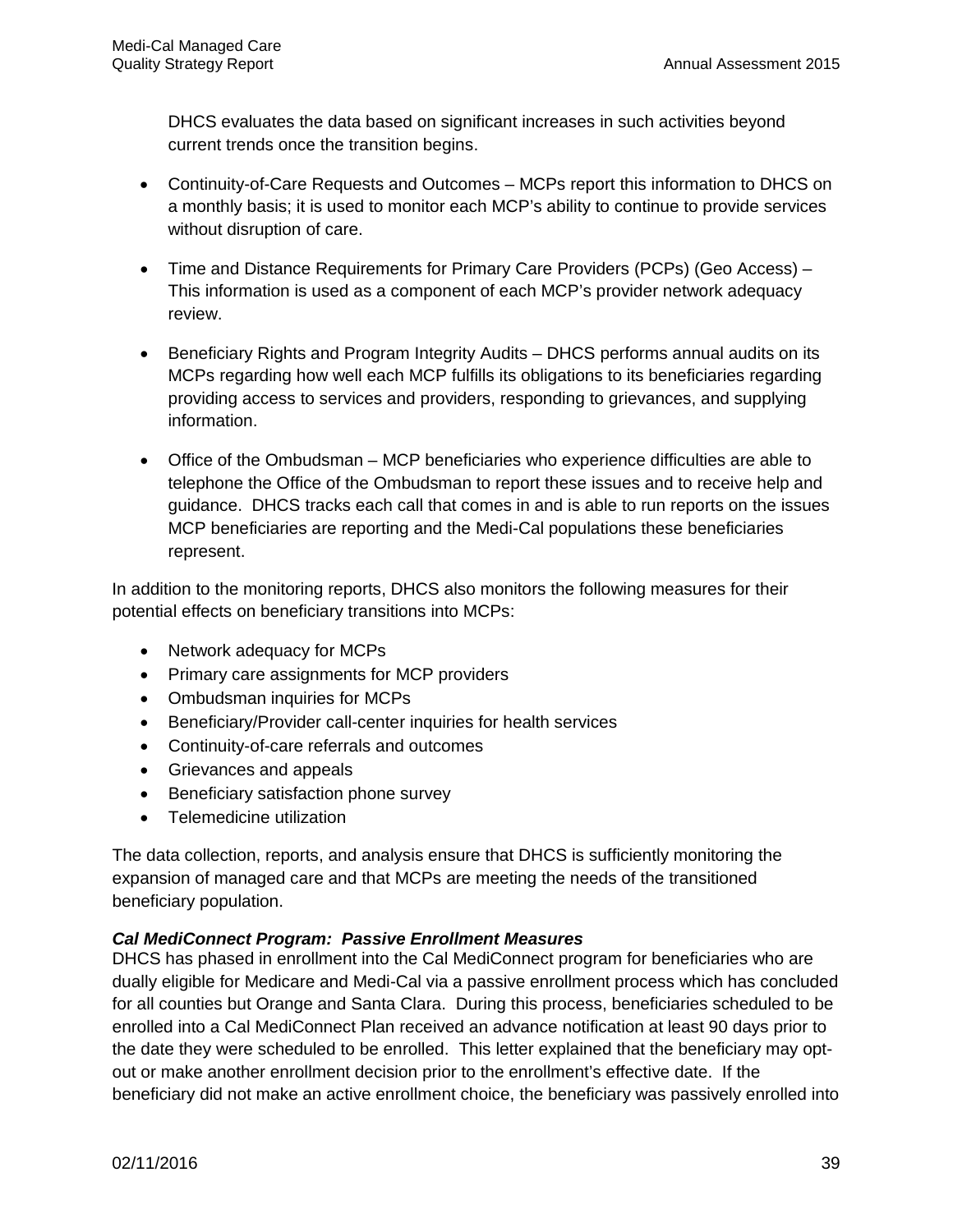the Cal MediConnect Plan that was identified in the notice that they received 60 days prior to their enrollment date.

CMS and DHCS have identified passive enrollment measures that may be used to re-assess passive enrollment into a particular Cal MediConnect Plan if the thresholds for any of these measures have been met. The passive enrollment measures examine such areas as the percent of claims denied, beneficiaries with health assessments and care plans within specified timeframes, and beneficiary grievances related to their demonstrated inability to get an appointment with a PCP. The passive enrollment measures, also called Intelligent Assignment, are defined in the three-way contracts for the Cal MediConnect Program.

Passive enrollment for the Cal MediConnect program began in April 2014 in San Mateo County. In July 2014, passive enrollment expanded to four more counties (Los Angeles, San Bernardino, San Diego, and Riverside). The remaining two counties, Santa Clara and Orange, participating in the Cal MediConnect program began passive enrollment in January and July of 2015, respectively. As of August 2015, approximately 117,449 dual eligibles were enrolled in the program. Because this is a passive enrollment process, duals eligibles have the option of requesting to switch from the Cal MediConnect plan to an MCP to receive coverage of Managed Long-Term Services and Supports. The figures as of August 2015 show that about 46% of those eligible for passive enrollment have opted-out of the Cal MediConnect program. DHCS and CMS are working collaboratively to analyze the higher than expected opt-out percentage, particularly among the Los Angeles county and IHSS populations.

#### *Integration of Mental Health and Alcohol Use Disorder Services*

Pursuant to the passage of Senate Bill 1 of the First Extraordinary Session (Hernandez, Chapter 4, Statutes of 2013), which added sections 14132.03 and 14189 to the Welfare and Institutions Code, and as a result of a series of forums with a variety of stakeholders, MCQMD in collaboration with the Mental Health Services Division developed and implemented an expanded outpatient mental health services program to beneficiaries of all ages. Effective January 1, 2014, MCPs are responsible to cover and pay for the delivery of certain mental health services through the MCP provider network to beneficiaries with mild to moderate impairment of mental, emotional, or behavioral functioning resulting from a mental health condition defined by the current Diagnostic and Statistical Manual of Mental Disorders. These services, described in APL 13-021, are provided by the mental health professionals in the MCPs' networks (outside of the primary care physician's scope of practice) and include:

- 1. Individual and group mental health evaluation and treatment (psychotherapy);
- 2. Psychological testing, when clinically indicated to evaluate a mental health condition;
- 3. Outpatient services for the purposes of monitoring drug therapy;
- 4. Outpatient laboratory, drugs, supplies, and supplements (excluding medications listed in Attachment 2); and
- 5. Psychiatric consultation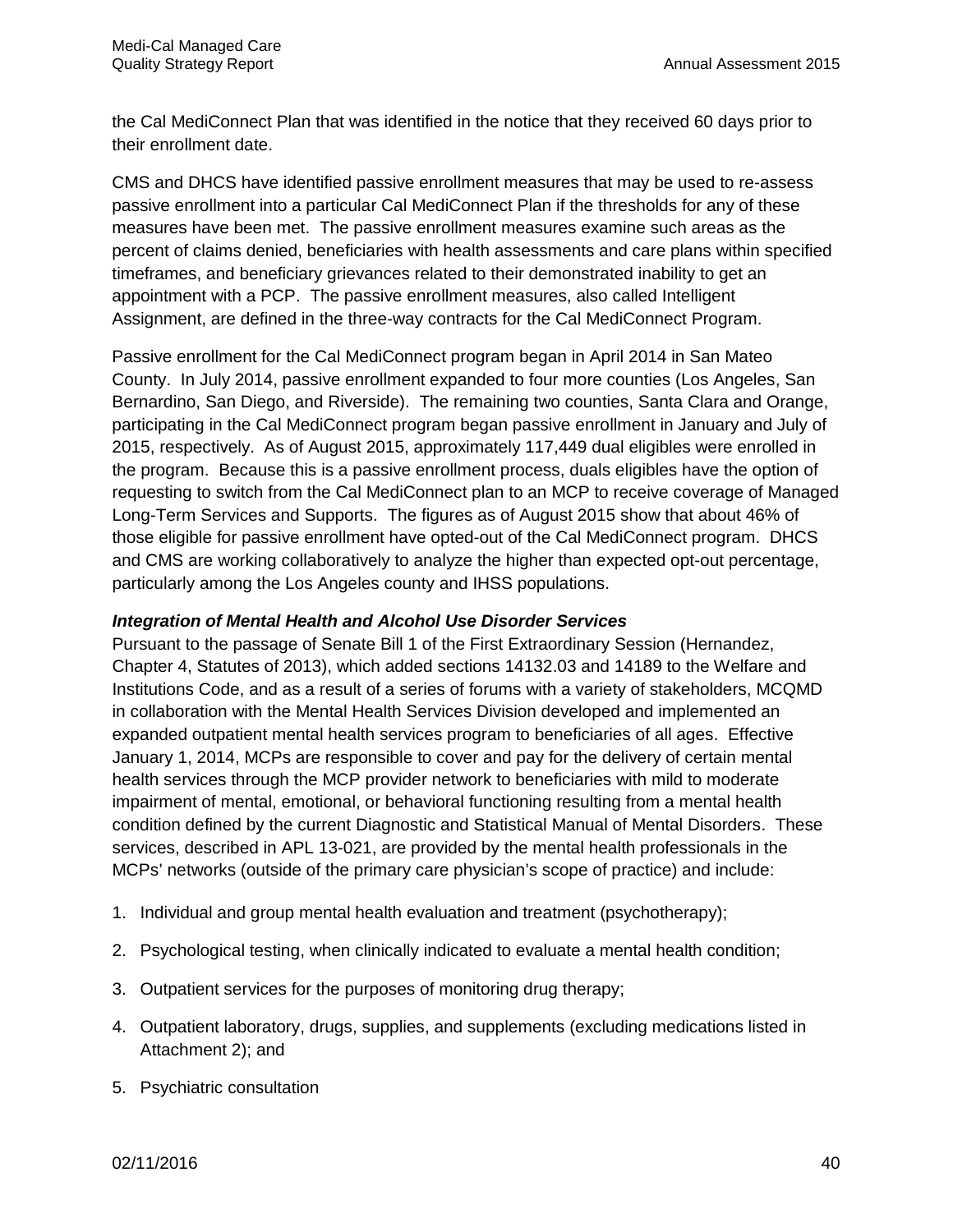The eligibility for Medi-Cal specialty mental health services (SMHS) provided by county MHPs has not changed pursuant to this new policy. MCPs are required to enter into a Memoranda of Understanding (MOUs) with the county mental health plans (MHPs) that provide SMHS to ensure care coordination as beneficiaries are referred between the two systems (described in APL 13-018). These MOUs are nearly complete; all but 5 of the 98 MOUs have been submitted and reviewed. DHCS is monitoring the implementation of the new services through special reports submitted by the MCPs, as well as through analysis of encounter data. MCPs are required to submit mental health data reports on grievances, continuity of care, and referrals to the MHPs. DHCS continues to review this data to ensure that the expanded services are in place and that beneficiaries are accessing these services. In addition, DHCS has also organized a collaborative meeting between the MCPs and the MHPs which meets quarterly. The first meeting occurred at the end of August 2015. Agenda items focus on access, coordination of care, management of the "moderate" diagnosis, and management of complex diagnoses, such as eating disorders. DHCS has also convened a Care Coordination Collaborative with the MCPs, to assist MCPs with improving care coordination both within the plan and with agencies outside of the MCP, including the Regional Centers and county MHPs. This Collaborative met for the first time at the end of July 2015 and will meet every two months. Finally, DHCS convened a Delivery System Dispute Resolution Workgroup comprised of the MCPs and association representatives from the County Behavioral Health Directors' Association and the California Association of Health Plans. The purpose of the workgroup was to develop a dispute resolution process to ensure that beneficiaries are not juggled between the MCPs and the MHPs and that no beneficiary falls through the cracks. Based on stakeholder input, DHCS finalized a dispute resolution process at the state level when issues cannot be resolved at the local level between MCPs and MHPs. Additional information can be found in APL 15-007, which is available at:

http://www.dhcs.ca.gov/formsandpubs/Documents/MMCDAPLsandPolicyLetters/APL2015/APL1 5-007.pdf

In addition to the expanded mental health services, DHCS has implemented a new alcohol Screening, Brief Intervention, and Referral to Treatment (SBIRT) benefit effective January 1, 2014 (described in APL 14-004) for beneficiaries ages 18 and older. Each beneficiary is eligible for one expanded screening per year (using the Alcohol Use Disorder Identification Test, the Alcohol Use Disorder Identification Test—Consumption or another validated tool) and three brief intervention sessions per year (which can be combined) to address risky alcohol use. The expanded screening is longer than the initial, brief screening in the SHA. Providers who offer SBIRT services must refer MCP beneficiaries who may have an alcohol use disorder to the county or other community services for further evaluation and treatment. Expanded Substance Use Disorder benefits will continue to be provided through the current delivery systems: Medi-Cal FFS or county administered Drug Medi-Cal, depending on the benefit.

#### *Behavioral Health Treatment Services*

DHCS has implemented the new Behavioral Health Treatment (BHT) benefit for autism spectrum disorders (ASD) that became effective September 15, 2014. BHT services, including applied behavioral analysis and other evidence-based behavioral intervention services that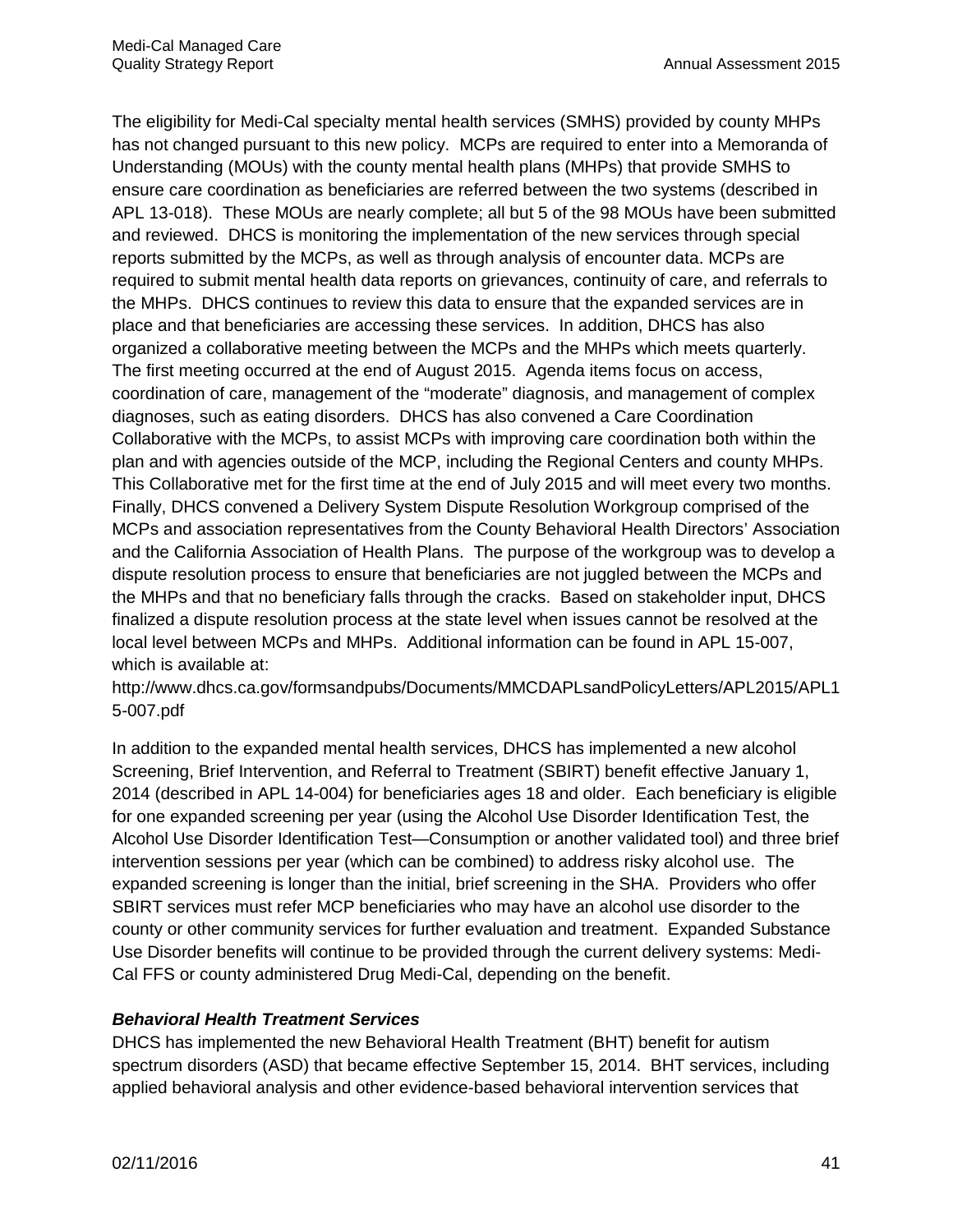develop or restore, to the maximum extent practicable, the functioning of a beneficiary with ASD, are a covered Medi-Cal benefit for individuals 0 to 21 years of age with ASD (described in APL 14-011). DHCS is preparing to transition beneficiaries who are currently receiving BHT services at the Regional Centers to the MCPs. This transition is expected to occur in early 2016.

#### *Coordination of Dental Health Services*

DHCS divisions responsible for Medi-Cal Managed Care and dental services are coordinating efforts to assess and improve oral health of MCP beneficiaries, starting with children. DHCS plans to utilize the newly established Care Coordination Collaborative as one avenue to improve the integration of dental and physical health services. DHCS has also developed policies to guide MCPs on the appropriate use of general anesthesia for dental procedures and provided additional information regarding how to best coordinate these requests with dental procedure approval from dental services.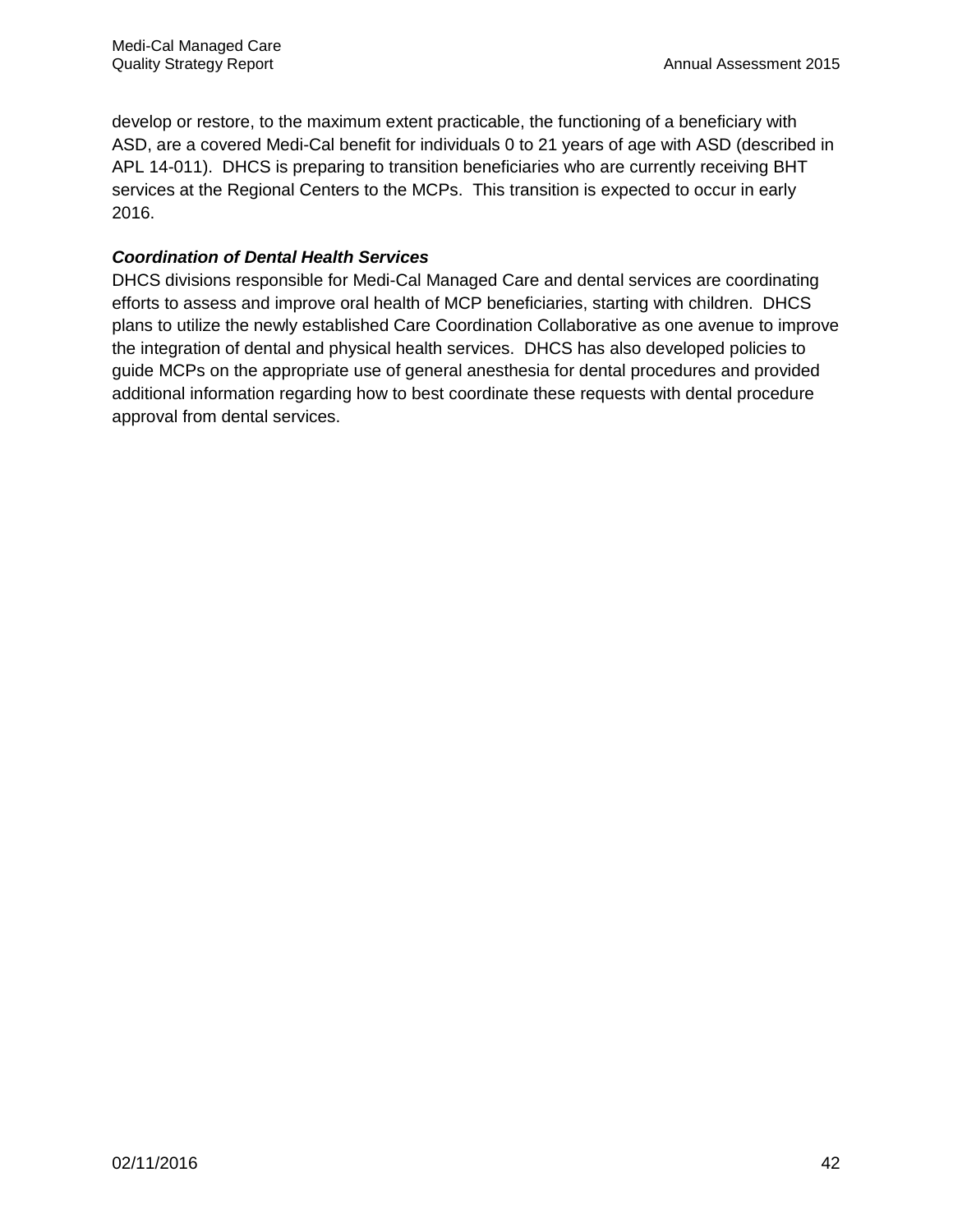# **SECTION V: CONCLUSIONS and OPPORTUNITIES**

DHCS programs now serve nearly 13 million Californians. One in three people in the State receives health care services financed or organized by DHCS, making the department the largest health care purchaser in California. DHCS invests almost \$100 billion in public funds to provide health care services for low-income families, children, pregnant women, and seniors and persons with disabilities, while helping to maintain the health care delivery safety net.

The Department has seen a significant increase in Medi-Cal enrollment and responsibility for coverage. As of December 1, 2014, the number of enrollees in Medi-Cal Managed Care increased to 9 million, or 75% of all Medi-Cal beneficiaries. Medi-Cal Managed Care has expanded to all 58 counties, enrolled new beneficiaries (including childless adults) and added new benefits (including behavioral health therapy).

This annual assessment—with its focus on three critical areas of maternal/child health, chronic disease management, and prevention—reflects the continued emphasis by DHCS on quality and outcomes. This report also reflects the DHCS commitment to the three linked goals of the Department's overall Quality Strategy: improve the health of all Californians, enhance the quality health care delivered (including the patient experience), and reduce per-capita health care costs.

Developing this report required DHCS to collaborate with stakeholders to set priorities and measurable objectives, assess the causes of suboptimal performance, and identify interventions to address these challenges. This process has created a living document and tool to focus improvement efforts throughout the year and evaluate progress against the objectives. This continuous quality improvement effort will help achieve the Department's mission to provide Californians with access to affordable, high-quality health care, including medical, dental, mental health, substance use disorder services, and long-term services and supports.

# **SECTION VI: APPENDICES**

- A. Status of 2013 Medi-Cal Managed Care Objectives
- B. External Accountability Set Measures: 2015
- C. Acronyms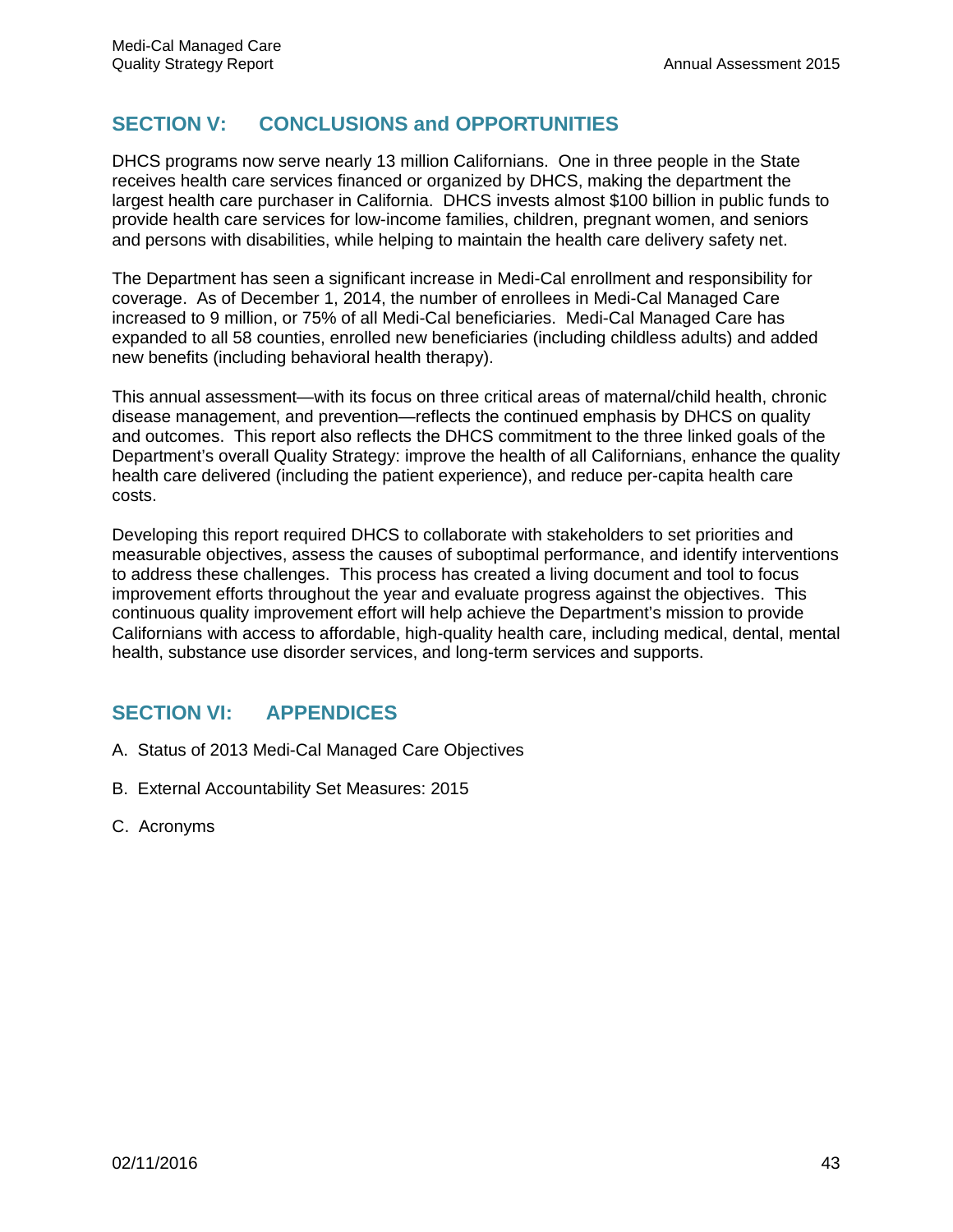#### **APPENDIX A: STATUS OF 2013 MEDI-CAL MANAGED CARE OBJECTIVES**

| #  | <b>Objective and Status</b>                                                                                                                                                                                                                                                                                                                                |
|----|------------------------------------------------------------------------------------------------------------------------------------------------------------------------------------------------------------------------------------------------------------------------------------------------------------------------------------------------------------|
| 1. | <b>Objective:</b> Establish a process by December 2013 to ensure that all beneficiaries<br>enrolled in Medi-Cal Managed Care have access to a medical home and to<br>increase access to medical homes through geographic managed care expansion<br>into currently FFS-only counties.                                                                       |
|    | <b>Status:</b> Through our contracts with MCPs, DHCS requires that Medi-Cal<br>beneficiaries are assigned to a PCP/clinic and the PCP serves as the beneficiary's<br>medical home. On November 1, 2013, DHCS completed the expansion of MCPs to<br>the 28 rural counties where Medi-Cal beneficiaries did not previously have access<br>to managed care.   |
| 2. | <b>Objective:</b> Implement one-or-more performance standards and measures that<br>would require plans to evaluate and improve SPD health outcomes by HEDIS <sup>®38</sup><br>reporting year 2013.                                                                                                                                                         |
|    | <b>Status:</b> For services provided in MY 2014 MCPs reported 9 HEDIS <sup>®</sup> performance<br>indicators and 1 non HEDIS <sup>®</sup> performance indicator stratified for the SPD and non-<br>SPD populations (see Appendix B for list of required HEDIS <sup>®</sup> measures and<br>stratification).                                                |
| 3. | <b>Objective:</b> Complete the COHS MCP contract revisions, and align them with Two-<br>Plan and GMC contracts that require enhanced case management and<br>coordination-of-care services for SPD beneficiaries identified as high-risk and a<br>process for MCQMD to monitor plan compliance by August 2013.                                              |
|    | <b>Status: COHS contract revisions were completed in September 2013 for</b><br>Partnership Health Plan and November 2013 for rest of the COHS MCPs. All MCPs<br>were included in the expansion of outpatient mental health and substance use<br>disorder benefits starting in January 2014. This was reflected in contract<br>amendments in December 2013. |
| 4. | <b>Objective:</b> Continue a statewide collaboration with MCPs through MY 2015 to<br>reduce "All Cause Readmissions" by addressing continuity of care and care<br>transitions for adults 21-years and older, including SPDs and dual eligibles.                                                                                                            |
|    | <b>Status:</b> See Section II Assessments – Performance Improvement Projects of this<br>report.                                                                                                                                                                                                                                                            |
| 5. | <b>Objective:</b> Administer the 2013 CAHPS <sup>®39</sup> survey to all MCPs, with results<br>available in early 2014.                                                                                                                                                                                                                                    |

<span id="page-50-0"></span><sup>&</sup>lt;sup>38</sup> HEDIS® is a registered trademark of the National Committee for Quality Assurance.

 $\overline{\phantom{a}}$ 

<span id="page-50-1"></span><sup>39</sup> CAHPS® is a registered trademark of the Agency for Healthcare Research and Quality.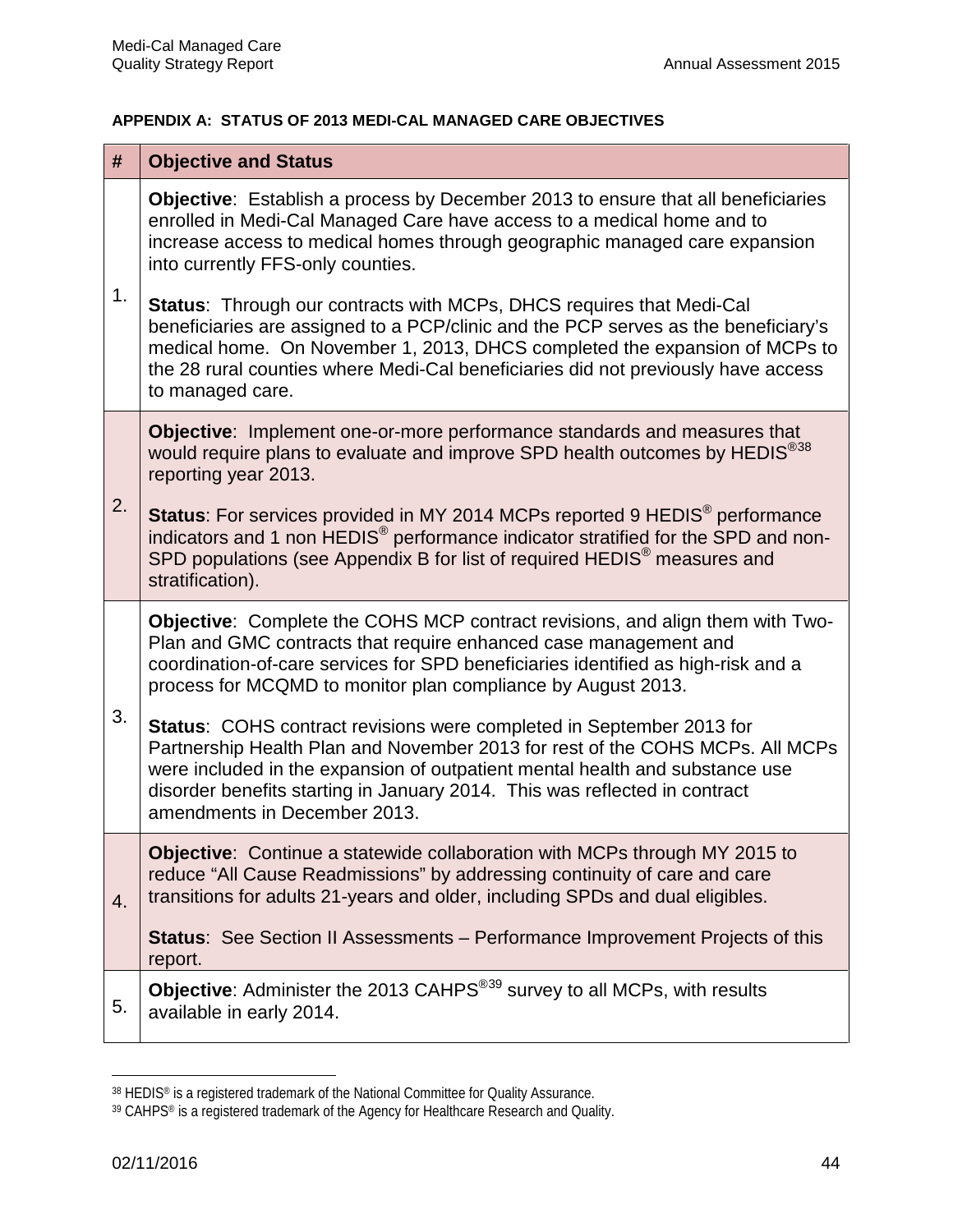|    | #  | <b>Objective and Status</b>                                                                                                                                                                                                                                                                                                                                                                                                                                                                                                                                                                                                                                                                                                                     |  |  |
|----|----|-------------------------------------------------------------------------------------------------------------------------------------------------------------------------------------------------------------------------------------------------------------------------------------------------------------------------------------------------------------------------------------------------------------------------------------------------------------------------------------------------------------------------------------------------------------------------------------------------------------------------------------------------------------------------------------------------------------------------------------------------|--|--|
|    |    | Status: Results have been analyzed and reported. Tobacco use questions are<br>described in Section IV of this report. The next CAHPS <sup>®</sup> will be completed in 2016.                                                                                                                                                                                                                                                                                                                                                                                                                                                                                                                                                                    |  |  |
| 6. |    | <b>Objective:</b> Establish a process by June 2013 for timely notification of MCPs that<br>ensures that MCPs contact beneficiaries who have recently received a denial of<br>their Medical Exemption Requests for care coordination and to address any special<br>needs.                                                                                                                                                                                                                                                                                                                                                                                                                                                                        |  |  |
|    |    | Status: On April 3, 2014, DHCS released APL 13-013 that established continuity<br>of care requirement for beneficiaries transitioning to a managed care health plan<br>that had a Medical Exemption Request denied for clinical reasons. DHCS provides<br>all MCPs with a weekly data file that identifies the impacted beneficiaries, their<br>provider, and the ICD-9 code.                                                                                                                                                                                                                                                                                                                                                                   |  |  |
|    |    | <b>Objective:</b> Coordinate activities that focus on the collection, analysis, and<br>reporting for 16 of the Initial Core Set of Adult Health Care Quality Measures for<br>Medicaid-Eligible Adults as part of the AMQG.                                                                                                                                                                                                                                                                                                                                                                                                                                                                                                                      |  |  |
| 7. |    | <b>Status:</b> In January 2014, DHCS submitted its AMQG annual report to CMS. As<br>part of the annual report, DHCS reported on 16 of the Initial Core Set of Adult<br>Health Care Quality measures, including pertinent data stratification and updates<br>on the two quality improvement projects: improving the post-partum care rate and<br>improving diabetes care among Medi-Cal beneficiaries. In July 2014, DHCS<br>submitted its second semi-annual report to CMS which provided further updates on<br>measure collection and analysis as well as quality improvement project<br>updates. MCQMD has been an important partner in AMQG activities including data<br>analysis and participation in the two quality improvement projects. |  |  |
|    |    | Objective: Reduce the smoking rate among MCPs beneficiaries. In line with the<br>DHCS's Quality Strategy, by 2014, Medi-Cal Managed Care will make available the<br>full complement of effective tobacco-use treatments, adapt clinical systems to<br>assess all patients for tobacco use, strongly advise those who smoke about the<br>importance of quitting refer smokers to evidence-based treatments, train MCPs<br>providers on evidence-based tobacco use treatment strategies, and strengthen<br>monitoring.                                                                                                                                                                                                                            |  |  |
|    | 8. | <b>Status:</b> DHCS developed an APL detailing enhancements to tobacco use<br>treatment in MCPs. The new policy requires MCPs to:                                                                                                                                                                                                                                                                                                                                                                                                                                                                                                                                                                                                               |  |  |
|    |    | $\circ$ Assess each beneficiary's tobacco use through the Individual Health Education<br>Behavioral Assessment and the Staying Healthy Assessment;<br>Cover all seven Food and Drug Administration approved tobacco cessation<br>$\circ$<br>medications: bupropion SR, Varenicline, nicotine gum, nicotine inhaler, nicotine<br>lozenge, nicotine nasal spray, and the nicotine patch for adult who smoke or<br>use other tobacco products (at least one must be available without prior<br>authorization);                                                                                                                                                                                                                                     |  |  |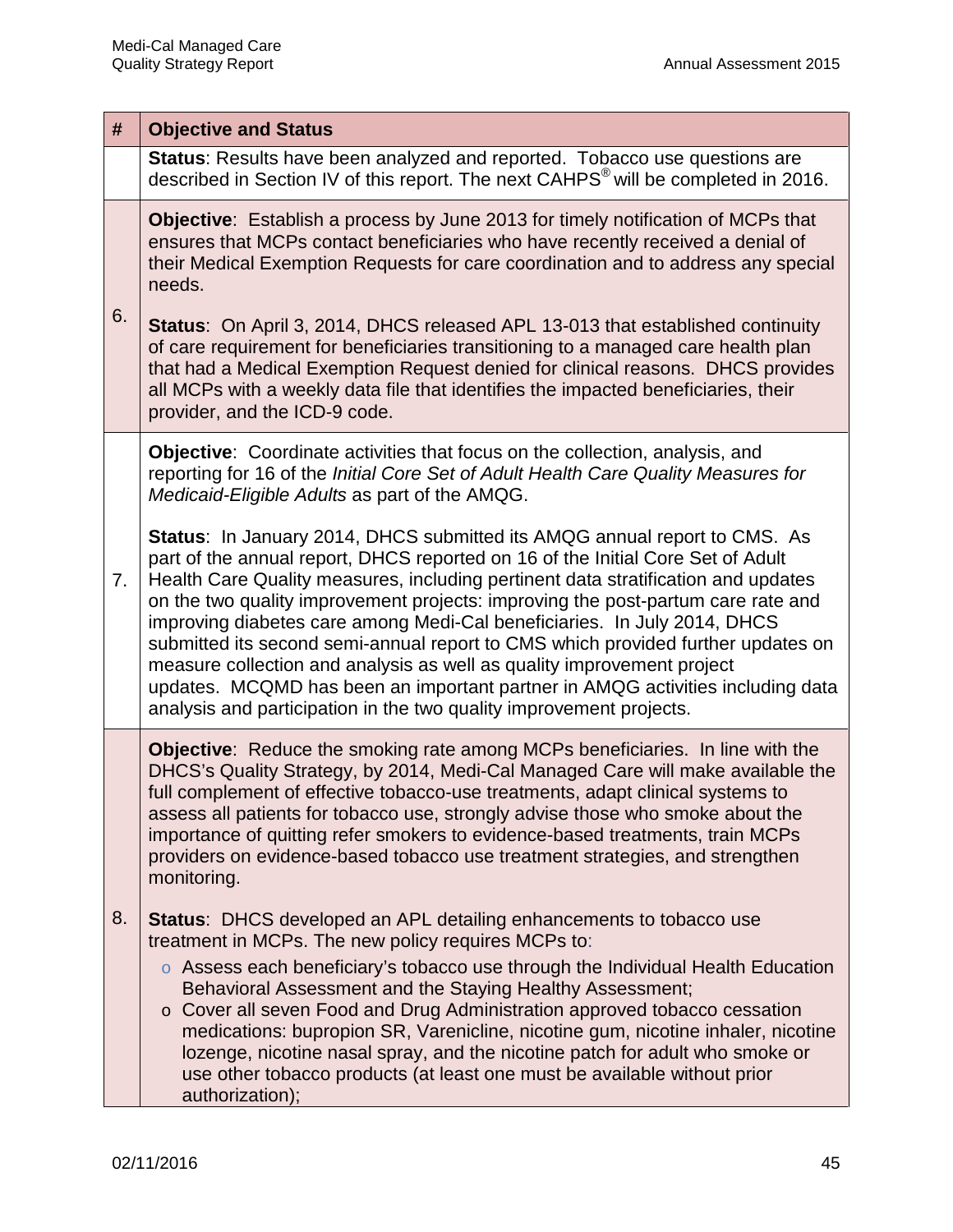| $\#$ | <b>Objective and Status</b>                                                                                                                                                                                                                                                                                                                                                                                                                                                                                                                                                                                                                                                                                                                                                                         |
|------|-----------------------------------------------------------------------------------------------------------------------------------------------------------------------------------------------------------------------------------------------------------------------------------------------------------------------------------------------------------------------------------------------------------------------------------------------------------------------------------------------------------------------------------------------------------------------------------------------------------------------------------------------------------------------------------------------------------------------------------------------------------------------------------------------------|
|      | o Ensure that individual, group and telephone counseling is offered to<br>Beneficiaries who wish to quit smoking, whether or not those Beneficiaries opt<br>to use tobacco cessation medications;<br>$\circ$ Cover two independent quit attempts per year with no minimum break in<br>between;<br>$\circ$ Provide services to pregnant women consistent with the ACA requirements;<br>and require MCPs to inform and educate clinicians regarding effective tobacco<br>use treatment strategies consistent with the U.S. Department of Health and<br>Human Services, Public Health Service Clinical Practice Guideline, Treating<br>Tobacco Use and Dependence: 2008 Update.<br>DHCS will monitor MCP smoking prevalence trends using data collected from<br>tobacco questions in the CAHPS survey. |
| 9.   | Objective: Continue to consistently review our process to engage stakeholders<br>and advocates in policy development<br><b>Status: Ongoing</b>                                                                                                                                                                                                                                                                                                                                                                                                                                                                                                                                                                                                                                                      |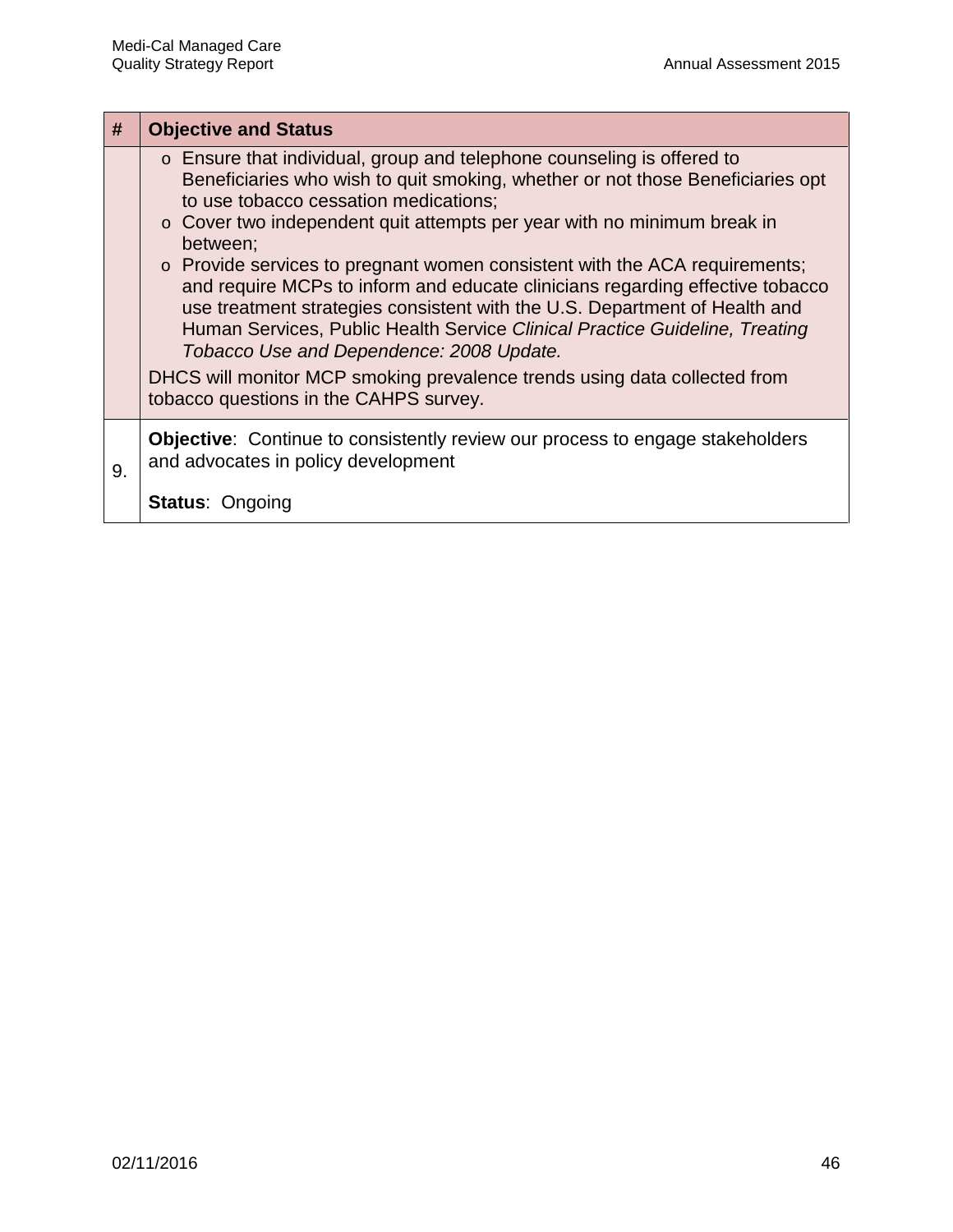#### **APPENDIX B: EXTERNAL ACCOUNTABILITY SET (EAS) MEASURES: Reporting Year 2015**

| #  | <b>Acronyms</b>                                                      | <b>Measure</b>                                                                                                                                                                                                          | <b>Measure Type</b><br><b>Methodology</b>                                   | <b>SPD</b><br><b>Stratification**</b><br><b>Required</b> | Auto****<br><b>Assignment</b><br><b>Algorithm</b> |
|----|----------------------------------------------------------------------|-------------------------------------------------------------------------------------------------------------------------------------------------------------------------------------------------------------------------|-----------------------------------------------------------------------------|----------------------------------------------------------|---------------------------------------------------|
| 1. | ACR*                                                                 | All-Cause<br>Readmissions+                                                                                                                                                                                              | Administrative<br>(non-NCQA)<br>measure, defined<br>by ACR<br>collaborative | Yes                                                      | <b>No</b>                                         |
| 2. | AMB-<br>OP*<br>AMB-<br>$ED*$                                         | Ambulatory Care:+<br><b>Outpatient visits</b><br><b>Emergency Department</b><br>visits (Children)***<br>• Emergency Department<br>visits (Adults)<br><b>Emergency Department</b><br>visits (Total)                      | Administrative<br>measure                                                   | Yes                                                      | <b>No</b>                                         |
| 3. | MPM-<br><b>ACE</b><br>MPM-<br>DIG <sup>*</sup><br>MPM-<br><b>DIU</b> | Annual Monitoring for<br><b>Patients on Persistent</b><br>Medications (3<br>indicators):+<br>• Angiotensin Converting<br>Enzyme Inhibitors or<br>Angiotensin Receptor<br><b>Blockers</b><br>Digoxin<br><b>Diuretics</b> | Administrative<br>measure                                                   | Yes                                                      | <b>No</b>                                         |
| 4. | AAB                                                                  | Avoidance of Antibiotic<br><b>Treatment in Adults with</b><br><b>Acute Bronchitis</b>                                                                                                                                   | Administrative<br>measure                                                   | <b>No</b>                                                | <b>No</b>                                         |
| 5. | <b>CCS</b>                                                           | Cervical Cancer Screening+                                                                                                                                                                                              | Hybrid measure                                                              | <b>No</b>                                                | Yes                                               |
| 6. | CIS-3                                                                | Childhood Immunization<br>Status - Combo 3+                                                                                                                                                                             | Hybrid measure                                                              | <b>No</b>                                                | Yes                                               |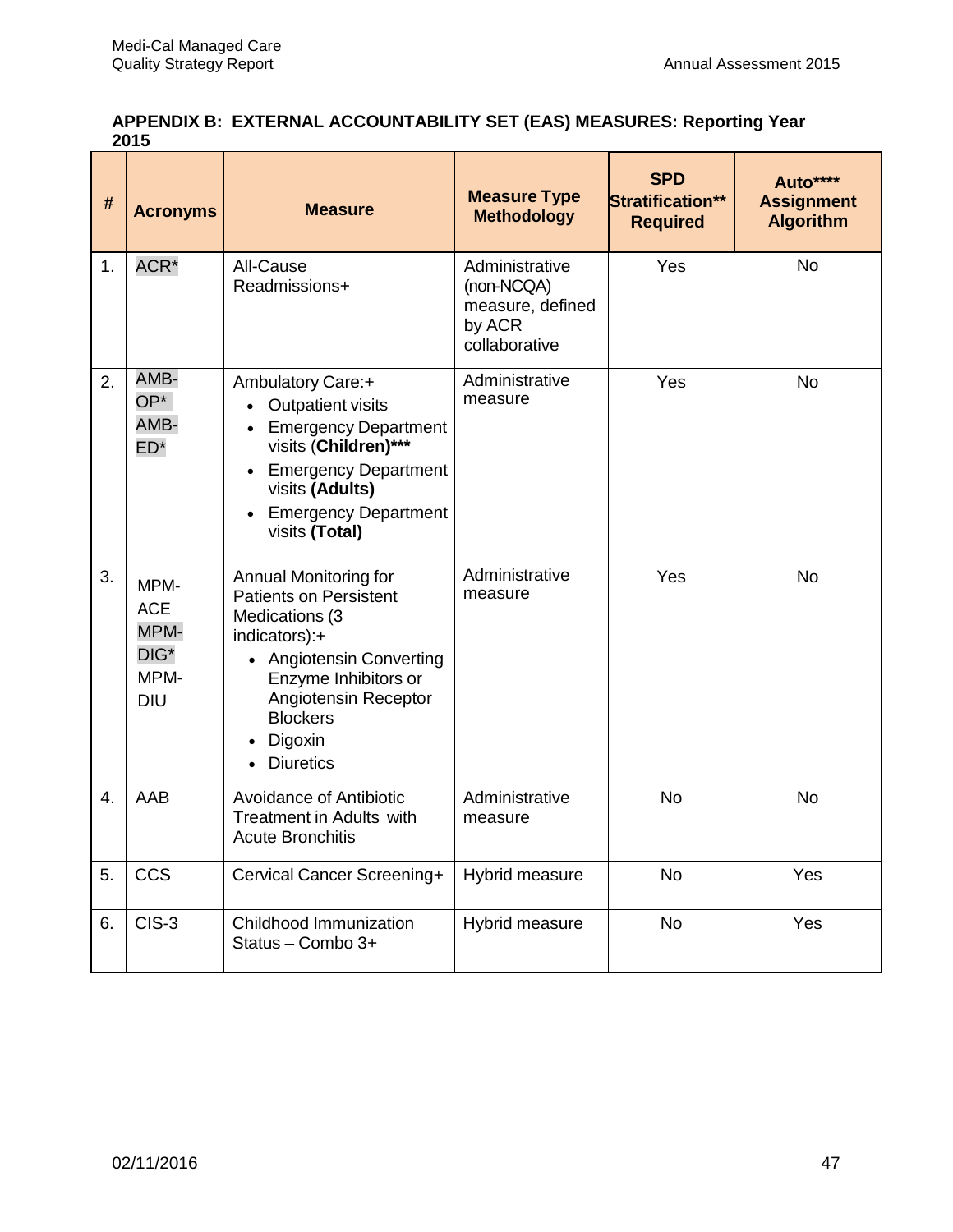| #   | <b>Acronyms</b>                                                  | <b>Measure</b>                                                                                                                                                                                                                                                                                                                                    | <b>Measure Type</b><br><b>Methodology</b> | <b>SPD</b><br>Stratification**<br><b>Required</b> | Auto****<br><b>Assignment</b><br><b>Algorithm</b> |
|-----|------------------------------------------------------------------|---------------------------------------------------------------------------------------------------------------------------------------------------------------------------------------------------------------------------------------------------------------------------------------------------------------------------------------------------|-------------------------------------------|---------------------------------------------------|---------------------------------------------------|
| 7.  | CAP-<br>1224*<br>CAP-<br>256*<br>CAP-<br>$711*$<br>CAP-<br>1219* | Children & Adolescents'<br><b>Access to Primary Care</b><br>Practitioners (4 indicators):+<br>12-24 Months<br>$\bullet$<br>25 Months - 6 Years<br>7-11 Years<br>$\bullet$<br><b>12-19 Years</b><br>$\bullet$                                                                                                                                      | Administrative<br>measure                 | Yes                                               | <b>No</b>                                         |
| 8.  | CDC-E<br>CDC-HT<br>CDC-H9<br>CDC-H8<br>CDC-N<br>CDC-BP           | <b>Comprehensive Diabetes</b><br>Care (6 indicators):<br>• Eye Exam (Retinal)<br>Performed<br>HbA1c Testing+<br>$\bullet$<br><b>HbA1c Poor Control</b><br>$\bullet$<br>$( > 9.0\%)$<br>HbA1c Control (<8.0%)<br>$\bullet$<br><b>Medical Attention for</b><br>$\bullet$<br>Nephropathy<br>Blood pressure control<br>$\bullet$<br>$(<140/90$ mm Hg) | Hybrid measure                            | <b>No</b>                                         | Yes, for<br><b>HbA1c Testing</b><br>only          |
| 9.  | <b>CBP</b>                                                       | <b>Controlling High Blood</b><br>Pressure+<br>$<$ 140/90 mm Hg (except $<$<br>150/90 mm Hg for ages 60-<br>85 without diabetes)                                                                                                                                                                                                                   | Hybrid measure                            | <b>No</b>                                         | Yes                                               |
| 10. | IMA-1                                                            | Immunizations for<br>Adolescents+                                                                                                                                                                                                                                                                                                                 | Hybrid measure                            | <b>No</b>                                         | No                                                |

Note: Information about tobacco cessation measures will be provided at a later date.

\*MCPs will not be held to a MPL for measures shaded in gray

\*\* SPD

\*\*\* Same age bands that MCPs already report to NCQA

\*\*\*\* Data from 2014 measurement year will be used in 2015 auto-assignment algorithm. Subsequent years to be determined.

+ included in the Core CMS Child and/or Adult Set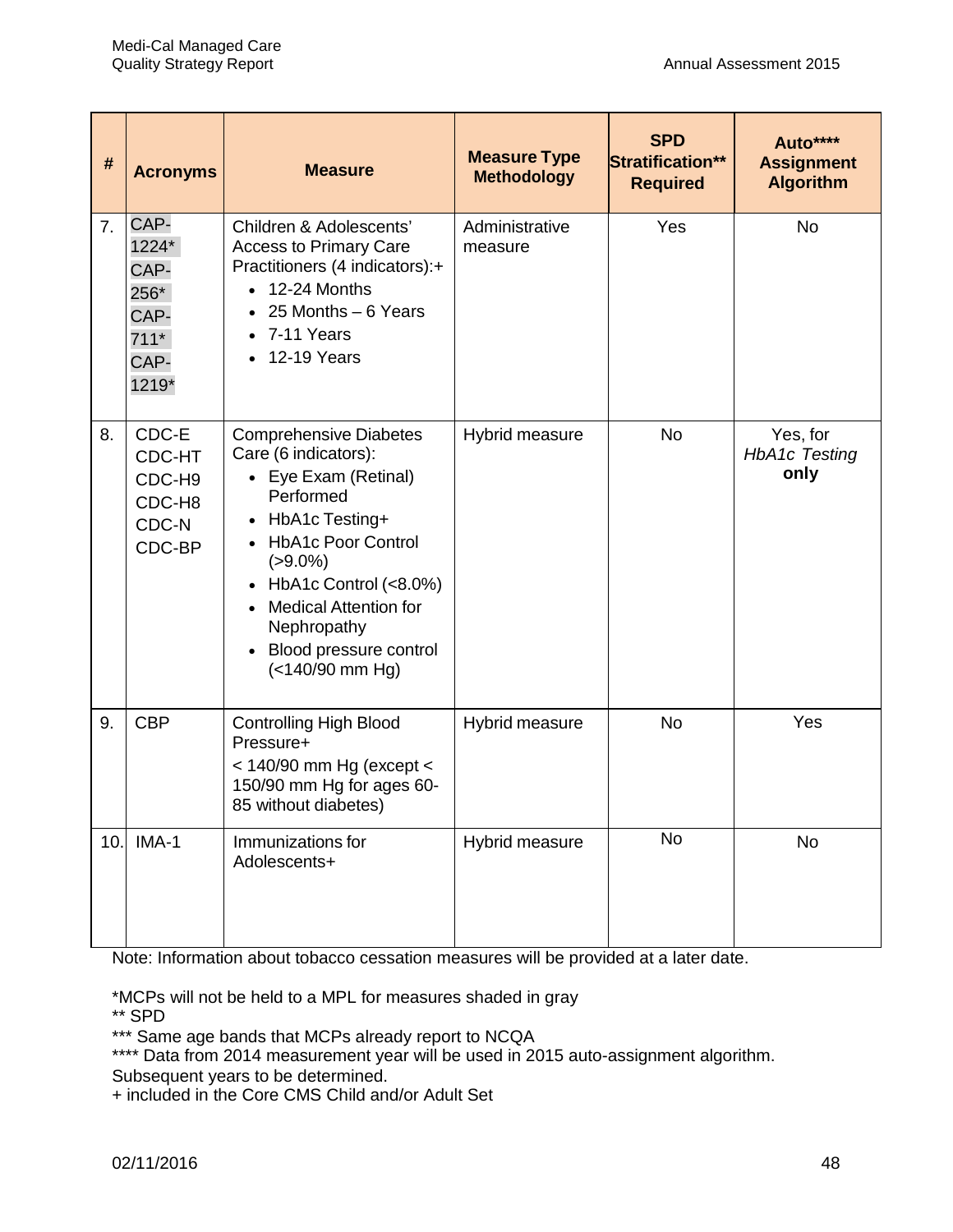#### **Performance Measures Required for Specialty Plans Reporting Year 2015**

#### AHF Healthcare Centers

- Colorectal Cancer Screening
- Controlling High Blood Pressure

#### Family Mosaic Project

- *Out-of-Home Placements:* The percentage of Medi-Cal managed care beneficiaries enrolled in Family Mosaic who are discharged to an out-of-home placement during the measurement period.
- *School Attendance:* The number of capitated Medi-Cal managed care beneficiaries enrolled in Family Mosaic with a 2 or 3 in school attendance on both the *initial and most recent* Child and Adolescent Needs and Strength outcome/assessment tool during the measurement period.

#### **SCAN**

- Breast Cancer Screening
- Osteoporosis Management in Women Who Had a Fracture